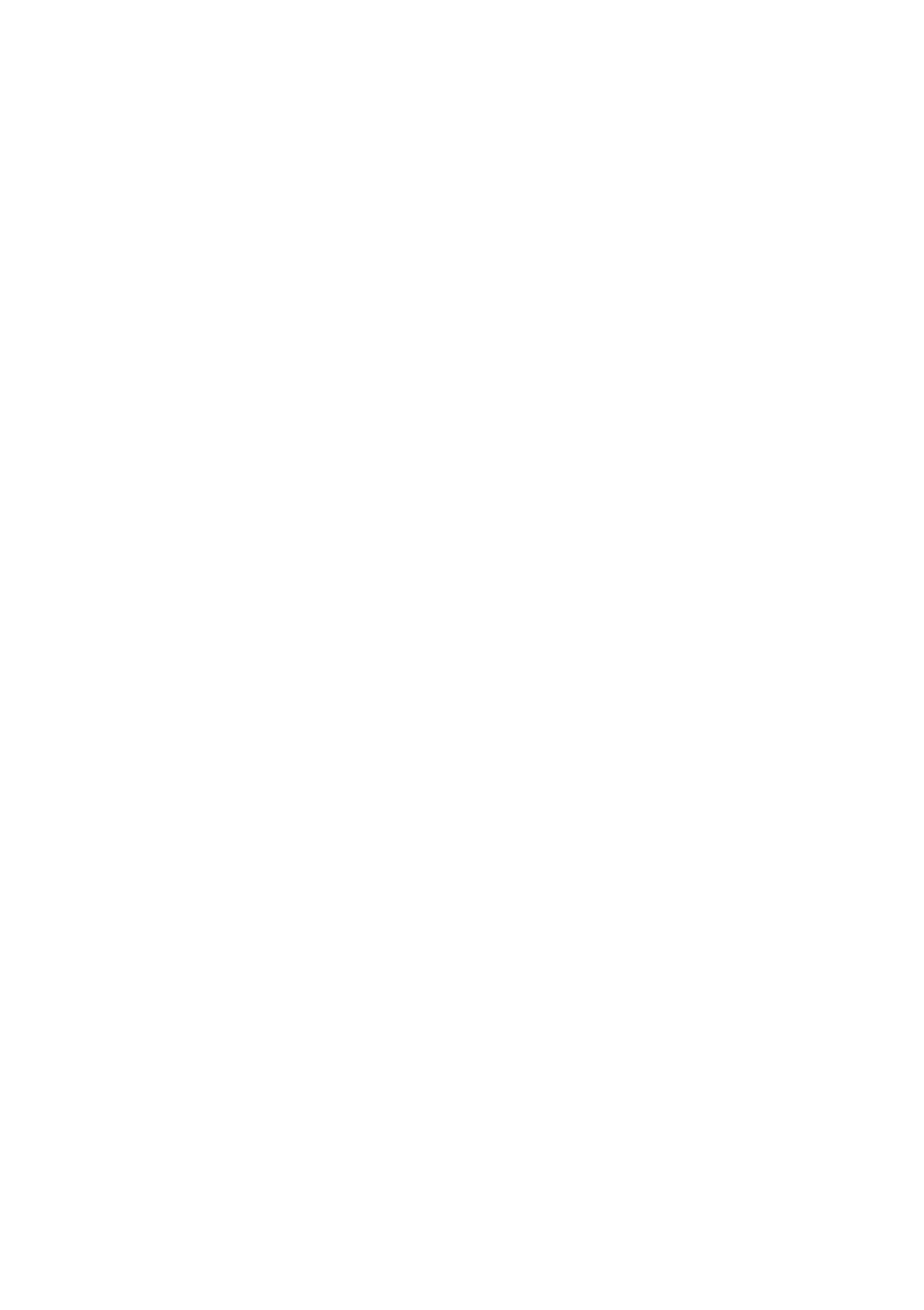# Towards 'nature-inclusive' agriculture

# Prof.dr Hens Runhaar

Inaugural lecture upon taking up the position of Special Professor of Management of Biodiversity and Agricultural Landscapes at Wageningen University on 22 September 2016

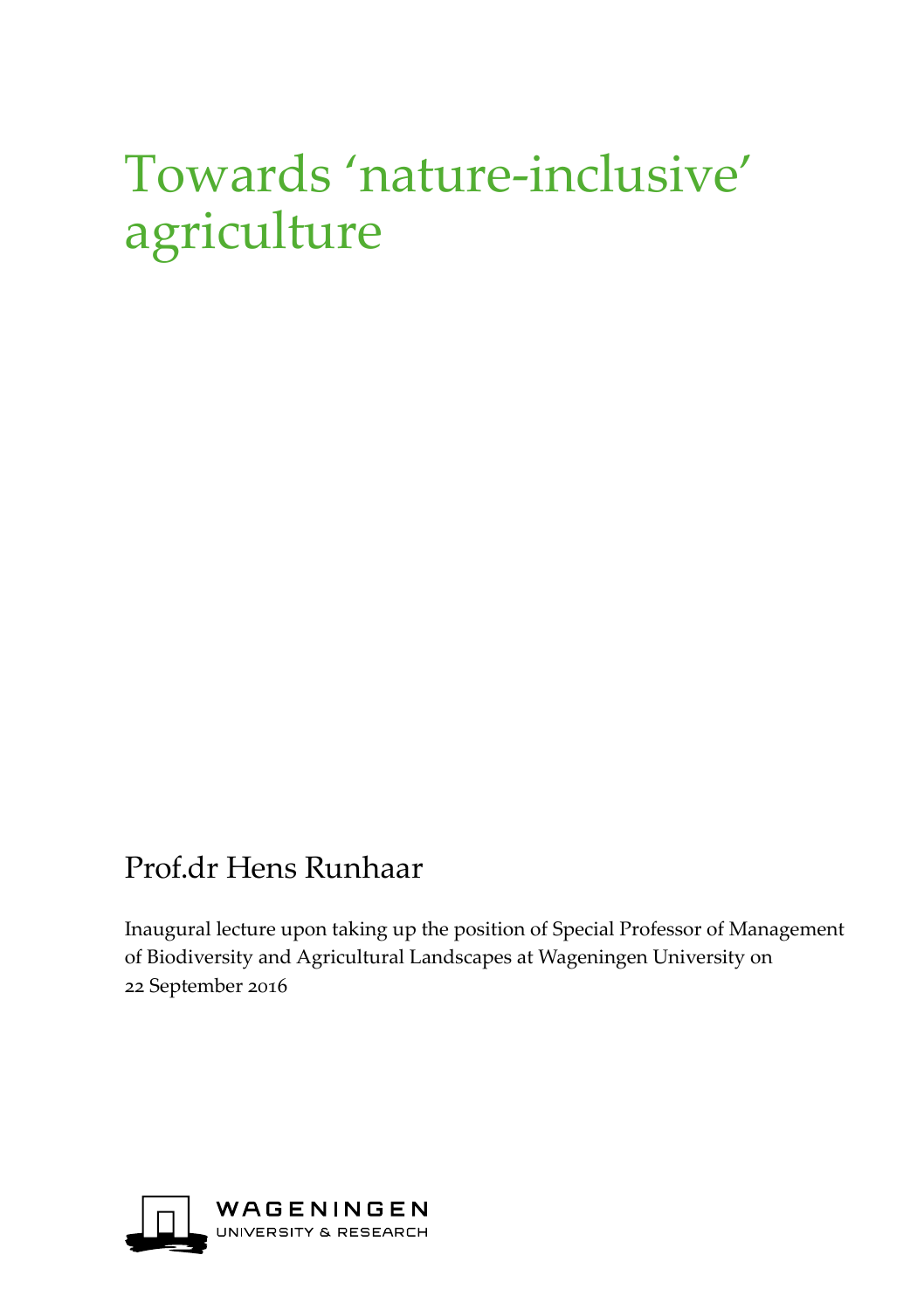isbn 978-94-6257-913-2 doi http://dx.doi.org/10.18174/389369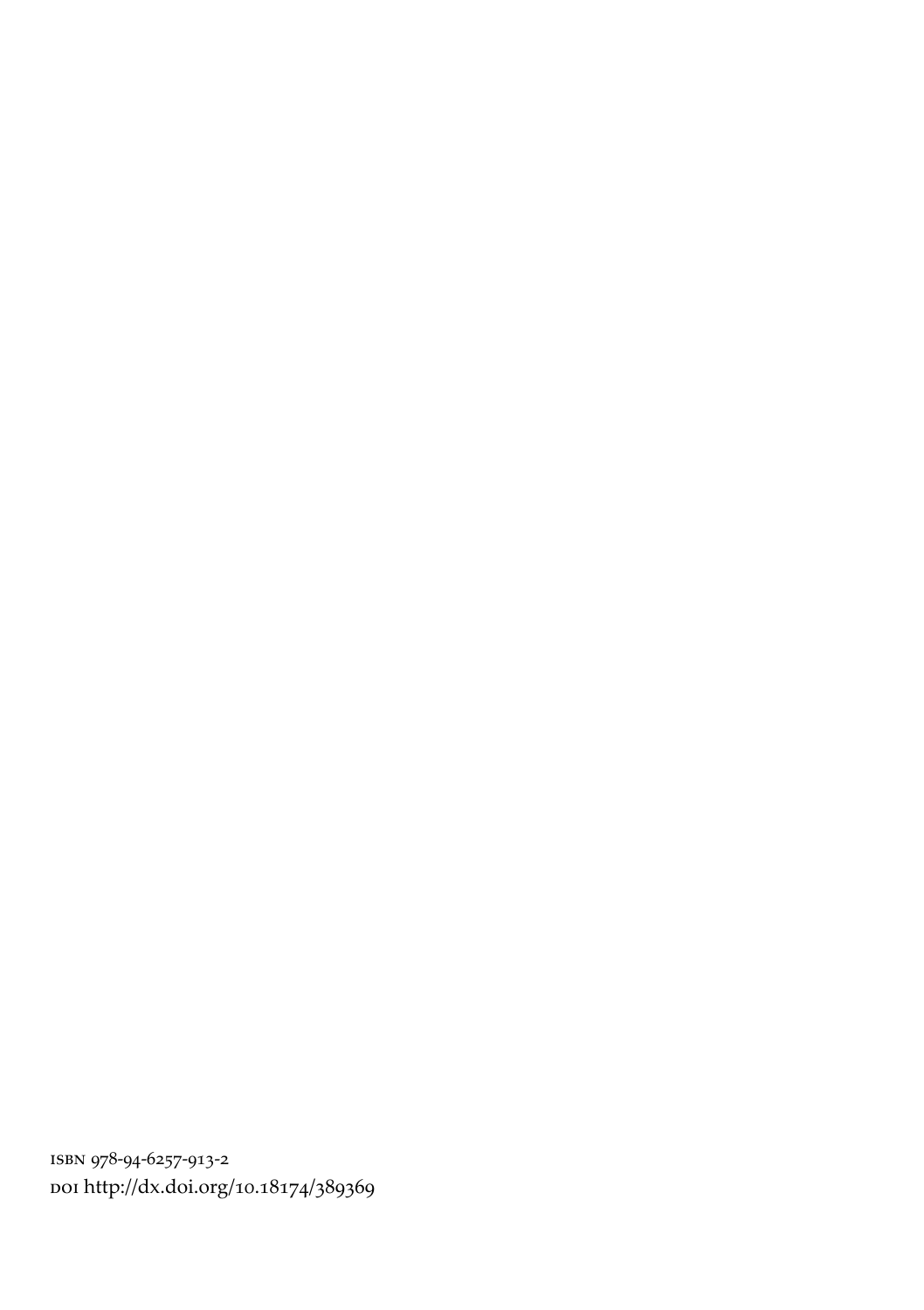# Towards 'nature-inclusive' agriculture

Esteemed Rector Magnificus, dear colleagues, students, family, and friends,

It seems to be becoming more and more difficult to reconcile highly productive and efficient agriculture with nature conservation and the preservation of attractive landscapes in which people like to spend their leisure time and with which they identify themselves. Tensions between modern agricultural production processes and these other societal values are increasing, which has given rise to growing scientific, societal and political concerns (e.g. Kleijn, 2012; RLI, 2013; Van Dam, 2015; WNF, 2015; De Snoo, 2016; VNC, n.d.)<sup>1</sup>. I see how farmers are struggling with the conflicting claims made of them. And I observe a variety of initiatives that aim at nature and landscape conservation, by farmers themselves, the government at various scales, by NGOs, by citizen volunteers and, increasingly, by other companies in agri-food chains (Runhaar et al., 2016a). But will this be sufficient to reconcile all demands that are made on modern agriculture?

#### *Reconciling agriculture and nature conservation: key challenges*

In this inaugural address I will discuss the governance of nature conservation in agricultural landscapes. I will focus particularly on the Netherlands. Here, just as in many other European countries, the agricultural landscape has been transformed as a result of scale enlargement and agricultural intensification, which in turn are driven by regulations and market forces (Sanderson et al., 2013; Brouwer et al., 2016; O'Rourke et al., 2016). The associated intensified mechanisation, removal of hedges and hedgerows and the lowering of groundwater levels have among other things, contributed to habitat loss, more disturbance and consequently a decline in species abundance and diversity (Stoate et al., 2009; Geiger et al., 2010; Ollerton et al., 2014; EEA 2015a; b). Species about which there are deep concerns in the Netherlands are the Black-tailed Godwit (de Grutto in Dutch) and the Lapwing (de Kievit).

*<sup>1</sup> These concerns are not new; see e.g. Barendrecht and Kruseman Jr., 1938 (thank you Dick Melman).*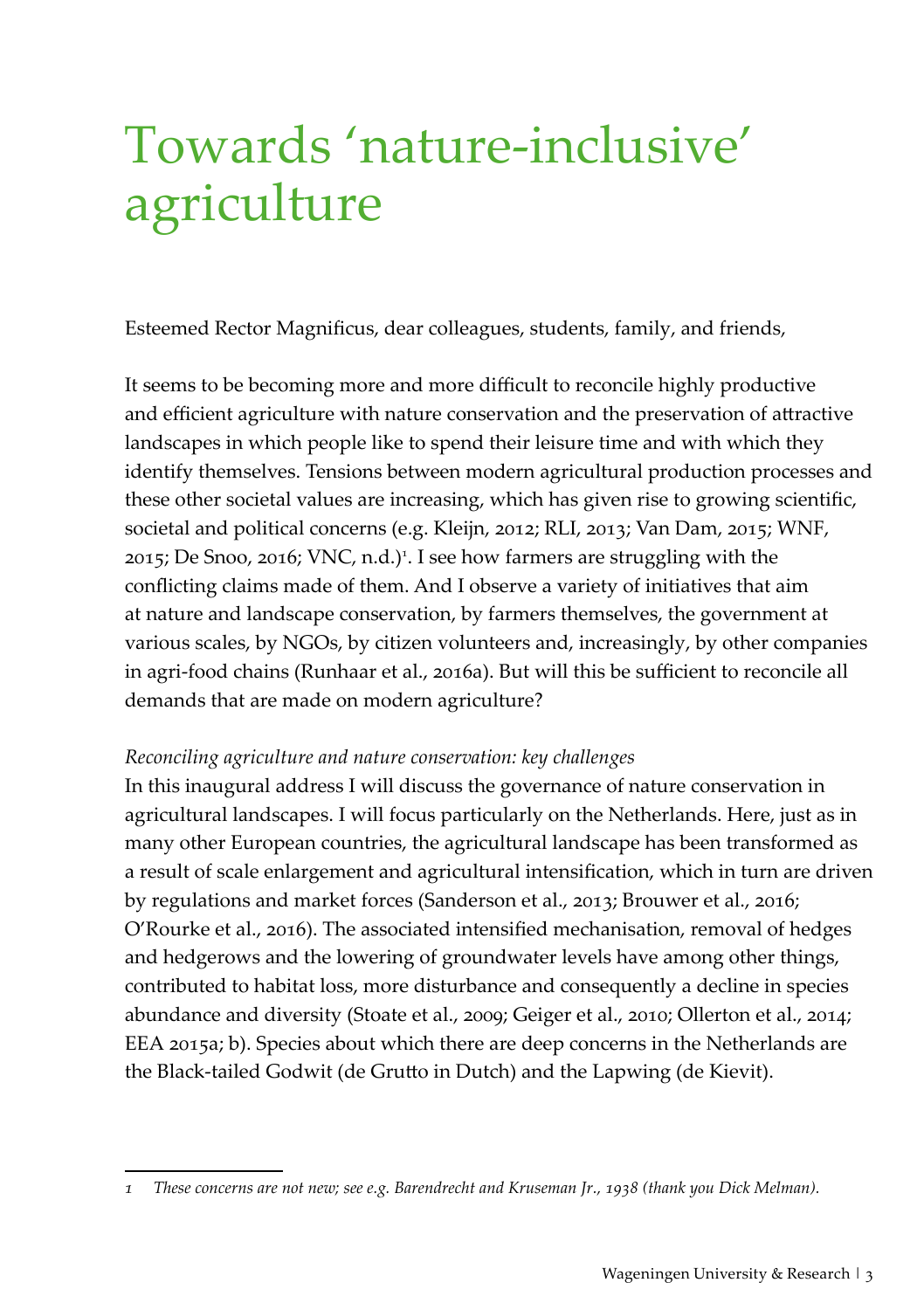I will explore some of the key challenges that need to be addressed in the quest for agricultural landscapes in which economic, ecological and societal values are more aligned. Such landscapes are logically connected with 'nature-inclusive' farming, a new policy concept adopted by the Ministry of Economic Affairs (EZ, 2014). This term may be a bit 'Dunglish' – an Internet search for it only yielded hits on Dutch websites (but see e.g. IPES Food, 2016, for comparable concepts). Nevertheless, in my view, the concept of nature-inclusive agriculture is appealing for three reasons. One, it captures the very essence of what is central to the debate: a more sustainable form of agriculture that minimises negative ecological impacts, maximises positive ones and at the same time benefits from natural processes (EZ 2014; Sanders and Westerink, 2015). Two, the concept is appealing because of its flexibility. 'Natureinclusive' farming has not yet crystallised out. Hence it may act as a 'boundary concept', that brings together farmers, stakeholders and policy-makers in order to discuss and negotiate shared meanings and objectives that may contribute to agricultural transformation (see also Velten et al., 2015). Three, and in line with the previous argument, the still undefined meaning of nature-inclusive agriculture also makes it a promising concept that can facilitate the co-production of its meaning and knowledge required to implement nature-inclusive farming practices (cf. Runhaar et al., 2016b).

I fear that nature-inclusive agriculture (i.e. agricultural practices that minimise negative ecological impacts, maximise positive ones and that benefit from natural processes) will not be implemented spontaneously (cf. RLI, 2013). There are many barriers to overcome<sup>2</sup>. For instance, agri-food chains are typically optimised in terms of production and economies of scale (Smit et al., 2009). Some companies may benefit from transforming agri-food chains into nature-inclusive ones but others may lose (compare: Virchow, 1999). More knowledge has to be produced about how agriculture can be made more nature-inclusive while at the same time assuring an income for farmers and while fitting within agricultural production styles (e.g. SCAN, n.d.). Inspiration is forthcoming from various studies (e.g. Norton and Reid, 2013; Delbaere et al., 2014; Lemaire et al., 2014; Sanders and Westerink, 2015; Erisman et al., 2016). Another problem is that the benefits of nature-inclusive farming are less visible than those of conventional agriculture (Carolan, 2006), not only to farmers but also to citizens (SCAN, n.d.). It is important to have more insight into business models for nature-inclusive agriculture (Westerink et al., 2013; Grin et al., 2015; Polman et al., 2015). But a transformation towards nature-inclusive agriculture is particularly a matter of *governance*, and that is the focus of my lecture.

*<sup>2</sup> Compare: Smit et al., 2008; [Sathiya](https://www-scopus-com.proxy.library.uu.nl/authid/detail.uri?origin=resultslist&authorId=55805955900&zone=) Priya and [Vivek,](https://www-scopus-com.proxy.library.uu.nl/authid/detail.uri?origin=resultslist&authorId=16029796300&zone=) 2016.*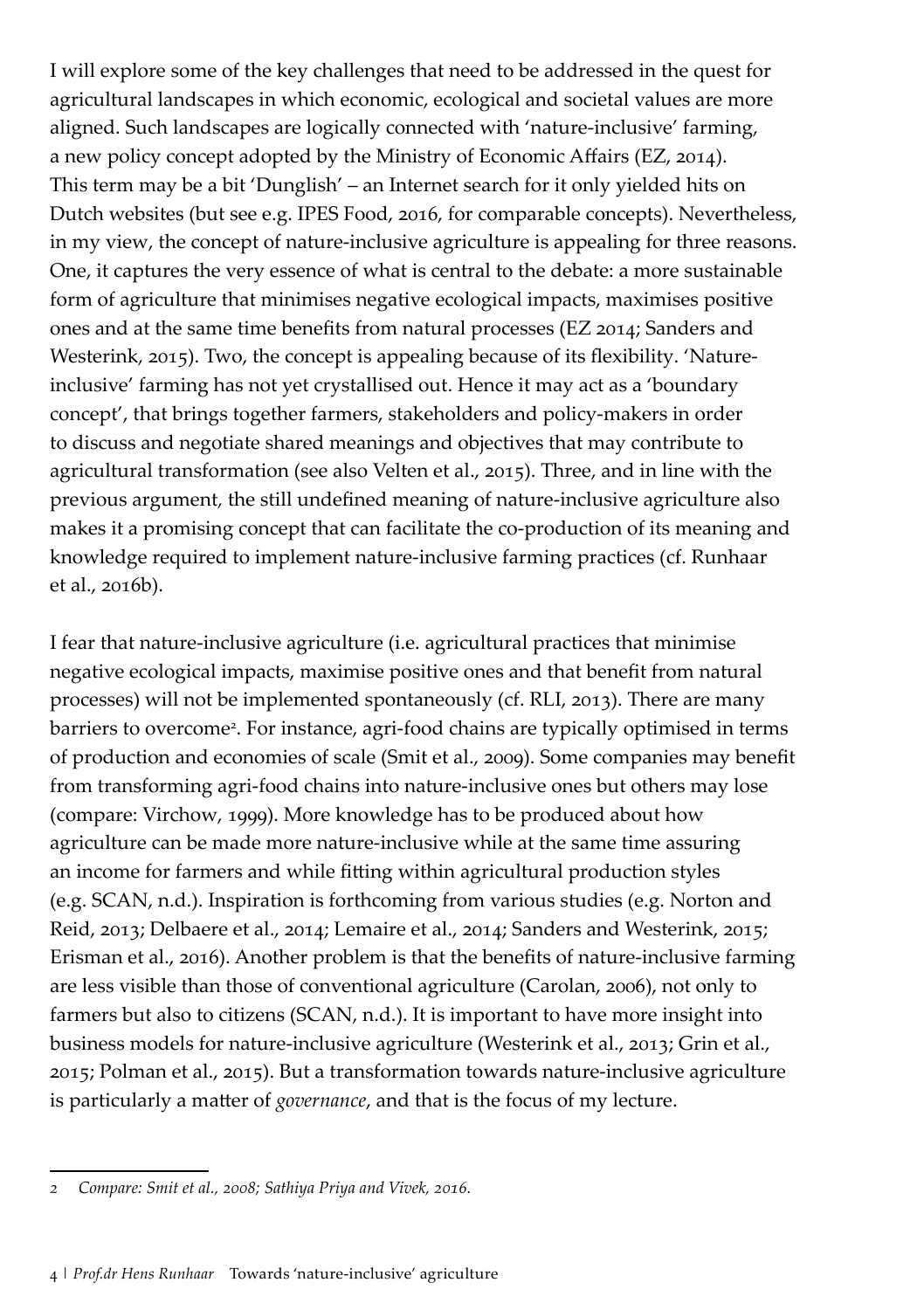Governance in the agricultural sector is about how farmers, companies in agri-food chains, banks, governments, NGOs and other stakeholders interact and try to influence each other in order to achieve their objectives (cf. Driessen et al., 2012; Termeer et al., 2013). Governing towards nature-inclusive agriculture requires that all of these actors, not only farmers, are stimulated to contribute to a transformation of agricultural practices (O'Rourke et al., 2016). This in turn requires other forms of interactions and new arrangements, such as intensified cooperation between farmers, scientists and agri-food companies. New incentives are needed that reward farmers who minimise their ecological impacts, maximise positive impacts, or who switch to biological pest control or use other types of natural processes. And a clear definition and implementation of roles and responsibilities among actors is necessary (cf. Runhaar et al., 2016c). But this will not emerge automatically, particularly when nature-inclusive farming does not align with the main interests involved.

#### *This lecture*

I will address three interrelated key challenges in the governance of nature-inclusive agriculture: (1) enhancing the performance of governance arrangements; (2) dealing with a multiplicity of views and ideas about nature-inclusive farming; and (3) organising knowledge production for nature-inclusive agriculture. But first, I will briefly zoom out and sketch the situation today in order to give you some context.

#### **Where are we now?**

#### *The good news*

In terms of value, our agricultural sector is the second largest exporter of agricultural products, after the U.S. (Agrimatie, n.d.). In 2015, the total value of Dutch agricultural exports amounted to 81.3 billion euro, 21% of all Dutch exports (CBS, 2016a). Productivity in the agricultural sector has increased substantially. For instance, in the last 60 years, average milk production per cow has at least doubled (Van den Ban, 2011). The level of education of farmers is increasing slowly (Agrimatie, n.d.). Various environmental pressures have been reduced (see Figure 1 for two examples; for more detailed information, see Brouwer et al., 2016 or CLO, n.d.). And food has become relatively cheaper: nowadays Dutch households spend an average of 15% of their budget on food, compared with almost 25% in 1969 (CBS, 2008; 2016b).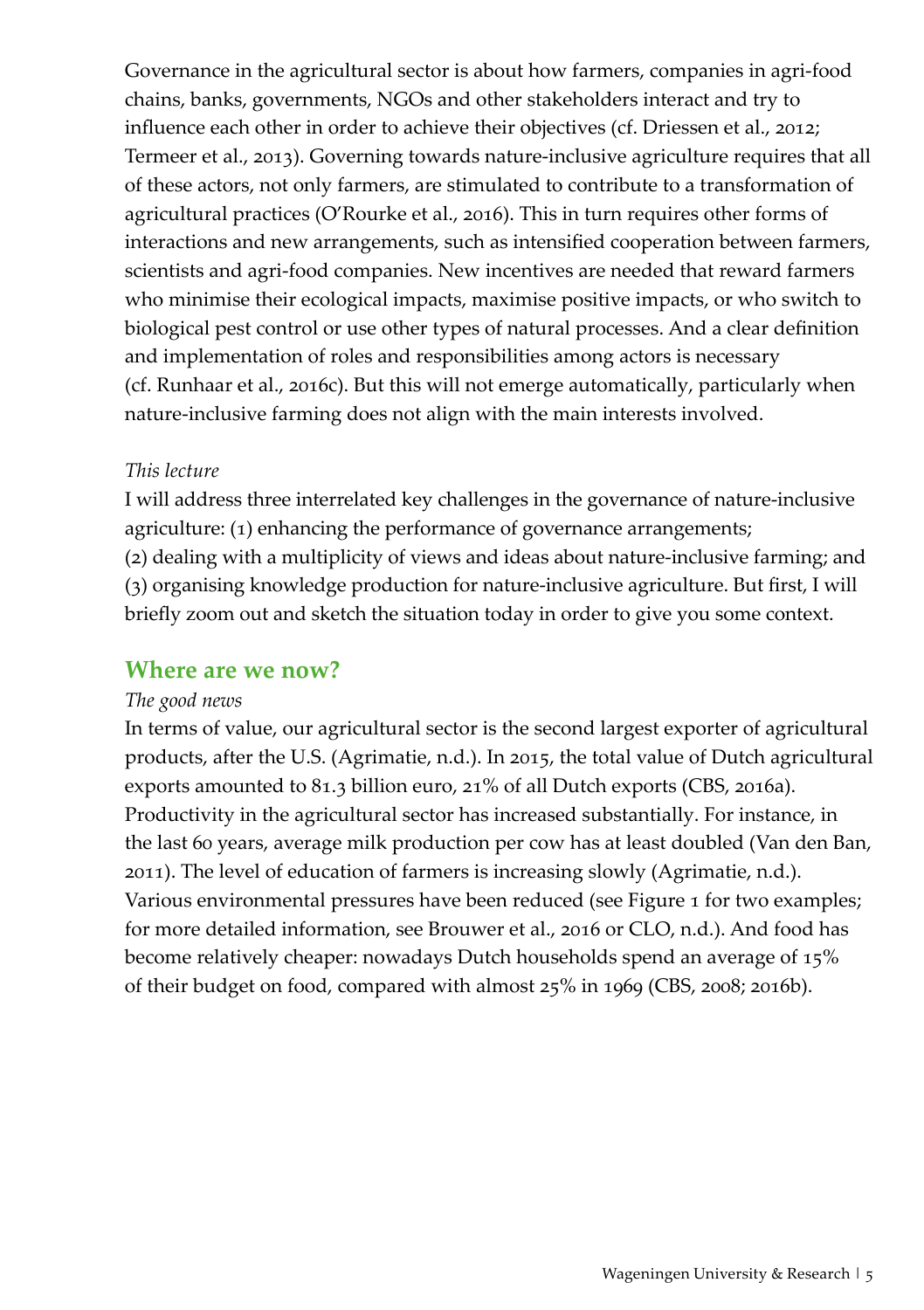#### *Figure 1. Trends in two environmental pressures from agricultural activities*



#### Environmental load of pesticides used in open cultivation





*Source: PBL (2016a; b).*

#### *The not so good news*

In the last 35 years the agricultural workforce has been shrinking steadily (see Table 1). The proportion of farm household members working on the farm has also declined, from >80% in 1980 to 70% in 2014. Notwithstanding the income support to Dutch farmers from the EU Common Agricultural Policy (CAP), at least 20% of farming households in the Netherlands are below the low-income threshold of 22,000 euros per annum. This percentage differs per subsector and fluctuates over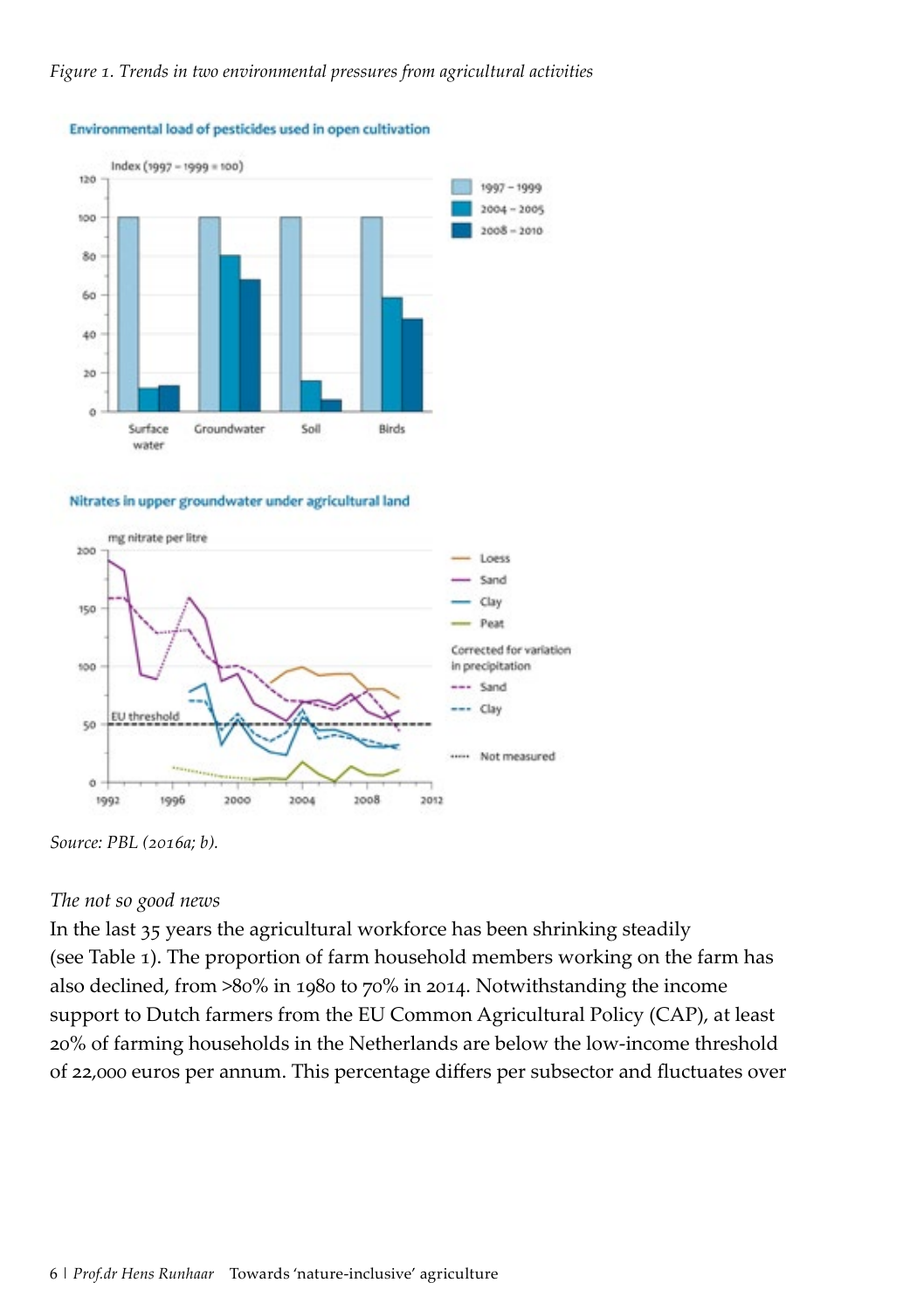time<sup>3</sup> . On April 2, 2016, Rabobank, the bank which most Dutch farmers are customers of, announced that one third of all its dairy farmer customers with Rabobank loans were in financial difficulty. Although the number of bankruptcies in the Dutch agricultural sector has decreased, it has risen within subsectors such as pig farming and dairy farming (CBS, 2016b).

|                                                         | 1980 | 1990                     | 2000 | 2012 | 2013 | 2014 |
|---------------------------------------------------------|------|--------------------------|------|------|------|------|
| Number of companies - arable farming                    | 69   | 64                       | 36   | 20   | 20   | 19   |
| Number of companies -<br>livestock farming on grassland | 107  | 88                       | 68   | 51   | 50   | 49   |
| Employees (total)                                       | 305  | $\overline{\phantom{a}}$ | 281  | 198  | 193  | 190  |
| Employees (household)                                   | 265  | $\overline{\phantom{a}}$ | 194  | 137  | 133  | 132  |
| Of which male                                           | 178  | -                        | 132  | 91   | 91   | 88   |
| Of which female                                         | 87   | $\overline{\phantom{a}}$ | 62   | 46   | 43   | 45   |

*Table 1. Trends in the numbers of companies and employees in Dutch agriculture (x 1,000)*

*Source: CBS (2015).*

An increasing share of Dutch farmers (currently 19%) have additional revenuegenerating activities, such as recreation, farm shops, care services for vulnerable people, nature conservation and landscape maintenance (Agriholland, 2015; CBS, 2016). For farmers, diversification is a motivating activity, an easy way to earn additional income, or part of a long-term business strategy in order to spread risks and secure a more or less stable income. But it seems that for a growing group of farmers, finding a source of additional income is a necessity. So, how have farmers profited from the scale enlargement and intensification of agriculture and to what extent? It seems that not all farmers have benefited.

Trends in agriculture are worrisome from an ecological perspective too. Species abundance on agricultural land has declined in recent decades, although for some species the decline has been stabilised (CBS et al., 2012; Van Strien et al., 2016) and

<sup>3</sup> The percentage of farms with incomes below the low-income threshold is for instance higher in pig farming *and in 2002 and in 2009 about 40% of all agricultural households had incomes below the low-income threshold (Agrimatie, n.d.). For an analysis of financial results in dairy farming, see Alfa (2010; 2016). Intensive dairy farmers have lower margins per kilogramme of milk produced and therefore need to maximise their production.*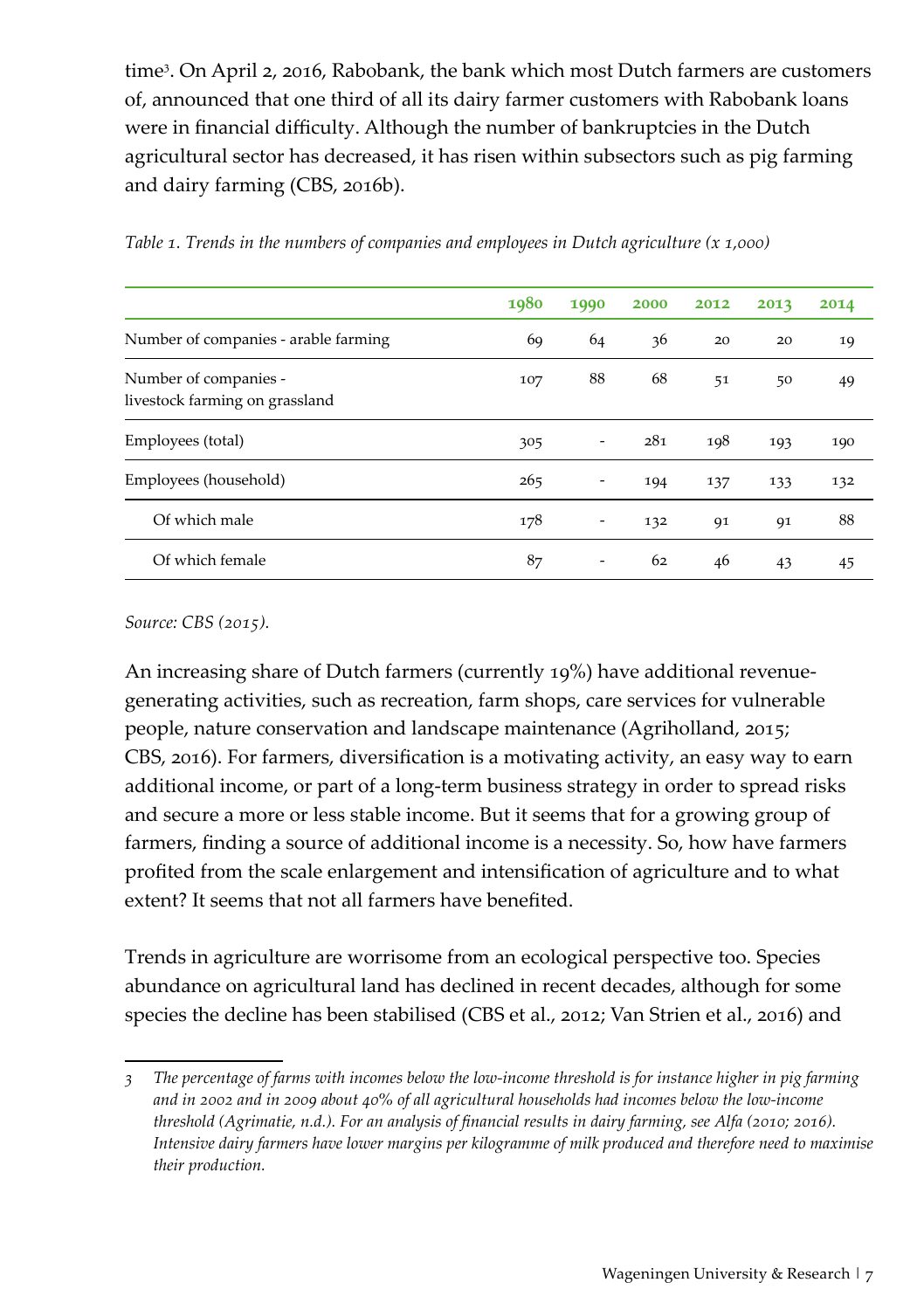certain species, such as Greylag Goose, are doing very well. I already referred to the deep concerns about the Black-tailed Godwit: a substantial proportion of the European population of this meadow bird breeds in the Netherlands. Compared to other European countries, the decline in species abundance and diversity in the Netherlands is high (EEA, 2015b). This can be attributed to the drastic transformation of agricultural landscapes. Fields have been enlarged by filling in ditches and removing woody elements. Streams have been canalised and water tables adjusted. And so on. (see Brouwer et al., 2016). But Dutch agriculture also has ecological and landscape impacts abroad. For instance, livestock farmers import soya from Latin and South America for feed (PBL, 2014) and environmental NGOs claim that these imports contribute to deforestation (Milieudefensie, 2015; Natuur en Milieu, n.d.).

#### *The future of agriculture*

The scale enlargement and intensification of the agricultural sector has had both benefits and downsides, as I briefly discussed. But how will the agricultural sector develop in future? This is of course relevant for the potential for nature-inclusive agriculture. I am certainly not the first person to ask this question. An internet search on "toekomst van de landbouw" yielded no less than 72,700 hits (9 June 2016). Earlier this year, on Wednesday May 18, Cees Veerman gave his farewell lecture in this auditorium and forecasted a divide in Dutch agriculture4 . He believes that some farmers will continue intensifying and producing for the world market, with no or reduced income support from the EU CAP. These farmers will probably not be the future nature-inclusive farmers. The remainder – the majority – will combine agricultural production with the provision of services for society, such as nature conservation and landscape maintenance, as a precondition for income support. I expect the latter category of farmers will offer the largest opportunities for natureinclusive agriculture. I can imagine that these farmers will be found in areas of particular landscape and ecological value. But also in areas where the continuation of agriculture is becoming increasingly difficult, such as in the peat polders in the west of the Netherlands where continuous drainage has caused subsidence<sup>5</sup>. In these areas new combinations of land use are needed; nature-inclusive agriculture could be one of them.

<sup>4</sup> Thinking in terms of a divide in the agricultural sector is neither new (e.g. Van Kasteren, 2009), nor is it unique to the Dutch agricultural sector (e.g. O'Rourke et al., 2016). It seems to me that the question is not *whether such a divide will emerge, but rather when and how.*

*<sup>5</sup> For an overview of problems in these areas see [www.waarheenmethetveen.nl.](http://www.waarheenmethetveen.nl)*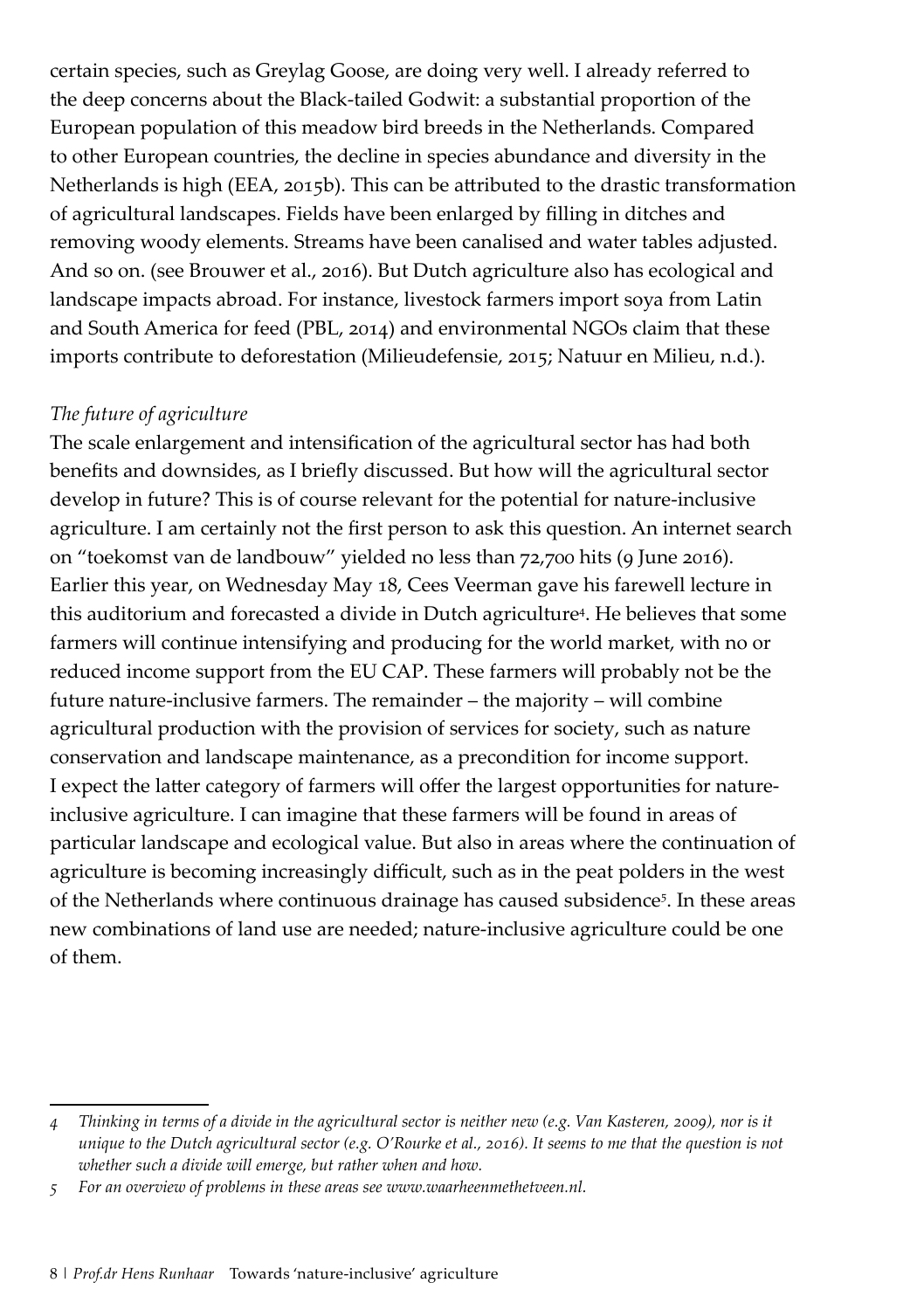# **Enhancing the performance of governance arrangements for nature-inclusive agriculture**

*What arrangements are currently in use?*

Together with nine colleagues from Wageningen University and Research Centre, Utrecht University, Leiden University and VU Amsterdam/Louis Bolk Institute, I identified and assessed ten distinct arrangements that promote nature-inclusive farming (Runhaar et al., 2016a). The arrangements differed in terms of the actors involved and how they interact. Some are top-down arrangements, such as requirements to preserve natural habitats in the EU CAP as preconditions for income support. At the same time there is self-governance, for instance, by environmental cooperatives: farmers who have organised themselves to conserve nature and restore landscapes. A well-known arrangement that has characteristics of both top-down governance and self-governance is agri-environment schemes (AES): financial compensation for nature conservation by farmers who implement predefined conservation measures to protect stipulated species. More recently, companies in agri-food chains have started developing other schemes, in which farmers are rewarded for good performance and penalised for bad ('bonus-malus'). The focus of these arrangements is not exclusively on nature conservation but on sustainable agriculture in a broader sense: soil quality, use of pesticides, water quality, energy, but also biodiversity (e.g. participation in AES).

#### *How well do these arrangements perform?*

In each of the ten arrangements usually only a small proportion of all Dutch farmers participates. For instance, about 10% of all farmers participate in an environmental cooperative. 20% of all farmers participate in AES, but measures are being applied on only 5% of the area of agricultural land. In one specific arrangement – Farming for Nature – only four farmers are participating $\sp{e}.$  One bonus-malus arrangement that is currently being developed by a large dairy processor has a very large potential scope in terms of participating farmers. Taken *together*, the ten arrangements probably target a large number of farmers but the exact number is unknown7 .

*<sup>6</sup> The low number probably reflects the scheme's pilot status. Farming for Nature was a project in which participating farmers transformed their farming practices into an extensive form of farming. Nature conservation was one of the objectives. The farmers were supported by researchers by means of knowledge and by governmental actors by means of subsidies.*

*<sup>7</sup> We could not estimate the proportion of farms that are involved because many farmers participate in multiple arrangements and because many arrangements only focus on areas with particular ecological values (Runhaar et al., 2016a).*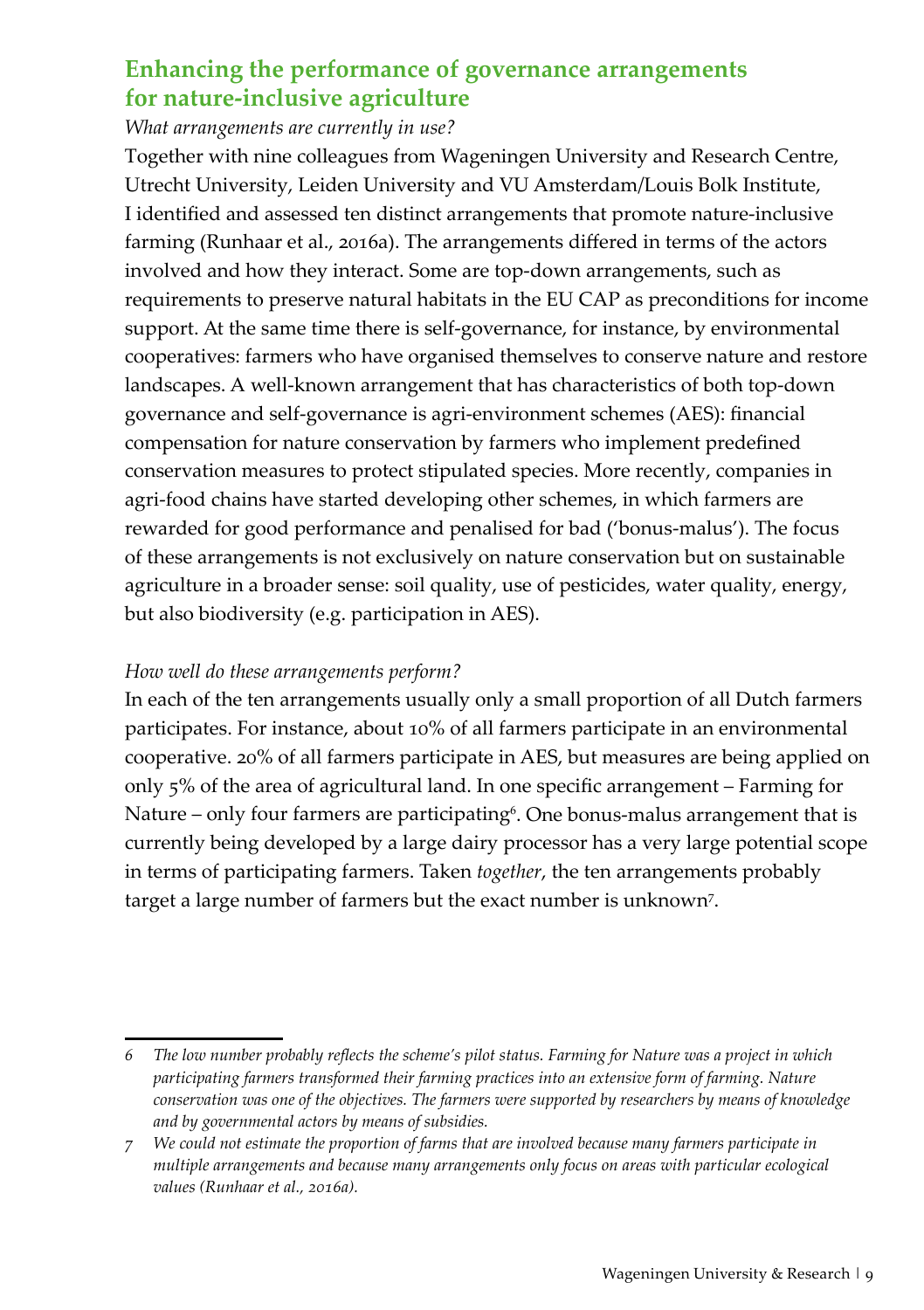In ecological terms, the performance of the ten arrangements is not very impressive. For instance, the new greening requirements in the CAP regarding semi-natural habitat ('ecological focus areas') are moderate, and thus very modest ecological impacts are expected (cf. Pe'er et al., 2014 but see Cormont et al., 2016). The ecological performance of AES as it existed until January 1, 2016 was also low. Farmers participated on a voluntary basis and could choose conservation measures themselves. As a consequence, the measures usually selected were easy to implement but had modest ecological impacts. Colleagues such as David Kleijn, Frank Berendse, Geert de Snoo and Dick Melman have made detailed analyses of why AES in the Netherlands and elsewhere have had low performance (Kleijn et al., 2001, 2006; Melman et al., 2008; Kleijn, 2012). Some of the bottlenecks they identified are addressed in the AES system that was introduced on January 1 this year: for example, by the narrower focus on ecological core areas and more regional cooperation that result from the requirement to establish 'farmer collectives'. This may enhance the performance of AES. In nature reserve areas where traditional agricultural landscapes and their associated species are being maintained, ecological objectives are relatively ambitious. However, even there, the ecological results have been moderate<sup>8</sup>. In various other arrangements, species abundance and diversity is not the sole focus and there are often no specific conservation objectives (see Runhaar et al., 2016a).

#### *What explains performance?*

We looked at four preconditions for farmers to participate actively in a nature conservation arrangement (see Figure 2)9 . Firstly, farmers should be motivated. Participation should not be voluntary only however; so secondly, there should be a demand for farmers to participate. Thirdly they should be able to do so (or, if not, be enabled). This means farmers should have the resources and skills required to implement nature conservation measures. Fourthly, their participation should be legitimised: no governmental regulations or social norms should inhibit particular forms of conservation. These conditions can be provided by the governance arrangements themselves, or by other factors, including the farmers' personal characteristics (e.g. intrinsic motivation; Lokhorst et al., 2011).

The ten governance arrangements generally perform not so well in terms of how many farmers participate because they are not demanding: usually participation is voluntary and conservation ambitions are low. Arrangements also score low on the

*<sup>8</sup> For instance, only slightly more than 10% of grassland reserve areas in the Netherlands meet all the conditions required for the Black-tailed Godwit (Melman et al., 2016).*

*<sup>9</sup> For comparable frameworks see e.g. Hemerijck and Hazeu, 2004.*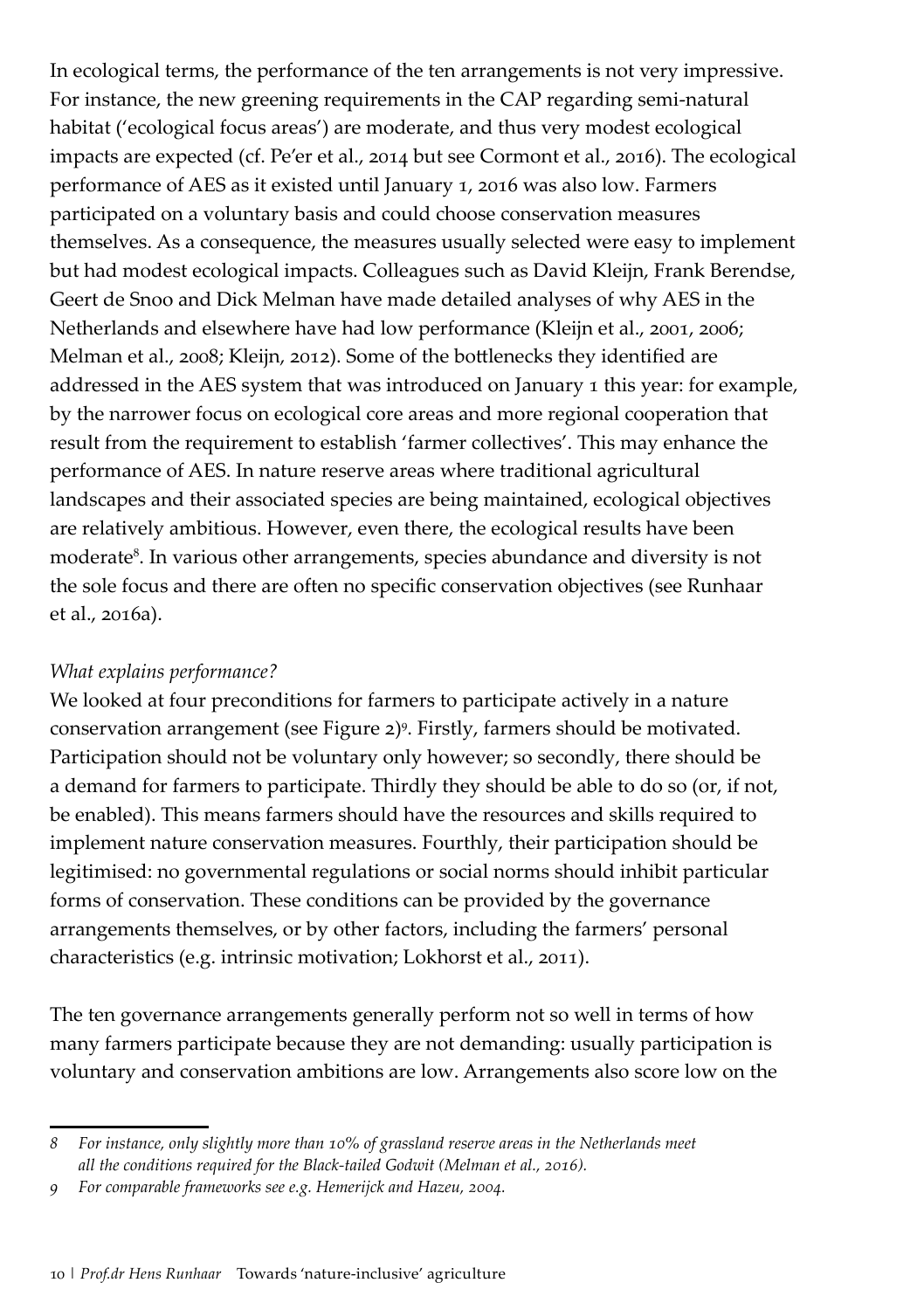

*Source: Runhaar et al., 2016a.*

extent to which they enable farmers to participate and take effective nature conservation measures. A major bottleneck for nature-inclusive farming seems to be recouping the costs of implementing conservation measures. Financial compensation or other forms of funding therefore seem an important precondition to enable (and to motivate!) farmers to participate in nature conservation arrangements. Payment can come not only from government subsidies, but also from private actors. Although I am enthusiastic about the bonus-malus systems that are being introduced by companies in agri-food chains because these provide potentially strong incentives for farmers to 'go green', it would not be fair to redistribute revenues only among the supplying farmers: if that were to happen, it would ultimately be the farmers who pay for more nature-inclusive farming<sup>10</sup>.

It is unclear to what extent *Dutch consumers* are willing to pay for nature-inclusive farming. In a survey of over 1,000 citizens, Langers and Goossen (2014) found that only a small proportion were willing to pay or to support farmers in other ways for protecting meadow birds; a specific form of nature-inclusive farming (see Figure 3; for a comparable study see Bouma and Koetse, 2016). This also seems to be why, for instance, dairy processors are reluctant to introduce dairy products into the market that are produced in ways that promote nature conservation. All kinds of organic food products are on sale at supermarkets. We even have 'grazing milk' – milk from cows that are not kept in barns but that are on pasture because consumers want to see cows in fields (The Daily Milk, 2015). Only recently one supermarket chain

*<sup>10</sup> Of course some forms of biodiversity are 'functional' and therefore benefit farmers (think of pollination).*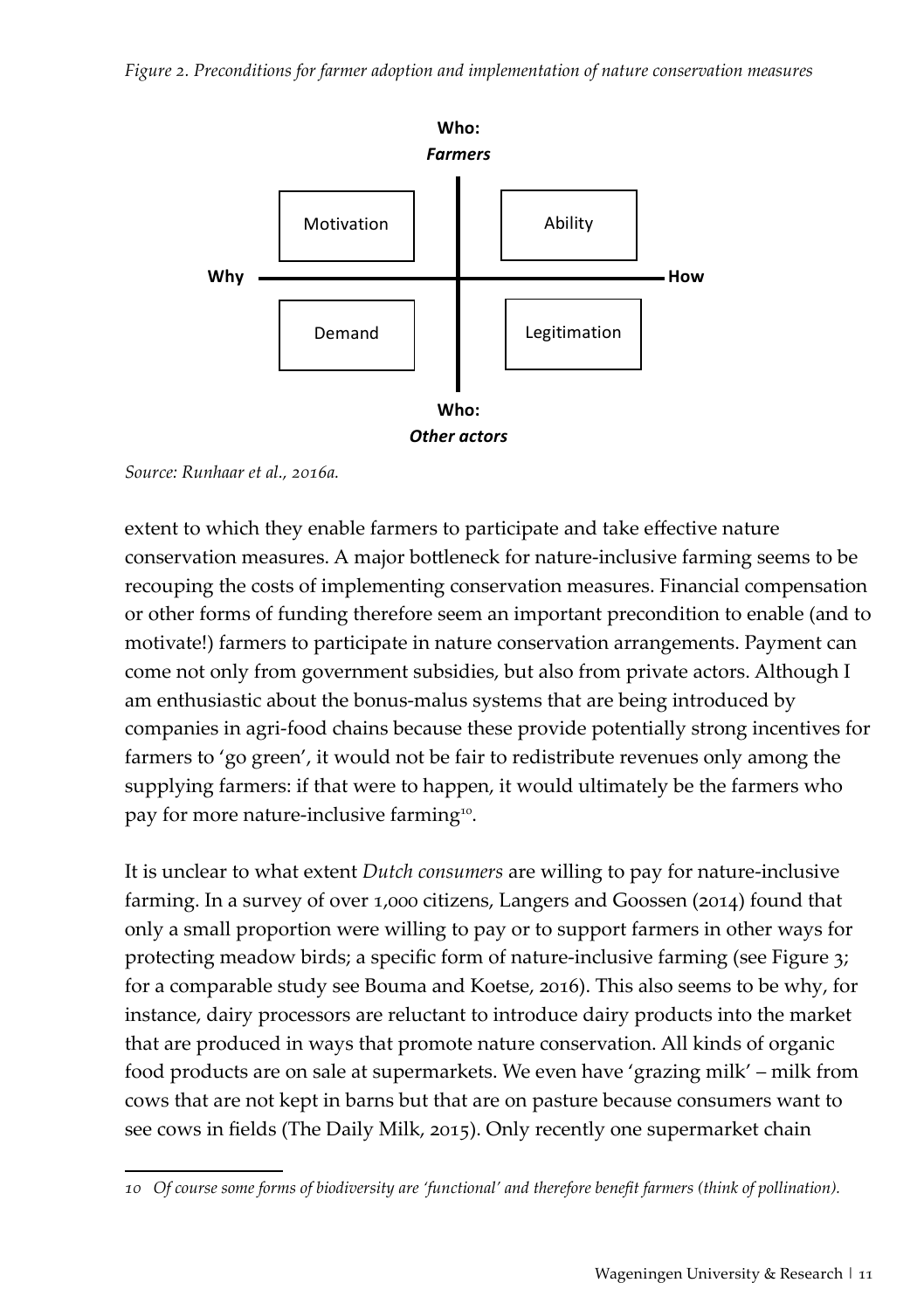started selling 'meadow bird milk'<sup>11</sup> – why not more meadow-bird cheese and milk from nature-inclusive agriculture?



*Figure 3. Willingness of Dutch citizens to cooperate with initiatives that aim to protect meadow birds*

*Enhancing the performance of governance arrangements for nature-inclusive agriculture* So how can consumers be stimulated to pay a bit more for agri-food products that have been produced in ways that minimise negative ecological impacts, maximise positive ones or that rely on functional biodiversity? I am well aware that much of what is produced here is exported. Still, about a third of all milk 'produced' in the Netherlands is consumed here (Zuivel.nl., n.d.). A first step would be to make citizens aware of what is going on in agricultural landscapes – I am afraid not many citizens are. I am planning a film, or a series of brief films together with my colleagues David Kleijn and Simon Vink. My objective would be to inform citizens about the decline in species diversity and abundance, and its causes, but also about the limited degrees of freedom that farmers have, so as to remove misunderstandings that citizens may have about farmers (and vice versa) and to show how citizens themselves can contribute to nature conservation in their roles of consumers, recreationists and voters.

I have also started analysing individual arrangements in more depth, in order to find out how they can be reinforced. Together with my colleague Nico Polman from LEI

*Source: reproduced with permission and translated from Langers and Goossen, 2014: p. 18.*

*<sup>11</sup> June 2016, supermarket chain Jumbo announced that they had started selling 'meadow bird mild', supplied by four farmers (see [www.vogelbescherming.nl/actueel/nieuws/nieuwsbericht/q/ne\\_id/1882](http://www.vogelbescherming.nl/actueel/nieuws/nieuwsbericht/q/ne_id/1882) or Agriholland, 2016). In cooperation with other actors, BirdLife Netherlands is currently running a campaign titled "Red de Rijke Weide" in order to stimulate other supermarket chains to follow the example of Jumbo.*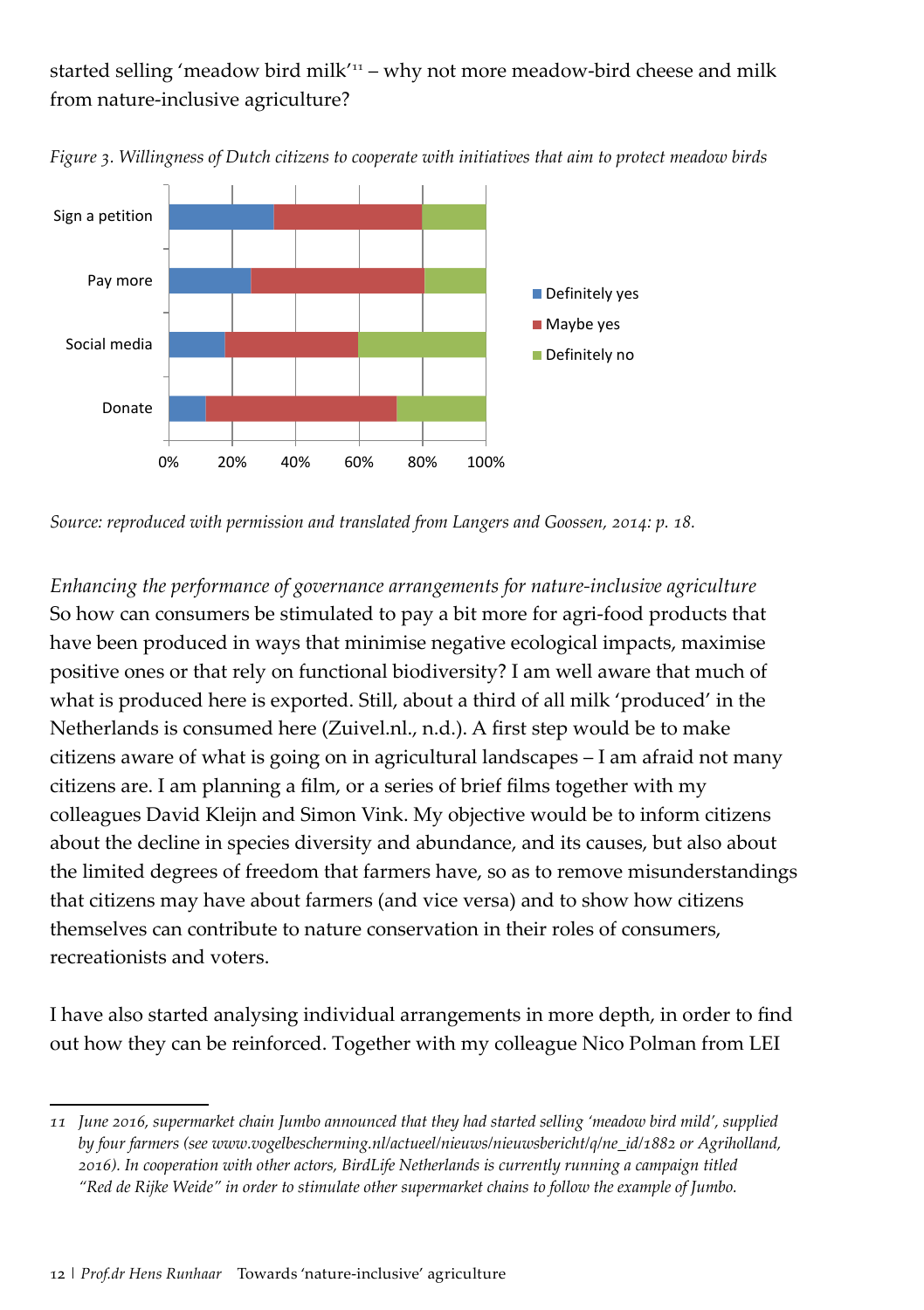and Jouke Altenburg and Carleen Weebers from BirdLife Netherlands I am analysing the functioning of the network of 80 dairy farmers initiated and facilitated by BirdLife Netherlands: how are the farmers enabled by this network? Together with Katrien Termeer I am supervising the PhD project of Lyda Dik, an external PhD candidate with many years of experience in advising and training farmers participating in AES. Her research focuses on the new farmer collectives. These groups of farmers are responsible for, among other things, developing AES bids, contracting farmers and monitoring and enforcement. Many farmer collectives are based on existing environmental cooperatives. Farmer collectives will have to work efficiently, achieve better ecological results and acquire new sources of funding. Lyda is analysing their development and performance through the lens of 'professionalisation'. But it is not only farmer collectives that have to professionalise: so do provinces that conclude the contracts with collectives. It is my understanding that farmer collectives have not been given much responsibility and room for manoeuvre in their area bids in all cases. I look forward to cooperating with Lyda and Katrien in this exciting project. Our explicit ambition is to derive lessons for farmers, farmer collectives, provinces and other stakeholders by working with them.

There are many more promising initiatives to be analysed, for instance with students<sup>12,13</sup>. The *Herenboeren* is a form of self-governance based on a business model in which citizens own shares in a farm, decide what is cultivated and receive a share in the profits as well as the products that they ordered. Water boards are considering payments for measures that prevent water pollution from agricultural sources, which can have positive ecological impacts<sup>14</sup>. And so on. But I also hope to learn from experiences elsewhere. A valuable source of inspiration will be the PhD project of

*<sup>12</sup> This Summer, Niek Engbers finalised his bachelor thesis, in which he compared three governance arrangements for meadow bird protection in the province of Fryslân (Engbers, 2016). I supervised that thesis and hope to work with more students in the future who are as motivated as Niek was.*

*<sup>13</sup> Of course it is also relevant and interesting to learn from previous attempts to govern towards more sustainable forms of agriculture, e.g. the restructuring of pig farming (Driessen, 2005a).*

<sup>14</sup> Examples of these measures are reduced use of pesticides or fertiliser near ditches, 'natural' field margins, *and even more far-reaching measures that could contribute to biodiversity and landscape values (see e.g. De Snoo, 1999). For a critical discussion, see Breman et al., 2016.*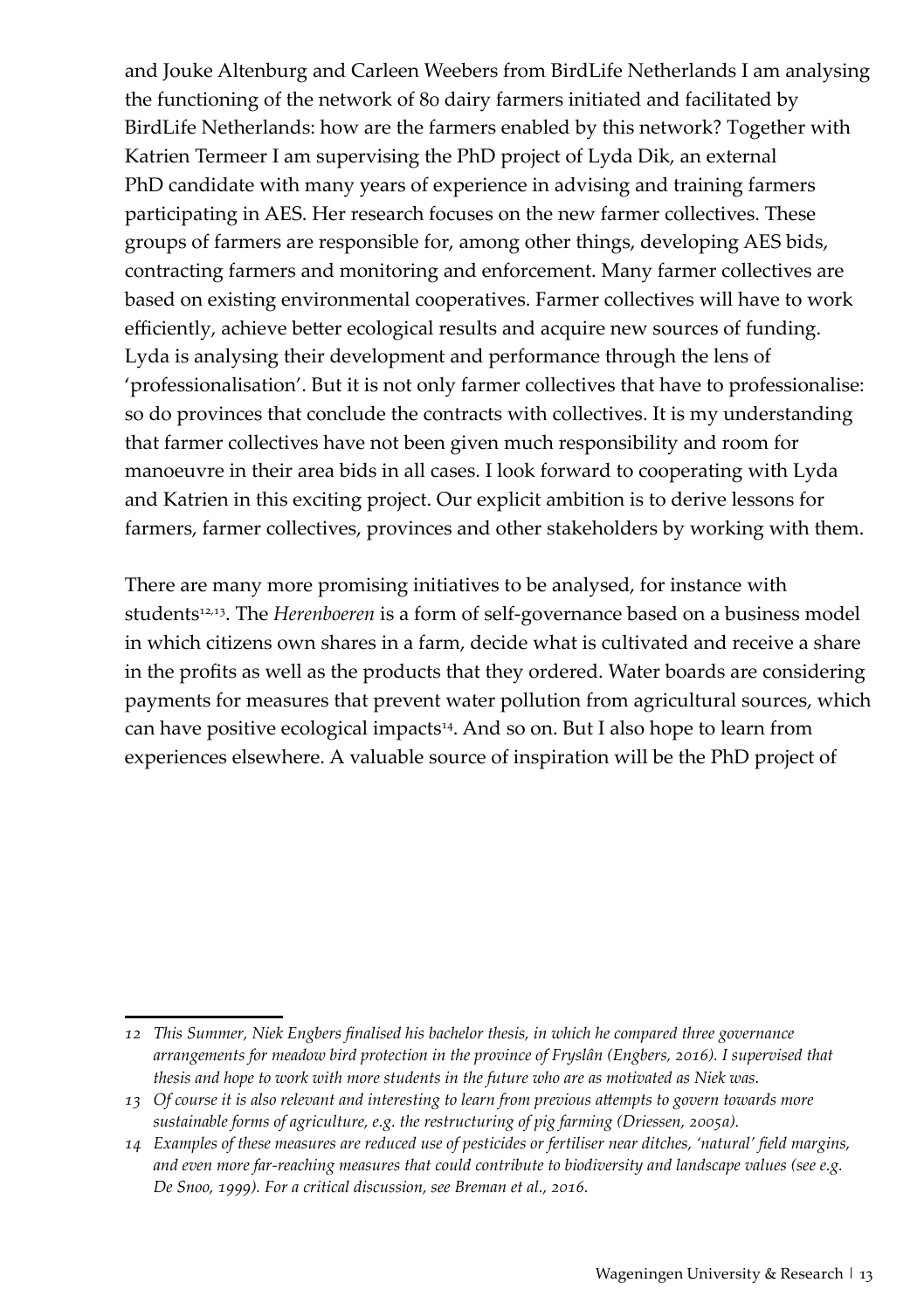Cora van Oosten on landscape governance in developing countries, which I am supervising together with Bas Arts.<sup>15</sup>

*Mainstreaming nature-inclusive agriculture in other forms of agricultural governance* Ability to participate in nature conservation arrangements is inhibited by other forms of governance that promote ongoing scale enlargement and intensification in the agricultural sector. Decades of agricultural policies, including the CAP, have incentivised farmers to increase their production and efficiency (e.g. Sanderson et al., 2013). In agri-food chains, farmers have far less market power than, for example, food manufacturers, banks, retailers and seed suppliers (Grievink, 2003; Marinho et al., 2014; PBL, 2014). Not only does this situation restrict farmers' freedom in making decisions, it also means farmers are usually 'price-takers' (Assefa et al., 2014; see also Brouwer et al., 2016). As a consequence, farmers are always looking for ways to reduce costs. Nature conservation in Dutch agricultural landscapes should therefore also be adopted by other stakeholders<sup>16</sup> and mainstreamed or integrated into other forms of agricultural governance. We can observe some first, cautious steps towards this objective, such as the greening of the CAP and the earlier decoupling of income support from production volumes<sup>17</sup>. These are important steps - I do not expect we will be able to turn back. But more is needed. It would be interesting to analyse the forces driving agricultural intensification in more detail: who benefits from further intensification? who has the power to maintain the intensification? how can natureinclusive agricultural practices be made profitable for these actors? and what is needed to bring about change in agri-food chains (compare: IPES Food, 2016)? From the literature it seems that substantial changes in governance systems require 'shock events' such as economic crises, changes in public opinion or other pressures from outside the system (Sabatier and Weible, 2007; Runhaar and Van Nieuwaal, 2010; Hegger et al., 2016). Will a near extinction of, for instance, the Skylark,

*<sup>15</sup> In addition, my colleagues in the Forest and Nature Conservation Policy Group at Wageningen have conducted interesting research on landscape governance (e.g. Van Oosten et al., 2014; Buizer et al., 2015), forest governance (De Bruin et al., 2015) and supply chain governance (Tieguhong et al., 2015). Equally interesting is international comparative research on specific instruments such as agri-environmental standards (e.g. Higgings et al., 2008) or specific arrangements such as agri-environmental cooperatives (e.g. Prager, 2015a). Switzerland performs relatively well in terms of farmer participation in AES and* ecological effectiveness (e.g. Duelli, n.d.; Kohler et al., 2007). Even though it has some unique characteristics *(e.g. Alpine landscapes, low population density), we can learn lessons about how to motivate farmers to contribute to nature conservation. The same applies to other countries –Sweden and the UK, for example (Marshall et al., 2006; Hiron et al., 2013).*

*<sup>16</sup> In a recent paper, O'Rourke and co-authors state "agricultural advisors need training and competency in agroecology, farm enterprise knowledge and broader rural development, rather than their traditional sole emphasis on production at all costs" (O'Rourke et al., 2016: p. 56).*

*<sup>17</sup> Martijn van Dam, our Secretary of State for Economic Affairs, announced in May that he proposed a further greening of the CAP.*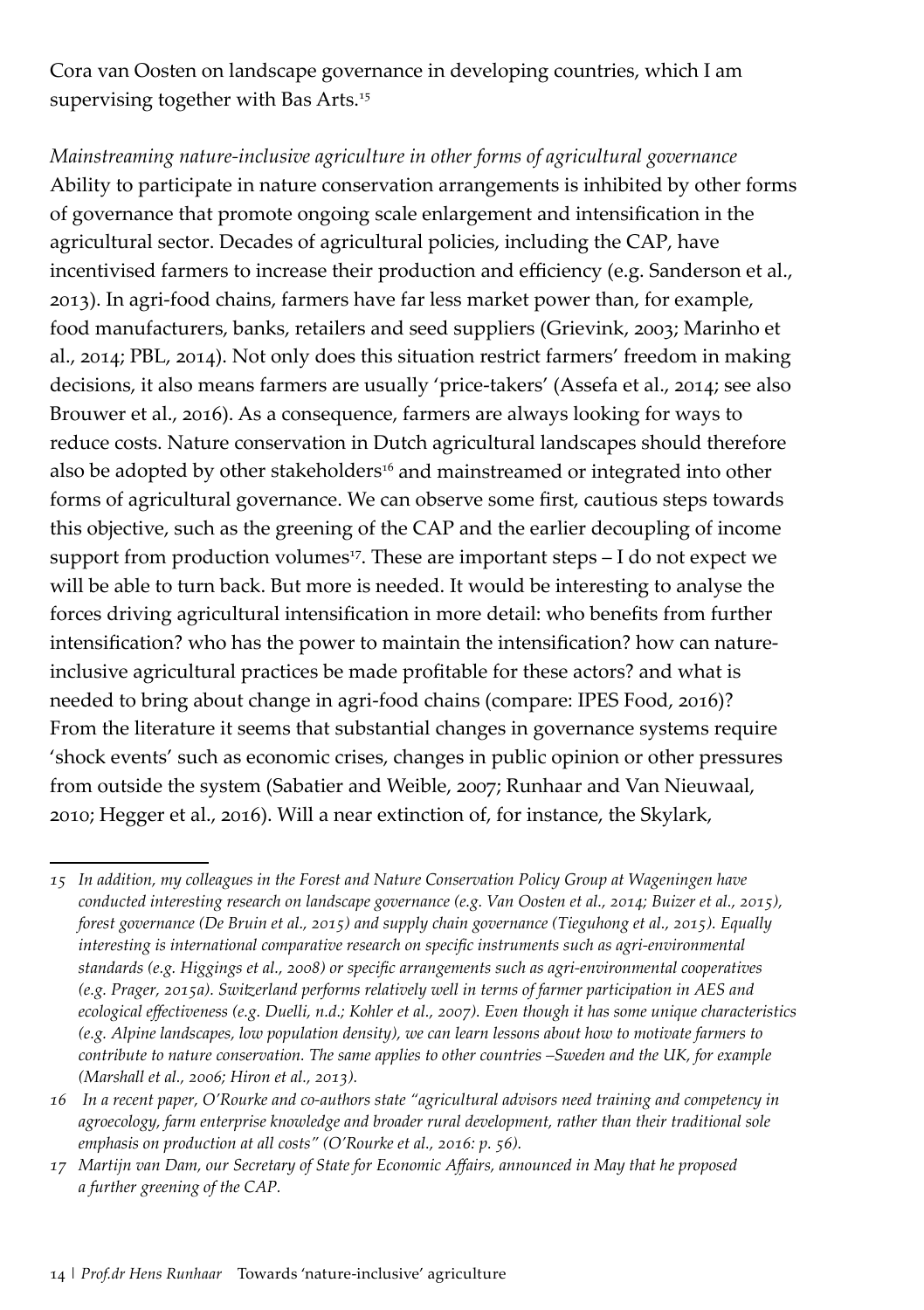Lapwing, or other iconic species of Dutch agricultural landscapes form the shock event that will drive agri-supply chains towards more nature-inclusive agriculture?

#### *Concluding: more effective governance for nature-inclusive agriculture*

Governing nature-inclusive agriculture requires that governance arrangements for nature conservation that are currently in use need to be reinforced in terms of the preconditions for participation I discussed earlier. Particularly there should be a demand for farmers to participate and they should be rewarded for their participation. This in turn requires that nature-inclusive farming is mainstreamed in the CAP and in the practices in agri-food chains and that consumers are willing to pay for it.

# **Dealing with a multiplicity of views and ideas about nature-inclusive agriculture**

#### *Different ideas: merits and pitfalls*

The second governance challenge that I want to discuss has to do with the often differing views, ideas, or frames about what nature-inclusive agriculture is or should be and how to deal with them. A plurality of ideas can have merits: for example, it can promote policy innovation. New ideas about reducing environmental pressure arising from agriculture and nature conservation by farmers have given rise to various new governance arrangements, such as the Farming for Nature arrangement and the environmental cooperatives that I mentioned earlier.

Ideas that are too divergent easily lead to controversy and deadlock (Van Eeten, 1999; Brugnach et al., 2011; Runhaar and Van Nieuwaal, 2010). I observe that people involved in debates about nature in agricultural landscapes often have very different ideas (cf. Hermans et al., 2010). And that does not always result in productive dialogue. I have noticed that there are not only very different ideas about nature conservation in agricultural landscapes, but also that often there is conflict and distrust among people (see also De Snoo et al., 2016). The critical evaluations of Dutch AES have annoyed many farmers, because they feel their efforts have not been recognised; only the results seem to count in the evaluations. A lack of appreciation – actual or perceived – however, easily reduces farmers' motivation to participate in AES or other governance arrangements for nature-inclusive agriculture.

During my interviews and informal talks I heard people talk about agricultural grassland as 'green desert'. I wonder what the average citizen sees when in the countryside; many Dutch citizens seem to associate cows and grass with nature (Driessen, 2005b). But there are particularly large differences in opinion about what ecosystems on agricultural landscapes we should aim for (cf. PBL, 2012). I do understand why many ecologists and others are concerned about the decline in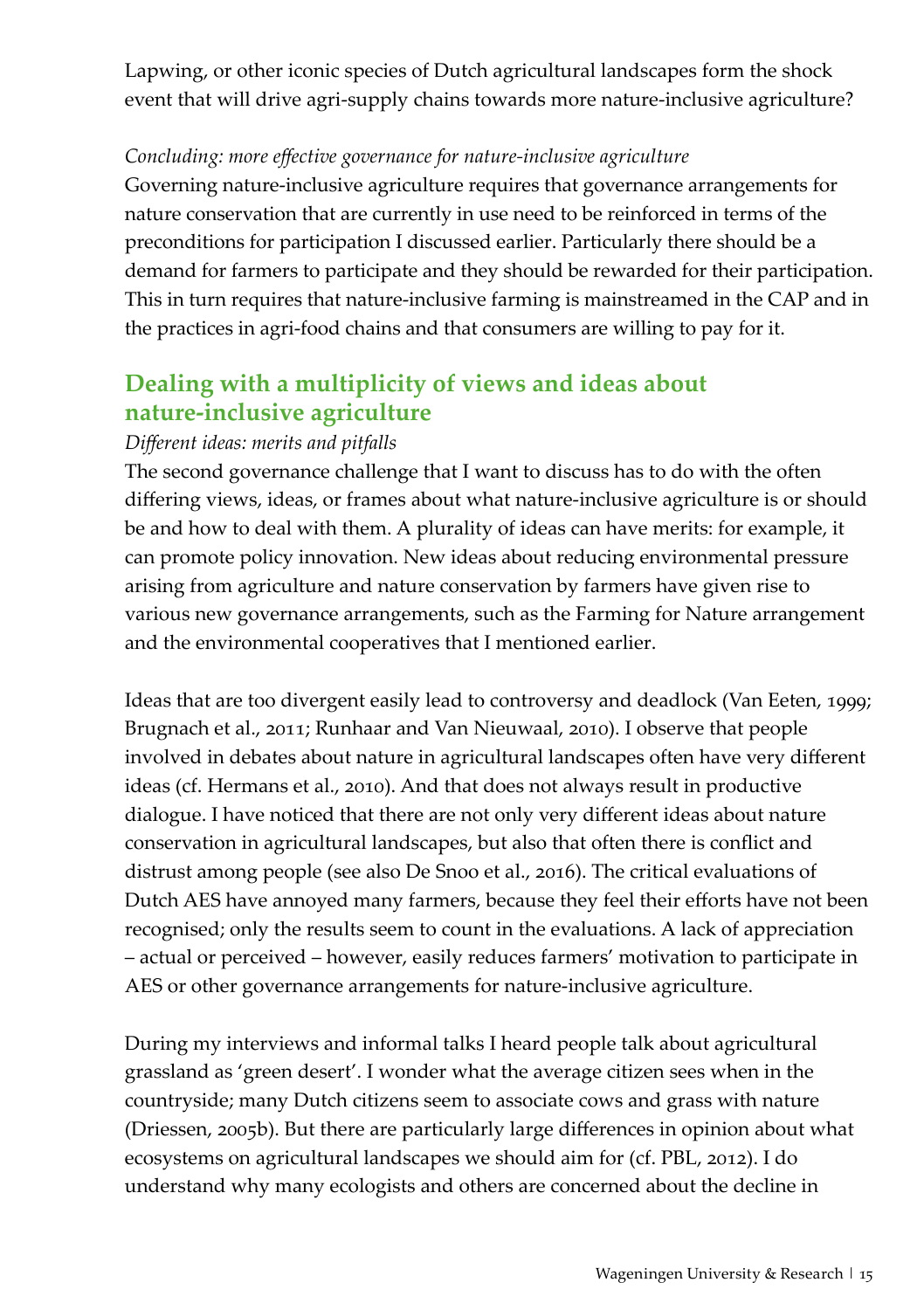meadow bird populations in the Netherlands, particularly about the Black-tailed Godwit – so am I and I think few people will be indifferent. Yet, the question is what population size to aim for, where and at what price? And more generally – what types of nature do we want in what agricultural landscapes? And who should decide upon that? Farmers? The agri-food industry? Experts? The government? Citizens? Or all of these actors in cooperation? I think the latter.

*Nature-inclusive agriculture as a 'boundary concept' for negotiating shared meanings?* As I said in the beginning of my lecture, the concept of nature-inclusive agriculture is still rudimentary and therefore there is potential for farmers, citizens, scientists, policy-makers, agri-food companies and other stakeholders to jointly give it meaning. Similar to 'sustainable agriculture', nature-inclusive agriculture is a concept with which most people will associate ideas. I also expect most people will have a positive attitude towards nature-inclusive agriculture. And the concept has not been predefined in too much detail or hi-jacked by a particular actor (in contrast to, for instance, AES that prescribe target species and measures). Nature-inclusive agriculture can be a boundary concept around which farmers and other stakeholders can be brought together to discuss the opportunities that farmers and others see for this farming approach. However, such dialogues need to be carefully organised, in order to guarantee participation, to contribute to the production of shared meanings and to avoid certain fundamental discussions being ignored (Cuppen, 2012; Cuppen et al., 2015). And again the question is how to ensure that farmers and stakeholders are willing to engage in such dialogues, that there is a demand for them to do so and that they are enabled and legitimised to do so (see Figure 2).<sup>18</sup>

#### *What explains the plurality of ideas and frames?*

I am interested in explanations for differences in interpretations of what natureinclusive agriculture is or should be. I can imagine this has to do with core beliefs about what is most important (Weible et al. 2009; see also Van Herten and Runhaar, 2013), in terms of interests at stake and also people's backgrounds and histories (e.g. Buijs, 2009). These factors are undoubtedly related. I am particularly interested in people's *frames of reference*. I noticed on several occasions that people often have a particular historical situation in mind, especially when talking about the decline in species diversity and abundance, although these frames of reference are often kept

*<sup>18</sup> Dialogue about nature-inclusive farming is not only about what it should be, but also about what I discussed earlier: which knowledge is required, what can we learn from farmers themselves, and what is needed in order for farmers to be enabled, legitimised, and motivated to work towards nature-inclusive* farming. The latter is a matter of governance and relates to issues of governance arrangements as well as *to what conditions should be provided. But I discussed that at the start of my lecture.*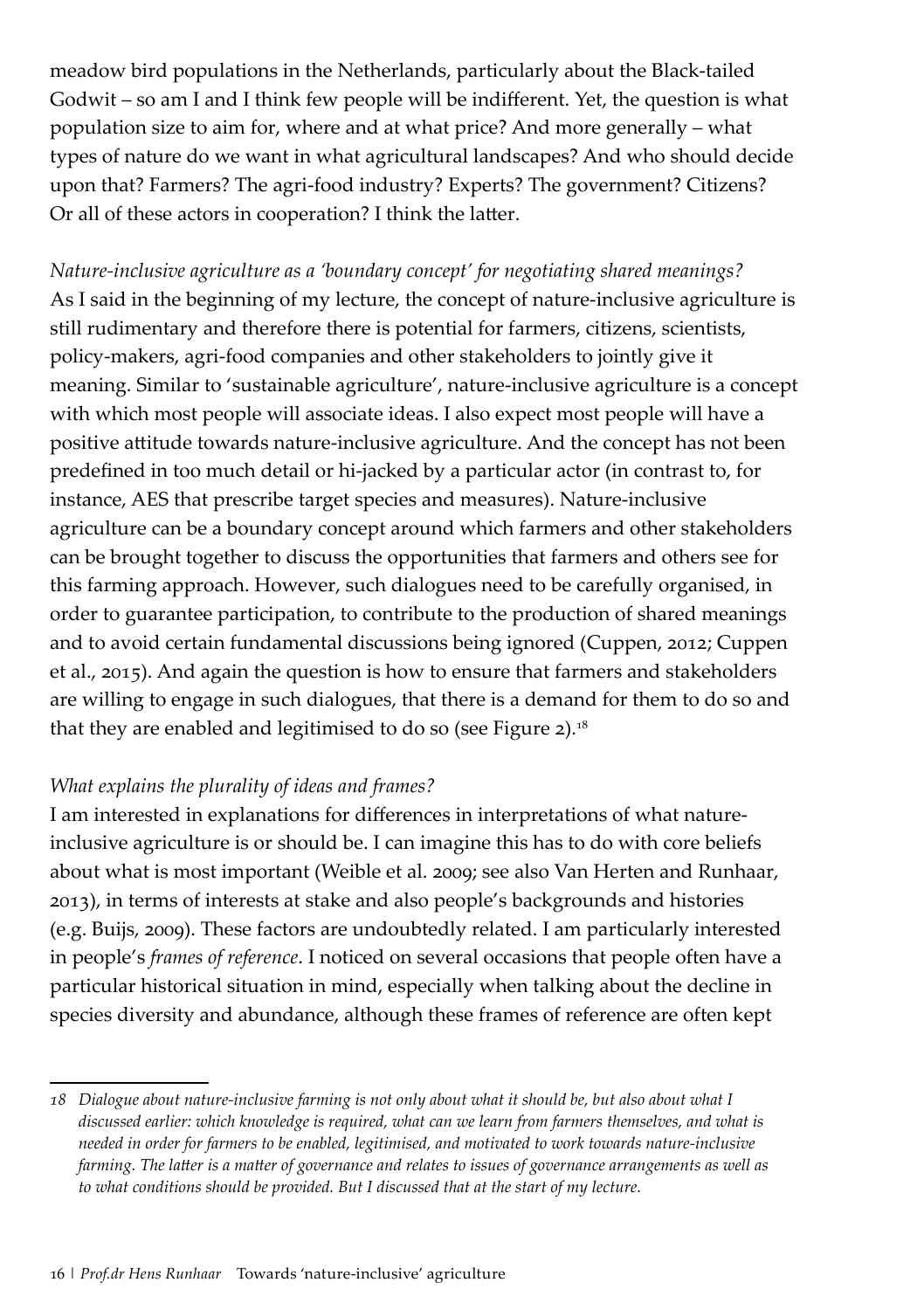implicit<sup>19</sup>. Being aware of such frames of reference, and eliciting these, also has instrumental value as it may help to identify 'common ground' and prevent the emergence of 'dialogues of the deaf' (Van Eeten, 1999; Van Herten and Runhaar, 2013).

# **Organising knowledge production for nature-inclusive agriculture** *Two distinct approaches…*

Since the first AES contracts were concluded in the Netherlands in 1981, much fundamental, ecological research has been conducted on effective nature conservation measures to be taken in agricultural landscapes (De Snoo et al., 2016; Schlaich et al., 2015). Elsewhere in Europe and beyond, scientists have also evaluated AES and provided advice how AES can be improved (e.g. Batáry et al., 2015). Experience in the Netherlands, however, suggests that the most effective measures from an ecological perspective are also those that are the most difficult to incorporate into agricultural production processes (Westerink et al., 2015).

Other studies have therefore taken a different approach: focusing not on which measures are most effective from an ecological perspective, with predetermined target species or habitats in mind, but exploring which measures can be integrated into agricultural processes and what is required to enable farmers to implement them. These studies qualify as applied, participatory research. Earlier, I mentioned Farming for Nature. In this arrangement, farmers and researchers together examine how more sustainable agriculture could be promoted, with nature conservation as an objective that had not been defined beforehand (e.g. Buizer et al., 2015). A similar approach is taken by for instance "Stichting Veldleeuwerik", a self-governance arrangement initiated by agri-food processors and supported by researchers, among others. These arrangements do not focus specifically on nature-inclusive farming but offer inspiration.

#### *… with one objective: producing 'useful' knowledge*

Although the two knowledge production approaches start from opposite standpoints, they have the same aim: to generate 'useful' knowledge<sup>20</sup>. I have heard

<sup>19</sup> An example: in April, I talked to a man about the island of Schiermonnikoog. We all know this island as *being rich in terms of species diversity and abundance. Agriculture on Schiermonnikoog already seems to be rather nature-inclusive. We talked about a particular farmed area I had visited that winter and where* I enjoyed observing many different species of goose and other birds. But in the past, the man explained, in spring there used to be so many Ruffs, but these have now completely disappeared. See also De Snoo (2016).

*<sup>20</sup> I realise the distinction between the two approaches is debatable. There are approaches in-between such as 'Beheer op Maat', an online knowledge system developed by Wageningen University and Research Centre (see [www.wageningenur.nl/nl/project/Kennissysteem-weidevogels.htm\)](http://www.wageningenur.nl/nl/project/Kennissysteem-weidevogels.htm).*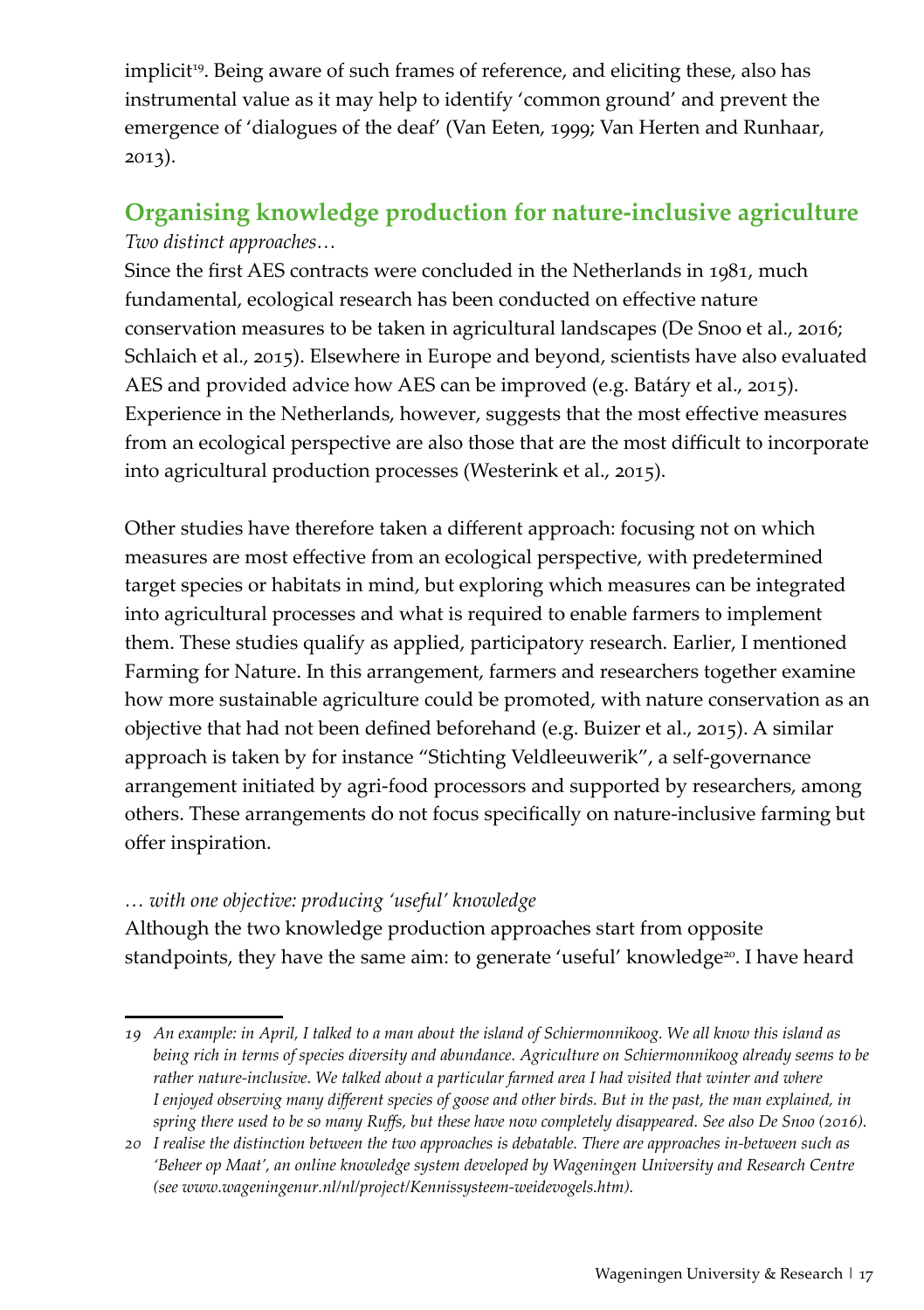various ecologists complain about their knowledge not being used sufficiently by policy-makers and politicians. I also know of complaints about the (unsurprisingly) abstract character of results from ecological research (although there are probably other reasons why policy-makers and politicians have not adopted all the recommendations from AES evaluations). A key problem in my view is that ecological research insufficiently takes into account the problems farmers face when implementing effective nature conservation measures (which I consider as a form of nature-inclusive farming). More knowledge is therefore needed about measures that work well from an ecological perspective *and* from the farmer's perspective (De Snoo et al., 2012). The balance, or in other words, levels of ecological ambition, will probably differ from region to region. How can the production of 'useful' knowledge be organised in specific situations?

#### *Useful knowledge for nature-inclusive agriculture: work in progress*

At Utrecht University, I have been analysing problems related to knowledge production and use in the Dutch Wadden Sea (e.g. Runhaar and Van Nieuwaal, 2010; Van Enst et al., 2016), where at issue is not nature-inclusive agriculture, of course, but 'nature-inclusive' fisheries, gas mining and other human activities. With a team of researchers from other universities, we analysed a range of different 'knowledge production arrangements' in the Wadden Sea, which differ in how researchers, policy-makers and stakeholders interact, their objectives and ultimately in the use of knowledge outputs (Runhaar et al., 2016b). The starting point is that useful knowledge should be *'scientifically and societally robust – i.e. credible, salient, and legitimate'* (Van Tatenhove et al., 2016, based on Cash et al., 2003). Credibility is defined as the scientific adequacy of information, salience as the relevance to the policy debate and legitimacy as the perceived degree to which the production of knowledge has respected the values and interests at stake (Cash et al., 2003). Inspired by this work and together with Dick Melman and Douwe Hoogland, I helped set up an MSc thesis project that compares and evaluates distinct knowledge production arrangements for natureinclusive agriculture. Marten de Groot is working on this project enthusiastically.

But more work needs to be done. At the start of my lecture I stated that the concept of nature-inclusive agriculture is appealing because it can serve as a boundary object that can make it easier for farmers, researchers and other stakeholders such as nature reserve area managers ('TBOs') to co-produce useful knowledge about what natureinclusive agriculture is. I hope to acquire funding for organising a few studies, both with farmers who are frontrunners in terms of participation in nature conservation arrangements and those who are not, in order to co-produce knowledge about nature-inclusive farming: what forms of nature-inclusive agriculture are already being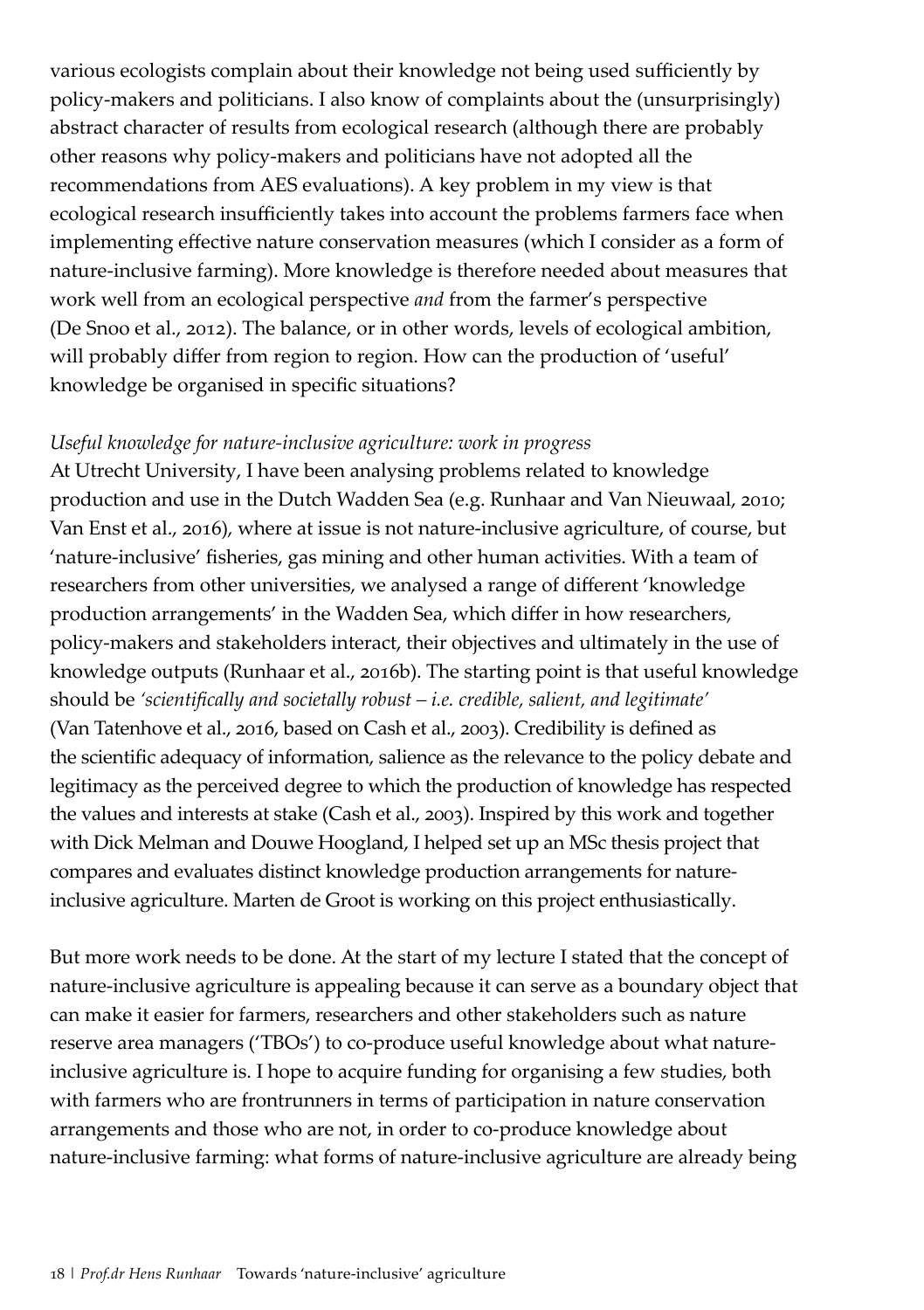practised? what are the opportunities for other forms of nature-inclusive agriculture? which questions need to be answered to become more nature-inclusive?<sup>21</sup>.

*Concluding: relevant research for useful knowledge for nature-inclusive agriculture* It is my impression that the literature offers a growing knowledge basis about how to organise processes of knowledge co-production and learning, as a starting point for creating knowledge for nature-inclusive agriculture (see e.g. Van Tatenhove et al., 2016). Our understanding about what is needed to make these processes successful is less advanced (cf. Hegger et al., 2012; 2014). Why and under what conditions people participate in learning processes or in knowledge co-production arrangements? This is not self-evident (Van Buuren and Edelenbos, 2004). I would like to apply the framework depicted by Figure 2 in order to learn more about the *preconditions* for the production and use of useful knowledge and for learning (building e.g. on Young et al., 2014, who provide suggestions for incentives). I suspect that learning for more effective nature conservation requires motivation in particular, but should also be required; it should not be voluntary.<sup>22</sup>

## **The future of nature-inclusive agriculture**

Policy concepts come and policy concepts go (e.g. Boezeman et al., 2010). Political interest in nature conservation also fluctuates (Buijs et al., 2014). Nature-inclusive agriculture is not the first concept to be advocated in the quest to integrate nature conservation into agriculture. Various other concepts have been popular such as 'ecosystem services', 'functional agrobiodiversity' and, more recently, 'Natural Capital'; concepts that emphasise the value of particular species and natural processes<sup>23</sup>.

*<sup>21</sup> Knowledge co-production in the 'new style' AES is worthwhile analysing and contributing to too. In the new system, much is expected from learning, i.e. the monitoring and evaluation of conservation measures and making any necessary adjustments, or in the case of undesirable trends, such as excessive predation, implementing additional measures ('lerend beheren'). But learning is also needed about new roles and interactions between farmers, farmer collectives, provinces, the Ministry of Economic Affairs and stakeholders, with farmer collectives as an important 'boundary organisation' (cf. Franks, 2010; Prager,* 2015b). Learning is one of the aspects of professionalisation of farmer collectives that Lyda Dik will analyse *in her PhD project.*

*<sup>22</sup> But a critical analysis of knowledge co-production processes is also required. Inspired by the inaugural lecture of my colleague Esther Turnhout on June 2nd this year about the politics of environmental knowledge, I want to analyse who is included and who is excluded from knowledge co-production and what that means for the representation of the variety of values involved in the agricultural landscape (i.e. the legitimacy of the knowledge that is produced).*

<sup>23</sup> An important underlying idea is that eliciting and quantifying the value of particular forms of nature may *motivate farmers to protect these forms of nature.*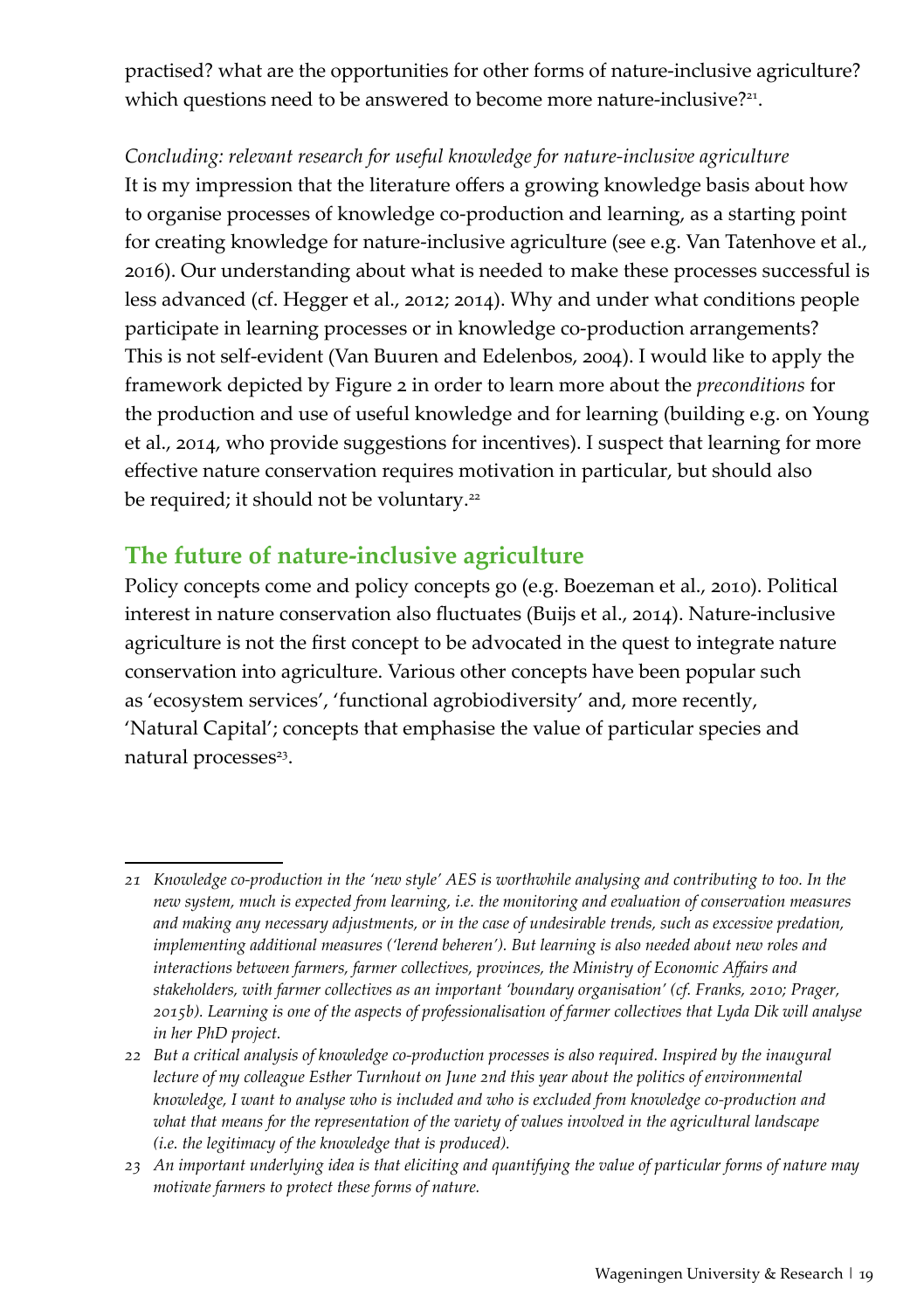Nature-inclusive agriculture as currently being developed at the Ministry of Economic Affairs may or may not be around in 10 years' time. But I am optimistic about the survival of the underlying idea, namely that agriculture cannot continue working against nature and at the expense of an attractive landscape. I have no hard evidence, but it is my impression that this idea is gaining ground among farmers, industry and politicians. And as I showed at the start of my lecture, agriculture in its current form does not seem to be financially sustainable for many farmers, either.

The 'greening' of the income support for farmers in the CAP will not disappear, although many would like to see more ambitious objectives. The growing attention being paid within agri-food chains to nature-inclusive farming will not vanish either, I am sure. It is naïve to think that our agricultural sector will return to how it was until 40-50 years ago, with a relatively low ecological impact and characterised by mosaics of small-scale landscapes. I am also confident that it is naïve to think the Black-tailed Godwit will go extinct. History has taught us that often, problems have to become grave before they are put on the agenda. Species such as the Badger and the Stork have been successfully protected; in the case of other species (Otter, for example), ongoing efforts are promising but need to be reinforced<sup>24</sup>. I cannot imagine that our politicians and captains of agri-food industry will want to be held accountable for the extinction of species that are so typical of, and at the same time dependent on, the Dutch agricultural landscape.

As I said at the beginning of this lecture, the adoption of nature-inclusive agriculture will not happen by itself. It will require more effective governance arrangements for nature-inclusive agriculture, as well as the mainstreaming of 'nature-inclusiveness' in agricultural policy and in agri-food chains. This in turn requires political will, leadership from industry and support from citizens in their roles of consumers, voters and recreationists. Governance arrangements for nature-inclusive agriculture should be less voluntary than they are now. At the same time they should enable farmers, citizens, agri-food companies, policymakers, scientists, and stakeholders to negotiate and co-produce shared meanings about nature-inclusive farming. In some agricultural landscapes the emphasis may then be on the Black-tailed Godwit but in others on other species, natural processes, or other aspects of what we call 'nature'. But first and foremost farmers should receive generous rewards, and not compensation, for nature-inclusive farming. In the next four years I will co-produce and share knowledge about how farmers and other stakeholders can be stimulated to contribute to the transformation towards nature-inclusive agriculture.

<sup>24</sup> Of course this success story does not apply to all species that are of were endangered (e.g. Black Grouse).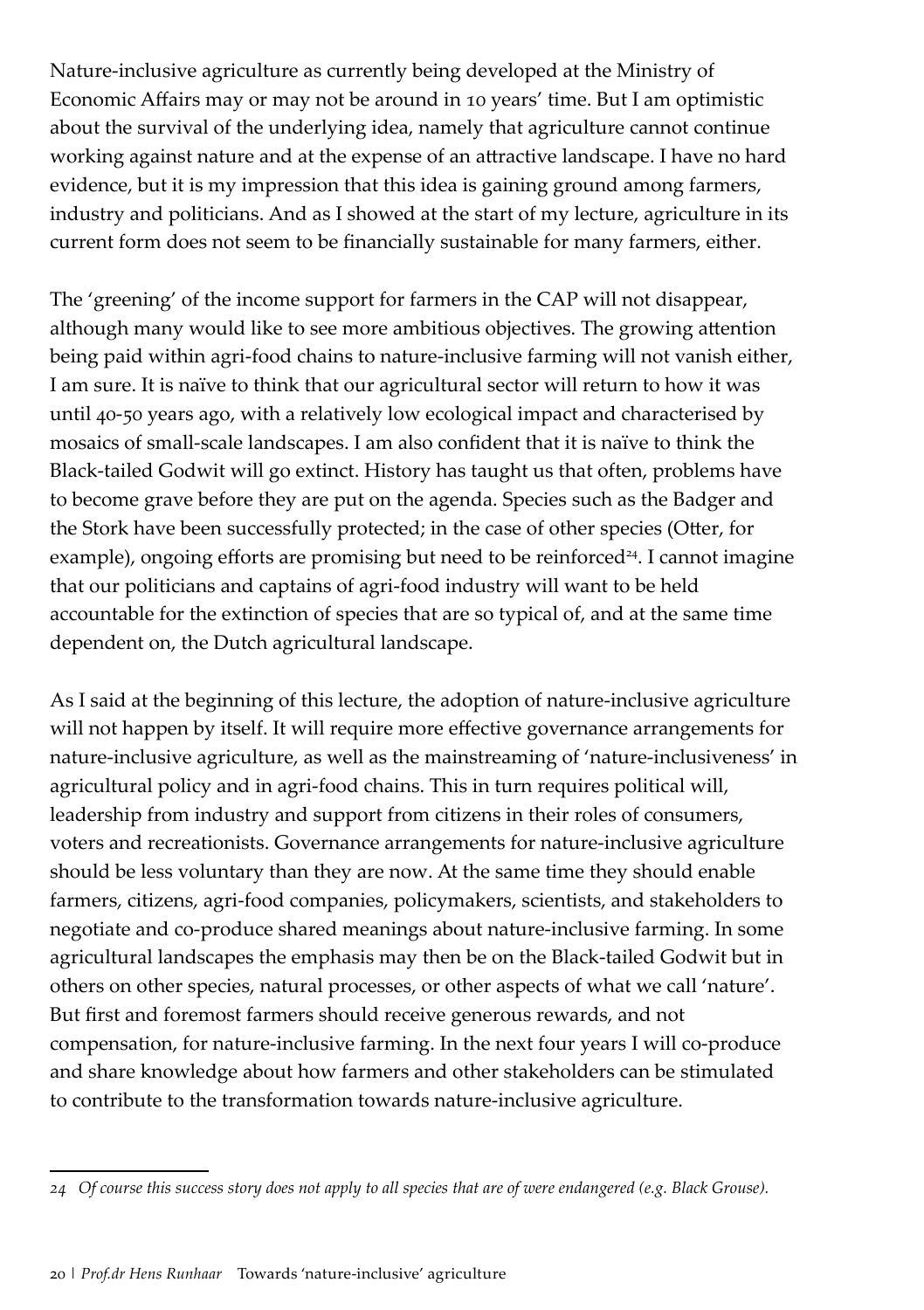## **Thanks**

I will express my final words of thanks in Dutch. Toen ik vorig jaar vertelde dat ik buitengewoon hoogleraar op het gebied van beheer van biodiversiteit en agrarisch landschap was geworden, kwam dat voor veel mensen als een verrassing. Het onderwerp was immers vrij nieuw voor me, hoewel mijn liefde voor de natuur natuurlijk wel bekend was. Graag dank ik Arthur Mol en de overige leden van de benoemingsadviescommissie voor het in mij gestelde vertrouwen. Ik wil Martin Wassen danken voor het zetje dat hij mij heeft gegeven. Ik dank Wim Dijkman voor zijn uitgebreide kennismaking met het veld en voor al zijn adviezen. Dick Melman, hartelijk dank voor alle informatie en feedback waarvoor ik je te pas en te onpas heb gevraagd.

In het afgelopen jaar heb ik met ruim 80 mensen gesproken; boeren, vertegenwoordigers van collectieven, agrarische natuurverenigingen, koepelorganisaties, overheidsinstanties, terreinbeheerders en van natuurbeschermingsorganisaties, met onderzoekers, wetenschappers, mensen uit de voedselketens etc. Ik kan hen niet bij naam en toenaam noemen, maar dank hen allen voor de tijd die zij hebben vrijgemaakt en voor alle informatie, ideeën en inspiratie.

Cees Veerman, Jos Roemaat, Frank van Ooijen, Hennie Roorda, Hank Bartelink en de leden van het vorige bestuur van de stichting die mijn leerstoel beheert: ik ben blij met jullie vertrouwen in mij en dank jullie voor de adviezen en andere vormen van steun. Ik bouw dankbaar voort op het werk van mijn voorganger Geert de Snoo. Ik dank de staatssecretaris van het ministerie van EZ voor de financiering van mijn leerstoel en Bas Volkers, Tim Jongbloed en Aard Mulders voor hun informatie en ideeën. Ik hoop dat ik op mijn beurt inspiratie kan bieden voor de verdere invulling van het concept van natuurinclusieve landbouw en natuurlijk voor het agrarisch natuurbeheer.

Dank collega's van de FNP groep voor het warme welkom! Bas, volgens mij hebben we een klik! Onze samenwerking dusver is erg inspirerend voor mij. Arjen, Audrey, Birgit, Esther, Jelle, Jim, Marjanke, Verina en alle andere FNP collega's: ik zie uit naar minimaal nog vier jaar samenwerking met jullie op gebied van onderzoek en onderwijs. En uiteraard met Cora, Lyda en andere promovendi en studenten.

Ik heb met veel plezier nieuwe collega's leren kennen en met hen samengewerkt. Ik noem in het bijzonder Dick Melman, Katrien Termeer, Geert de Snoo, David Kleijn, Judith Westerink, Jan-Willem Erisman, Nico Polman, Marian Stuiver, Paul Hinssen en de andere collega's van WOT: ik hoop de komende jaren interessante projecten met jullie op te pakken.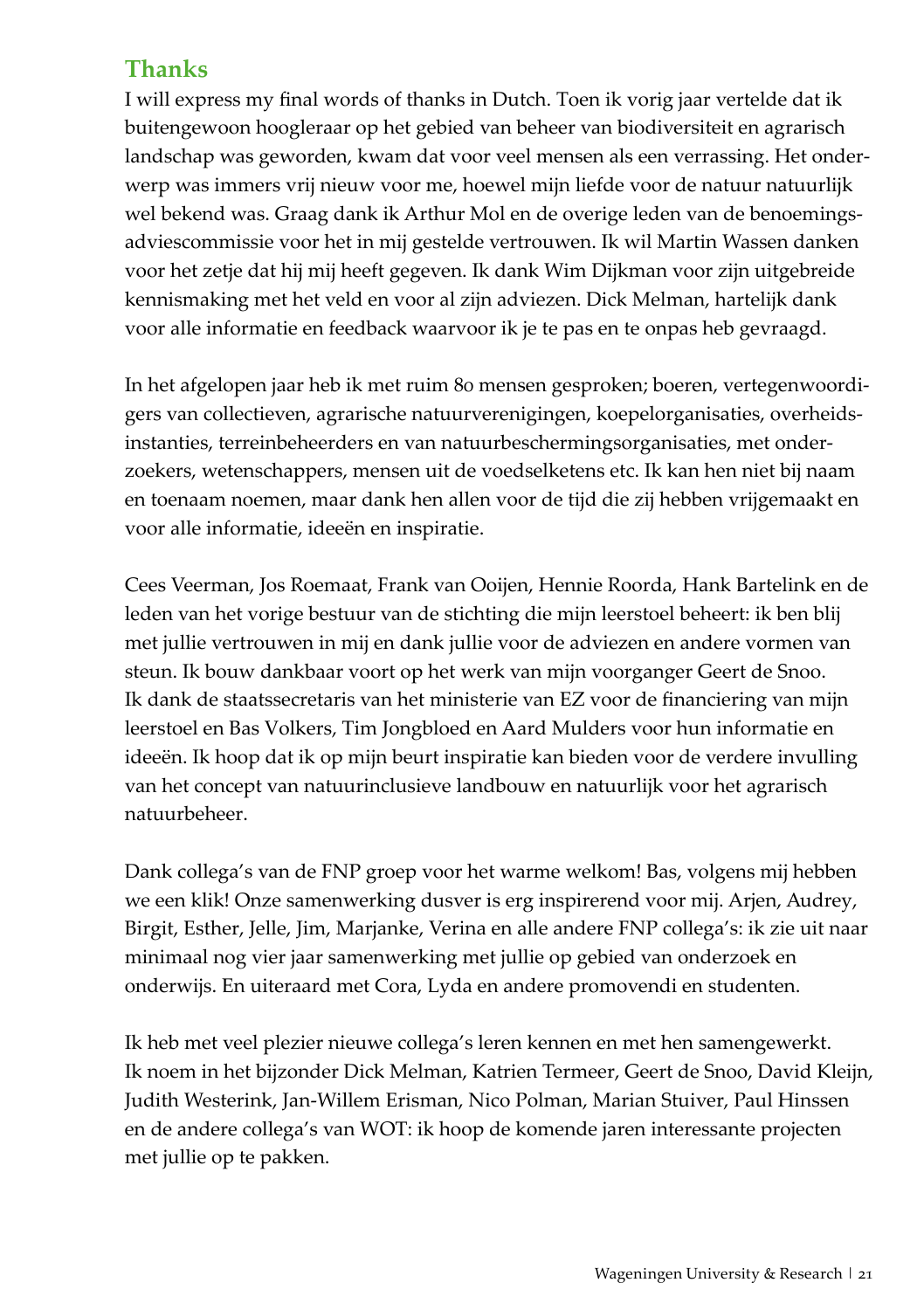Peter, jij bent de afgelopen 13 jaar in Utrecht een belangrijke leermeester voor me geweest. Dank voor de ruimte die je me hebt geboden toen ik in Wageningen begon. Ik hoop nog lang met je samen te werken! En dat geldt natuurlijk voor de beide Franken, Walter, Carel, Dries, Rak, Bettina, Didi, Wanda, Caroline, Heleen, Judith, Arjan, Joost, Tejo, Arielle, Agni, Rob en alle andere Utrechtse collega's binnen en buiten de Environmental Governance groep.

Dank Geert, Tejo, Peter, Bas, Wim en Dick voor jullie feedback op mijn conceptoratie.

Pa en ma, dank voor jullie vertrouwen in mij en voor alles wat jullie me hebben bijgebracht. Lieve Pieter en Kristel, ik ben blij met jullie en jullie afleiding thuis, bij het voetbal en tijdens onze vakanties. Lieve Marieke, dank je voor je onvoorwaardelijke steun, ik hoop dat je nog lang mijn geliefde en sparring partner zal zijn!

Ik heb gezegd.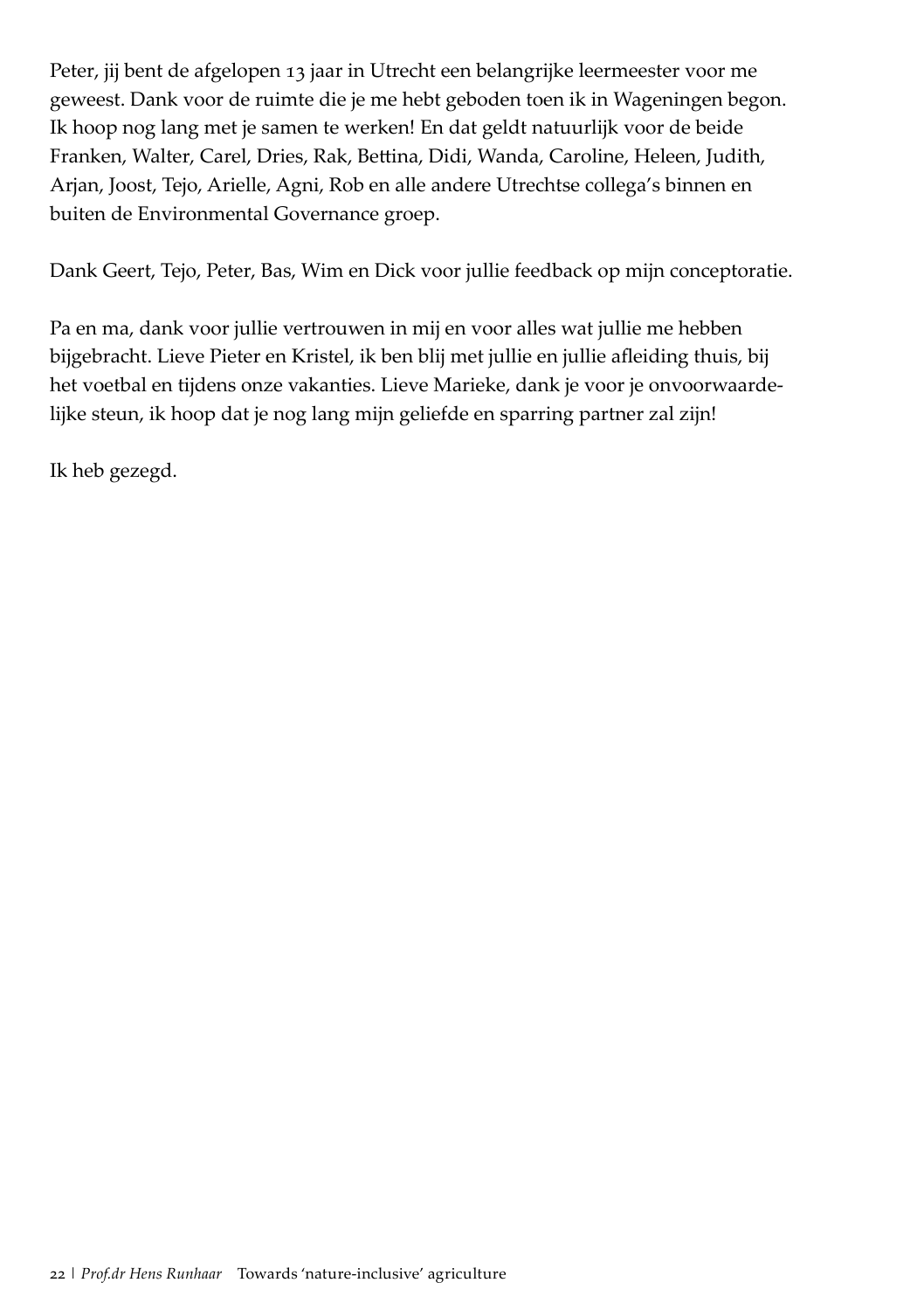### **References**

Agriholland (2015), *Dossier multifunctionele/verbrede landbouw,* Agriholland, Wageningen (available from [www.agriholland.nl/dossiers/verbredelandbouw/home.html](http://www.agriholland.nl/dossiers/verbredelandbouw/home.html)).

Agriholland (2016), *Nieuw weidezuivelmerk vanaf 7 juni bij Jumbo,* Agriholland, Wageningen (available from [www.agriholland.nl/nieuws/artikel.html?id=181470](http://www.agriholland.nl/nieuws/artikel.html?id=181470)).

Agrimatie (n.d.), *Agro & food portal* (available from [www.agrimatie.nl/Default.aspx\)](http://www.agrimatie.nl/Default.aspx).

Alfa (2010), *Cijfers die spreken,* Alfa Accountants en Adviseurs, Wageningen.

Alfa (2016), *Cijfers die spreken,* Alfa Accountants en Adviseurs, Wageningen.

[Assefa,](https://www-scopus-com.proxy.library.uu.nl/authid/detail.uri?origin=resultslist&authorId=35785743800&zone=) T.T., W.E. Kuiper and [M.P.M.](https://www-scopus-com.proxy.library.uu.nl/authid/detail.uri?origin=resultslist&authorId=6603607554&zone=) [Meuwissen](https://www-scopus-com.proxy.library.uu.nl/authid/detail.uri?origin=resultslist&authorId=7003942968&zone=) (2014), The effect of farmer [market](https://www-scopus-com.proxy.library.uu.nl/record/display.uri?eid=2-s2.0-84925937402&origin=resultslist&sort=plf-f&src=s&st1=farmers+%22market+power%22+price&st2=&sid=4401DB1D4013B0ADD602AA5406F779C1.y7ESLndDIsN8cE7qwvy6w%3a560&sot=b&sdt=b&sl=43&s=TITLE-ABS-KEY%28farmers+%22market+power%22+price%29&relpos=5&citeCnt=2&searchTerm=) [power on the degree of farm retail price transmission: A simulation model with](https://www-scopus-com.proxy.library.uu.nl/record/display.uri?eid=2-s2.0-84925937402&origin=resultslist&sort=plf-f&src=s&st1=farmers+%22market+power%22+price&st2=&sid=4401DB1D4013B0ADD602AA5406F779C1.y7ESLndDIsN8cE7qwvy6w%3a560&sot=b&sdt=b&sl=43&s=TITLE-ABS-KEY%28farmers+%22market+power%22+price%29&relpos=5&citeCnt=2&searchTerm=) an [application](https://www-scopus-com.proxy.library.uu.nl/record/display.uri?eid=2-s2.0-84925937402&origin=resultslist&sort=plf-f&src=s&st1=farmers+%22market+power%22+price&st2=&sid=4401DB1D4013B0ADD602AA5406F779C1.y7ESLndDIsN8cE7qwvy6w%3a560&sot=b&sdt=b&sl=43&s=TITLE-ABS-KEY%28farmers+%22market+power%22+price%29&relpos=5&citeCnt=2&searchTerm=) to the Dutch ware potato supply Chain, *[Agribusiness](https://www-scopus-com.proxy.library.uu.nl/source/sourceInfo.uri?sourceId=18700156722&origin=resultslist),* 30 (4), pp. 424-437.

Barendrecht G. and G. Kruseman Jr. (1938), *De glorie van ons polderland,* Uitgeverij Boot, Voorburg/The Hague.

[Batáry,](https://www-scopus-com.proxy.library.uu.nl/authid/detail.uri?origin=resultslist&authorId=9041992700&zone=) P., L.V. Dicks, D. Kleijn and W.J. Sutherland (2015), The role of [agri-environment](https://www-scopus-com.proxy.library.uu.nl/record/display.uri?eid=2-s2.0-84937073660&origin=resultslist&sort=plf-f&src=s&st1=AES+nature+conservation+Europe&st2=&sid=525255530C129A8D48741D1B92164A3A.I0QkgbIjGqqLQ4Nw7dqZ4A%3a380&sot=b&sdt=b&sl=45&s=TITLE-ABS-KEY%28AES+nature+conservation+Europe%29&relpos=0&citeCnt=12&searchTerm=) schemes in conservation and [environmental](https://www-scopus-com.proxy.library.uu.nl/record/display.uri?eid=2-s2.0-84937073660&origin=resultslist&sort=plf-f&src=s&st1=AES+nature+conservation+Europe&st2=&sid=525255530C129A8D48741D1B92164A3A.I0QkgbIjGqqLQ4Nw7dqZ4A%3a380&sot=b&sdt=b&sl=45&s=TITLE-ABS-KEY%28AES+nature+conservation+Europe%29&relpos=0&citeCnt=12&searchTerm=) management, *[Conservation](https://www-scopus-com.proxy.library.uu.nl/source/sourceInfo.uri?sourceId=17822&origin=resultslist) Biology,* 29 (4), pp. 1006-1016.

[Boezeman,](https://www-scopus-com.proxy.library.uu.nl/authid/detail.uri?origin=AuthorProfile&authorId=36015077100&zone=) D., P. [Leroy,](https://www-scopus-com.proxy.library.uu.nl/authid/detail.uri?origin=AuthorProfile&authorId=7103200758&zone=) R. [Maas](https://www-scopus-com.proxy.library.uu.nl/authid/detail.uri?origin=AuthorProfile&authorId=35804494100&zone=) and S. [Kruitwagen](https://www-scopus-com.proxy.library.uu.nl/authid/detail.uri?origin=AuthorProfile&authorId=8101013700&zone=) (2010), The [\(limited\)](https://www-scopus-com.proxy.library.uu.nl/record/display.uri?eid=2-s2.0-77955555194&origin=resultslist&sort=plf-f&src=s&sid=9A308AA38F3209679F089F940AC0C0FE.WeLimyRvBMk2ky9SFKc8Q%3a360&sot=autdocs&sdt=autdocs&sl=17&s=AU-ID%287103200758%29&relpos=13&citeCnt=9&searchTerm=) political influence of ecological economics: A case study on Dutch [environmental](https://www-scopus-com.proxy.library.uu.nl/record/display.uri?eid=2-s2.0-77955555194&origin=resultslist&sort=plf-f&src=s&sid=9A308AA38F3209679F089F940AC0C0FE.WeLimyRvBMk2ky9SFKc8Q%3a360&sot=autdocs&sdt=autdocs&sl=17&s=AU-ID%287103200758%29&relpos=13&citeCnt=9&searchTerm=) policies, *Ecological [Economics,](https://www-scopus-com.proxy.library.uu.nl/source/sourceInfo.uri?sourceId=20290&origin=resultslist)* 69 (9), pp. 1756-1764.

Bouma, J. and M. Koetse (2016), *De betalingsbereidheid van individuen voor agrarisch natuur- en landschapsbeheer. Casus: Boeren voor Natuur Twente,* Planbureau voor de Leefomgeving, Bilthoven.

Breman, B.C., V.G.M. Linderhof, I.G.A.M. Noij, M.P.I. Vleemingh and G.J. Ellen (2016), *Succes- en faalfactoren Agrarisch Waterbeheer,* Alterra Wageningen UR, Wageningen.

Brouwer, F., C. van Bruchem, H. Udo de Haes and W. van der Weijden (2016), Ontwikkelingen in de grondgebonden landbouw, in: G.R. de Snoo, Th.C.P. Melman, F.M. Brouwer, W.J. van der Weijden and H.A. Udo de Haes (eds.), *Agrarisch*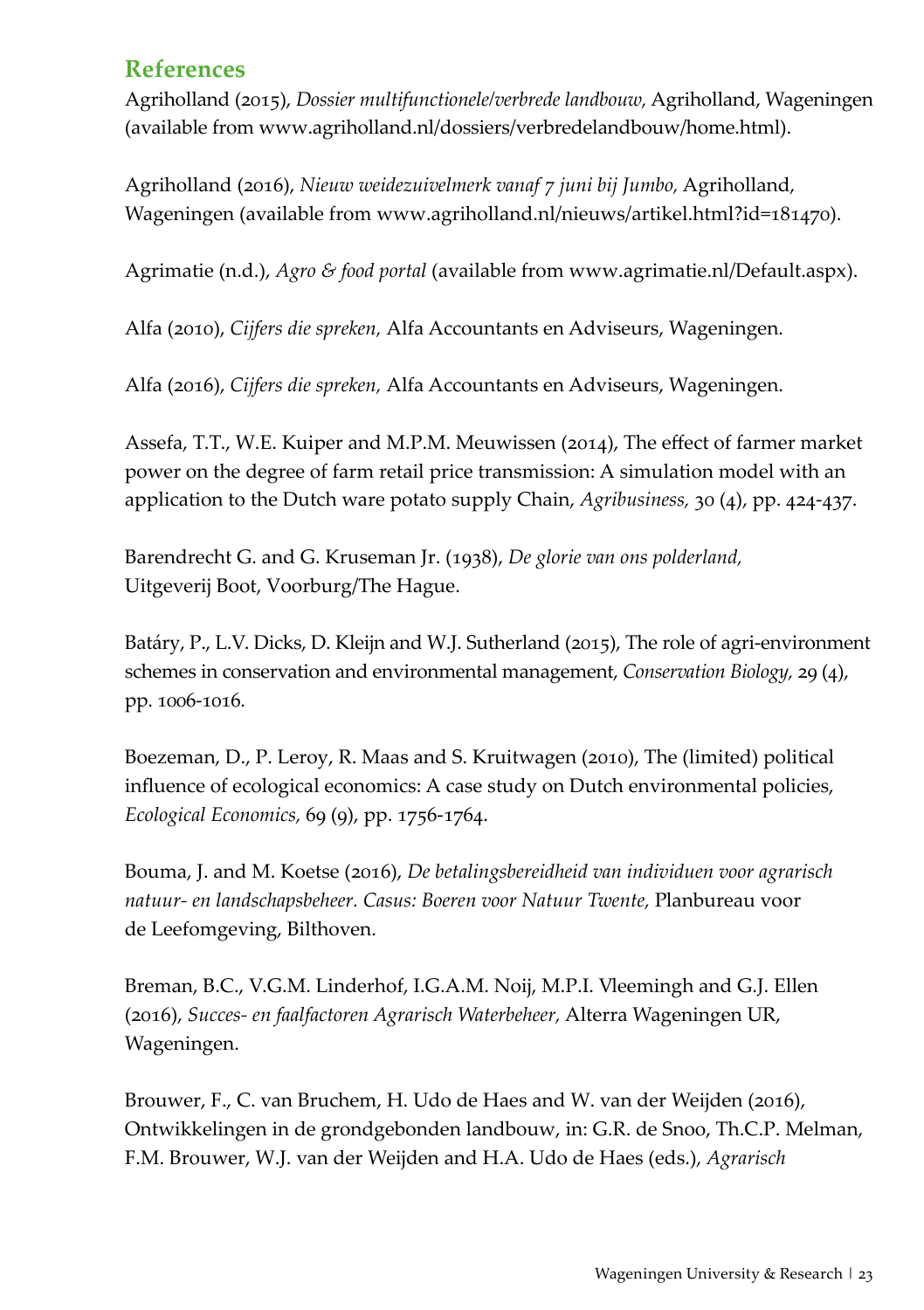*natuurbeheer in Nederland. Principes, resultaten en perspectieven,* Wageningen Academic Publishers, Wageningen, pp. 55-83.

[Brugnach,](https://www-scopus-com.proxy.library.uu.nl/authid/detail.uri?origin=AuthorProfile&authorId=55943343700&zone=) M., A. [Dewulf,](https://www-scopus-com.proxy.library.uu.nl/authid/detail.uri?origin=AuthorProfile&authorId=23060363600&zone=) H.J. [Henriksen](https://www-scopus-com.proxy.library.uu.nl/authid/detail.uri?origin=AuthorProfile&authorId=56219445300&zone=) and P. van der Keur [\(2011\),](https://www-scopus-com.proxy.library.uu.nl/authid/detail.uri?origin=AuthorProfile&authorId=6507142112&zone=) [More](https://www-scopus-com.proxy.library.uu.nl/record/display.uri?eid=2-s2.0-77957772375&origin=resultslist&sort=plf-f&src=s&sid=5B441A78E0B52E288AC6B2496423EE9C.fM4vPBipdL1BpirDq5Cw%3a140&sot=autdocs&sdt=autdocs&sl=18&s=AU-ID%2823060363600%29&relpos=30&citeCnt=35&searchTerm=) is not always better: Coping with ambiguity in natural resources [management,](https://www-scopus-com.proxy.library.uu.nl/record/display.uri?eid=2-s2.0-77957772375&origin=resultslist&sort=plf-f&src=s&sid=5B441A78E0B52E288AC6B2496423EE9C.fM4vPBipdL1BpirDq5Cw%3a140&sot=autdocs&sdt=autdocs&sl=18&s=AU-ID%2823060363600%29&relpos=30&citeCnt=35&searchTerm=) *Journal of [Environmental](https://www-scopus-com.proxy.library.uu.nl/source/sourceInfo.uri?sourceId=23371&origin=resultslist) Management,* 92 (1), pp. 78-84.

Buijs, A. (2009), *Public natures. Social representations of nature and local practices,* Ph.D. thesis, Wageningen University, Wageningen.

[Buijs,](https://www-scopus-com.proxy.library.uu.nl/authid/detail.uri?origin=AuthorProfile&authorId=13006044400&zone=) A., T. [Mattijssen](https://www-scopus-com.proxy.library.uu.nl/authid/detail.uri?origin=AuthorProfile&authorId=55657293000&zone=) and B. [Arts](https://www-scopus-com.proxy.library.uu.nl/authid/detail.uri?origin=AuthorProfile&authorId=6602227423&zone=) (2014), "The man, the [administration](https://www-scopus-com.proxy.library.uu.nl/record/display.uri?eid=2-s2.0-84897468352&origin=resultslist&sort=plf-f&src=s&sid=9A308AA38F3209679F089F940AC0C0FE.WeLimyRvBMk2ky9SFKc8Q%3a870&sot=autdocs&sdt=autdocs&sl=17&s=AU-ID%286602227423%29&relpos=22&citeCnt=7&searchTerm=) and the [counter-discourse":](https://www-scopus-com.proxy.library.uu.nl/record/display.uri?eid=2-s2.0-84897468352&origin=resultslist&sort=plf-f&src=s&sid=9A308AA38F3209679F089F940AC0C0FE.WeLimyRvBMk2ky9SFKc8Q%3a870&sot=autdocs&sdt=autdocs&sl=17&s=AU-ID%286602227423%29&relpos=22&citeCnt=7&searchTerm=) An analysis of the sudden turn in Dutch nature conservation [policy](https://www-scopus-com.proxy.library.uu.nl/record/display.uri?eid=2-s2.0-84897468352&origin=resultslist&sort=plf-f&src=s&sid=9A308AA38F3209679F089F940AC0C0FE.WeLimyRvBMk2ky9SFKc8Q%3a870&sot=autdocs&sdt=autdocs&sl=17&s=AU-ID%286602227423%29&relpos=22&citeCnt=7&searchTerm=), *Land Use [Policy](https://www-scopus-com.proxy.library.uu.nl/source/sourceInfo.uri?sourceId=14500&origin=resultslist),* 38, pp. 676-684.

Buizer, M., B. Arts and J. Westerink (2015), Landscape governance as policy integration 'from below': a case of displaced and contained political conflict in the Netherlands, *Environment and Planning C: Government and Policy,* 33 (in press).

[Carolan,](https://www-scopus-com.proxy.library.uu.nl/authid/detail.uri?origin=resultslist&authorId=7004240106&zone=) M.S. (2006), Do you see what I see? [Examining](https://www-scopus-com.proxy.library.uu.nl/record/display.uri?eid=2-s2.0-33745447965&origin=resultslist&sort=r-f&src=s&st1=barriers+sustainable+agriculture&nlo=&nlr=&nls=&sid=ED6E51C0AD7EBB6D61EC2FC39A31367E.WlW7NKKC52nnQNxjqAQrlA%3a200&sot=b&sdt=b&sl=47&s=TITLE-ABS-KEY%28barriers+sustainable+agriculture%29&relpos=4&citeCnt=33&searchTerm=) the epistemic barriers to [sustainable](https://www-scopus-com.proxy.library.uu.nl/record/display.uri?eid=2-s2.0-33745447965&origin=resultslist&sort=r-f&src=s&st1=barriers+sustainable+agriculture&nlo=&nlr=&nls=&sid=ED6E51C0AD7EBB6D61EC2FC39A31367E.WlW7NKKC52nnQNxjqAQrlA%3a200&sot=b&sdt=b&sl=47&s=TITLE-ABS-KEY%28barriers+sustainable+agriculture%29&relpos=4&citeCnt=33&searchTerm=) agriculture, *Rural [Sociology](https://www-scopus-com.proxy.library.uu.nl/source/sourceInfo.uri?sourceId=17389&origin=resultslist),* 71 (2), pp. 232-260.

Cash, D., W. Clark, F. Alcock, N.M. Dickson, N. Eckley, DH.. Guston, J. Jäger and R.B. Mitchell (2003), Knowledge systems for sustainable development, *Proceedings of the National Academy of Sciences,* 100, 8086–8091.

CBS, PBL and Wageningen UR (2012), *Ontwikkeling soorten in natuurgebieden en agrarisch gebied 1975 - 2005*, Statistics Netherlands/Netherlands Environmental Assessment Agency/ Wageningen University and Research Centre, The Hague/Bilthoven/ Wageningen (available from [www.compendiumvoordeleefomgeving.nl](http://www.compendiumvoordeleefomgeving.nl/)).

CBS (2008), Aandeel voeding in huishoudbudget steeds kleiner, October 15, 2008, Statistics Netherlands, The Hague (available from [https://www.cbs.nl/nl-nl/](https://www.cbs.nl/nl-nl/nieuws/2008/42/aandeel-voeding-in-huishoudbudget-steeds-kleiner) [nieuws/2008/42/aandeel-voeding-in-huishoudbudget-steeds-kleiner\)](https://www.cbs.nl/nl-nl/nieuws/2008/42/aandeel-voeding-in-huishoudbudget-steeds-kleiner).

CBS (2015; 2016b), Statline, Statistics Netherlands, The Hague (available from <http://statline.cbs.nl>).

CBS (2016a), *Nederland tweede landbouwexporteur ter wereld,* June 6, 2016, Statistics Netherlands, The Hague (available from [www.cbs.nl/nl-nl/nieuws/2016/23/](http://www.cbs.nl/nl-nl/nieuws/2016/23/nederland-tweede-landbouwexporteur-ter-wereld) [nederland-tweede-landbouwexporteur-ter-wereld](http://www.cbs.nl/nl-nl/nieuws/2016/23/nederland-tweede-landbouwexporteur-ter-wereld)).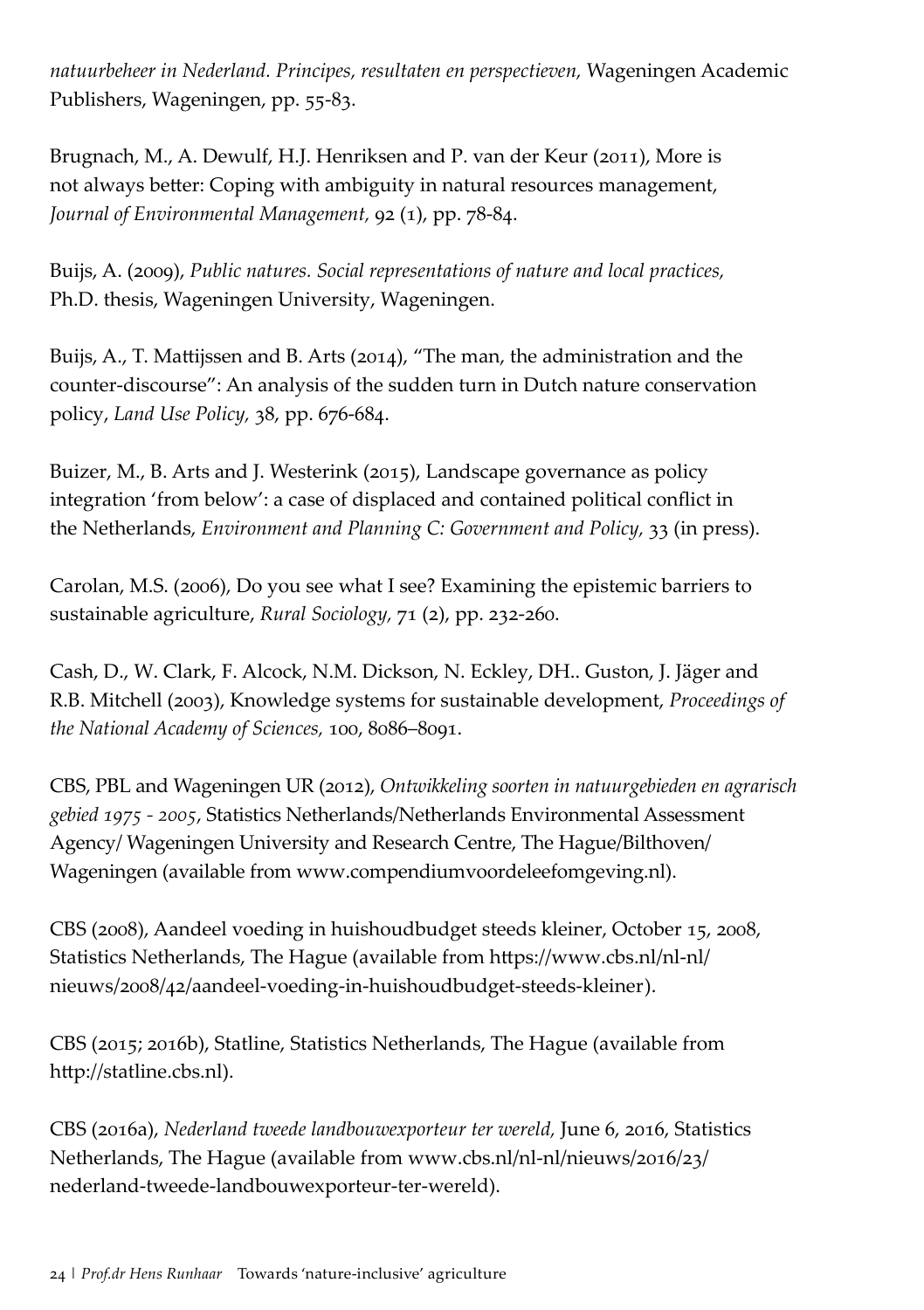CBS (2016c), *Minder faillissementen in de landbouw,* January 29, 2016, Statistics Netherlands, The Hague (available from [https://www.cbs.nl/nl-nl/nieuws/2016/04/](https://www.cbs.nl/nl-nl/nieuws/2016/04/minder-faillissementen-in-de-landbouw) [minder-faillissementen-in-de-landbouw](https://www.cbs.nl/nl-nl/nieuws/2016/04/minder-faillissementen-in-de-landbouw)).

CLO (n.d.), *Landbouw en milieu,* Compendium voor de Leefomgeving, PBL, CBS, and Wageningen UR, Bilthoven/The Hague/Wageningen (available from [www.clo.nl/](http://www.clo.nl/onderwerpen/landbouw-en-milieu) [onderwerpen/landbouw-en-milieu](http://www.clo.nl/onderwerpen/landbouw-en-milieu)).

Cormont, A., H. Siepel, J. Clement, T.C.P. Melman, M.F. Wallis de Vries, C.A.M. van Turnhout, L.B. Sparrius, M. Reemer, J.C. Biesmeijer, F. Berendse and G.R. de Snoo (2016), Landscape complexity and farmland biodiversity: evaluating the CAP target on natural elements, *Journal for Nature Conservation,* 30, pp. 19-26.

[Cuppen,](https://www-scopus-com.proxy.library.uu.nl/authid/detail.uri?origin=AuthorProfile&authorId=24758098900&zone=) E. (2012), Diversity and [constructive](https://www-scopus-com.proxy.library.uu.nl/record/display.uri?eid=2-s2.0-84857644370&origin=resultslist&sort=plf-f&src=s&sid=9A308AA38F3209679F089F940AC0C0FE.WeLimyRvBMk2ky9SFKc8Q%3a150&sot=autdocs&sdt=autdocs&sl=18&s=AU-ID%2824758098900%29&relpos=12&citeCnt=24&searchTerm=) conflict in stakeholder dialogue: [Considerations](https://www-scopus-com.proxy.library.uu.nl/record/display.uri?eid=2-s2.0-84857644370&origin=resultslist&sort=plf-f&src=s&sid=9A308AA38F3209679F089F940AC0C0FE.WeLimyRvBMk2ky9SFKc8Q%3a150&sot=autdocs&sdt=autdocs&sl=18&s=AU-ID%2824758098900%29&relpos=12&citeCnt=24&searchTerm=) for design and methods, *Policy [Sciences,](https://www-scopus-com.proxy.library.uu.nl/source/sourceInfo.uri?sourceId=22773&origin=resultslist)* 45 (1), pp. 23-46.

[Cuppen,](https://www-scopus-com.proxy.library.uu.nl/authid/detail.uri?origin=AuthorProfile&authorId=24758098900&zone=) E., S. [Brunsting,](https://www-scopus-com.proxy.library.uu.nl/authid/detail.uri?origin=AuthorProfile&authorId=6506703000&zone=) U. [Pesch](https://www-scopus-com.proxy.library.uu.nl/authid/detail.uri?origin=AuthorProfile&authorId=22958422700&zone=) and Y. [Feenstra](https://www-scopus-com.proxy.library.uu.nl/authid/detail.uri?origin=AuthorProfile&authorId=26431913600&zone=) (2015), How [stakeholder](https://www-scopus-com.proxy.library.uu.nl/record/display.uri?eid=2-s2.0-84946839141&origin=resultslist&sort=plf-f&src=s&sid=9A308AA38F3209679F089F940AC0C0FE.WeLimyRvBMk2ky9SFKc8Q%3a150&sot=autdocs&sdt=autdocs&sl=18&s=AU-ID%2824758098900%29&relpos=6&citeCnt=1&searchTerm=) [interactions can reduce space for moral considerations in decision making:](https://www-scopus-com.proxy.library.uu.nl/record/display.uri?eid=2-s2.0-84946839141&origin=resultslist&sort=plf-f&src=s&sid=9A308AA38F3209679F089F940AC0C0FE.WeLimyRvBMk2ky9SFKc8Q%3a150&sot=autdocs&sdt=autdocs&sl=18&s=AU-ID%2824758098900%29&relpos=6&citeCnt=1&searchTerm=)  A contested CCS project in the [Netherlands,](https://www-scopus-com.proxy.library.uu.nl/record/display.uri?eid=2-s2.0-84946839141&origin=resultslist&sort=plf-f&src=s&sid=9A308AA38F3209679F089F940AC0C0FE.WeLimyRvBMk2ky9SFKc8Q%3a150&sot=autdocs&sdt=autdocs&sl=18&s=AU-ID%2824758098900%29&relpos=6&citeCnt=1&searchTerm=) *[Environment](https://www-scopus-com.proxy.library.uu.nl/source/sourceInfo.uri?sourceId=13272&origin=resultslist) and Planning A,* 47 (9), pp. 1963-1978.

De [Bruin,](https://www-scopus-com.proxy.library.uu.nl/authid/detail.uri?origin=AuthorProfile&authorId=56950269900&zone=) J.O., M.A. [Hoogstra-Klein,](https://www-scopus-com.proxy.library.uu.nl/authid/detail.uri?origin=AuthorProfile&authorId=54911968400&zone=) G.M.J. [Mohren](https://www-scopus-com.proxy.library.uu.nl/authid/detail.uri?origin=AuthorProfile&authorId=6603785133&zone=) and B.J.M. [Arts](https://www-scopus-com.proxy.library.uu.nl/authid/detail.uri?origin=AuthorProfile&authorId=6602227423&zone=) (2015), Complexity of forest [management:](https://www-scopus-com.proxy.library.uu.nl/record/display.uri?eid=2-s2.0-84946606799&origin=resultslist&sort=plf-f&src=s&sid=9A308AA38F3209679F089F940AC0C0FE.WeLimyRvBMk2ky9SFKc8Q%3a1070&sot=autdocs&sdt=autdocs&sl=18&s=AU-ID%2854911968400%29&relpos=2&citeCnt=0&searchTerm=) Exploring perceptions of Dutch forest managers, *[Forests,](https://www-scopus-com.proxy.library.uu.nl/source/sourceInfo.uri?sourceId=21100219934&origin=resultslist)* 6 (9), pp. 3237-3255.

Delbaere B., V. Mikos and M. Pulleman (2014), European Policy Review: Functional agrobiodiversity supporting sustainable agriculture, *Journal for Nature Conservation,* 22 (3), pp. 193-194.

De Snoo, G.R. (1999), Unsprayed field margins: effects on environment, biodiversity and agricultural practice, *Landscape and Urban Planning,* 46 (1), pp. 151-160.

De Snoo, G.R., I. Herzon, H. Staats, R.J.F. Burton, S. Schindler, J. van Dijk, A.M. Lokhorst, J.M. Bullock, M. Lobley, T. Wrbka, G. Schwarz and C.J.M. Musters (2012), Towards effective nature conservation on farmland: making farmers matter, *Conservation Letters,* 6 (1), pp. 66–72.

De Snoo, G.R. (2016), Succesvol natuur beschermen, diesoratie uitgesproken op 8 februari 2016, Universiteit Leiden, Leiden.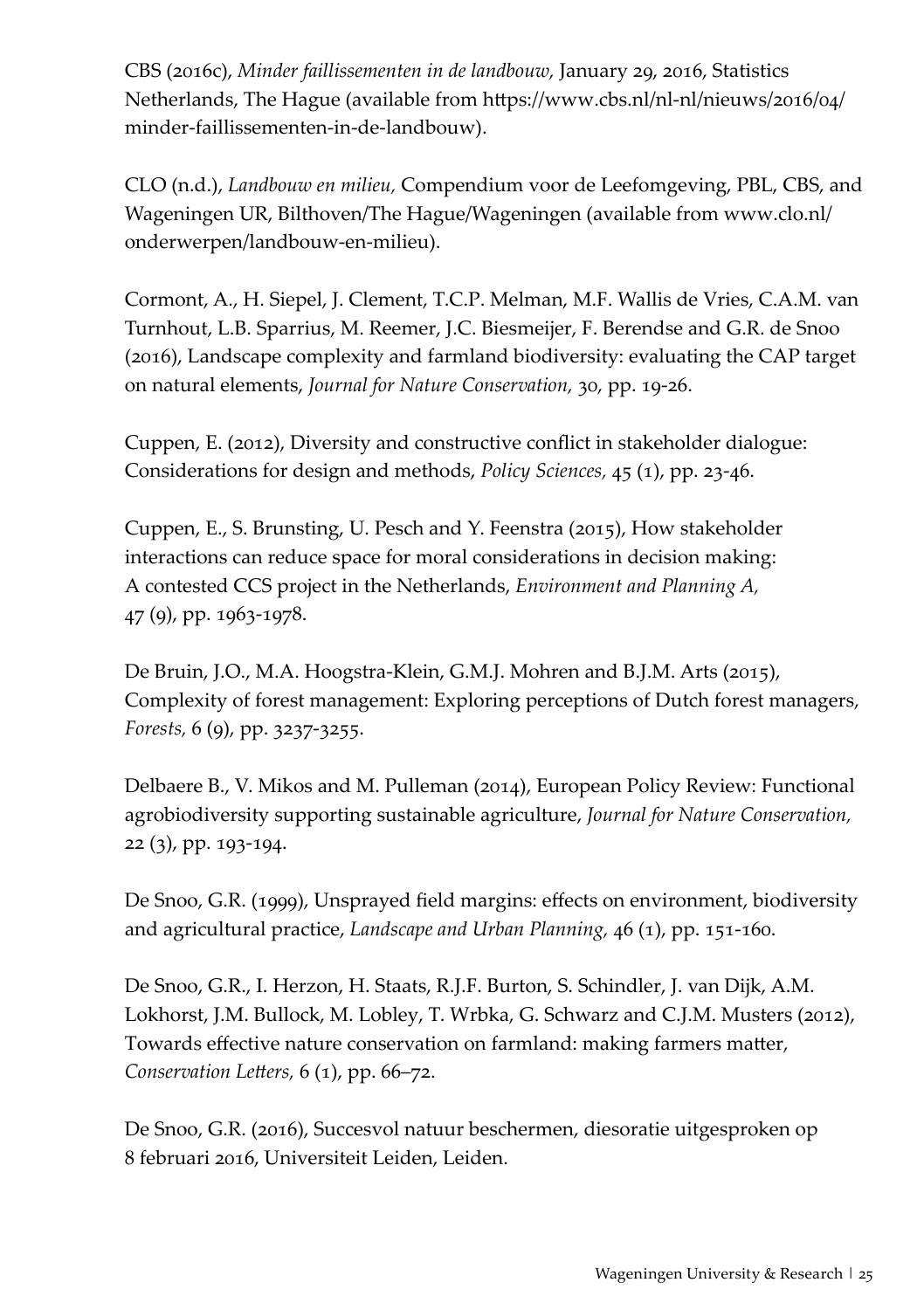De Snoo, G.R., Th.C.P. Melman, F.M. Brouwer, W.J. van der Weijden and H.A. Udo de Haes (eds.)(2016), *Agrarisch natuurbeheer in Nederland. Principes, resultaten en perspectieven,* Wageningen Academic Publishers, Wageningen.

Driessen, P.P.J., C. Dieperink, F. van Laerhoven, H.A.C. Runhaar and W.J.V. Vermeulen (2012), Towards a conceptual framework for the study of shifts in environmental governance - Experiences from the Netherlands, *Environmental Policy and Governance,* 22 (3), pp. 143-160.

[Driessen,](https://www-scopus-com.proxy.library.uu.nl/authid/detail.uri?origin=AuthorProfile&authorId=7006761167&zone=) P.P.J. (2005a), [Restructuring](https://www-scopus-com.proxy.library.uu.nl/record/display.uri?eid=2-s2.0-27644486002&origin=resultslist&sort=plf-f&src=s&sid=6915B463E5D55DD2823DC24187EB9745.N5T5nM1aaTEF8rE6yKCR3A%3a200&sot=autdocs&sdt=autdocs&sl=17&s=AU-ID%287006761167%29&relpos=66&citeCnt=4&searchTerm=) the Dutch countryside: Limits of a governance [strategy,](https://www-scopus-com.proxy.library.uu.nl/record/display.uri?eid=2-s2.0-27644486002&origin=resultslist&sort=plf-f&src=s&sid=6915B463E5D55DD2823DC24187EB9745.N5T5nM1aaTEF8rE6yKCR3A%3a200&sot=autdocs&sdt=autdocs&sl=17&s=AU-ID%287006761167%29&relpos=66&citeCnt=4&searchTerm=) *[Planning](https://www-scopus-com.proxy.library.uu.nl/source/sourceInfo.uri?sourceId=14683&origin=resultslist) Practice and Research,* 20 (1), pp. 69-77.

Driessen, P.P.J. (2005b), *Sturing op kwaliteit; over veranderende ambities en sturing in het omgevingsbeleid,* inaugural address, Utrecht University, Utrecht.

Duelli (n.d.), *Evaluating current European agri-environment schemes to quantify and improve nature conservation efforts in agricultural landscapes (EASY)*, Swiss Federal Institute for Forest, Snow and Landscape Research WSL, Birmensdorf (available from [www.wsl.ch/](http://www.wsl.ch/fe/biodiversitaet/projekte/european_agri_environment_schemes/index_EN) [fe/biodiversitaet/projekte/european\\_agri\\_environment\\_schemes/index\\_EN\)](http://www.wsl.ch/fe/biodiversitaet/projekte/european_agri_environment_schemes/index_EN).

EEA (2015a), *SOER 2015 — The European environment — state and outlook 2015. A comprehensive assessment of the European environment's state, trends and prospects, in a global context,* European Environmental Agency, Copenhagen.

EEA (2015b), *State of nature in EU. Results from reporting under the nature directives 2007-2012, EEA technical report no2/2015,* European Environment Agency, Luxembourg.

Engbers, N. (2016), *Kansen en beperkingen van sturingsarrangementen gericht op het beschermen van weidevogels bij Friese melkveeboeren,* Bachelor thesis Forest and Nature Conservation, Wageningen University and Research Centre, Wageningen.

Erisman, J.W., N. van Eekeren, J. de Wit, C. Koopmans, W. Cuijpers, N. Oerlemans and B.J. Koks (2016), Agriculture and biodiversity: a better balance benefits both, *AIMS Agriculture and Food,* 1 (2), pp. 157-174.

EZ (2014), *Rijksnatuurvisie 2014, Natuurlijk verder,* Ministry of Economic Affairs, The Hague.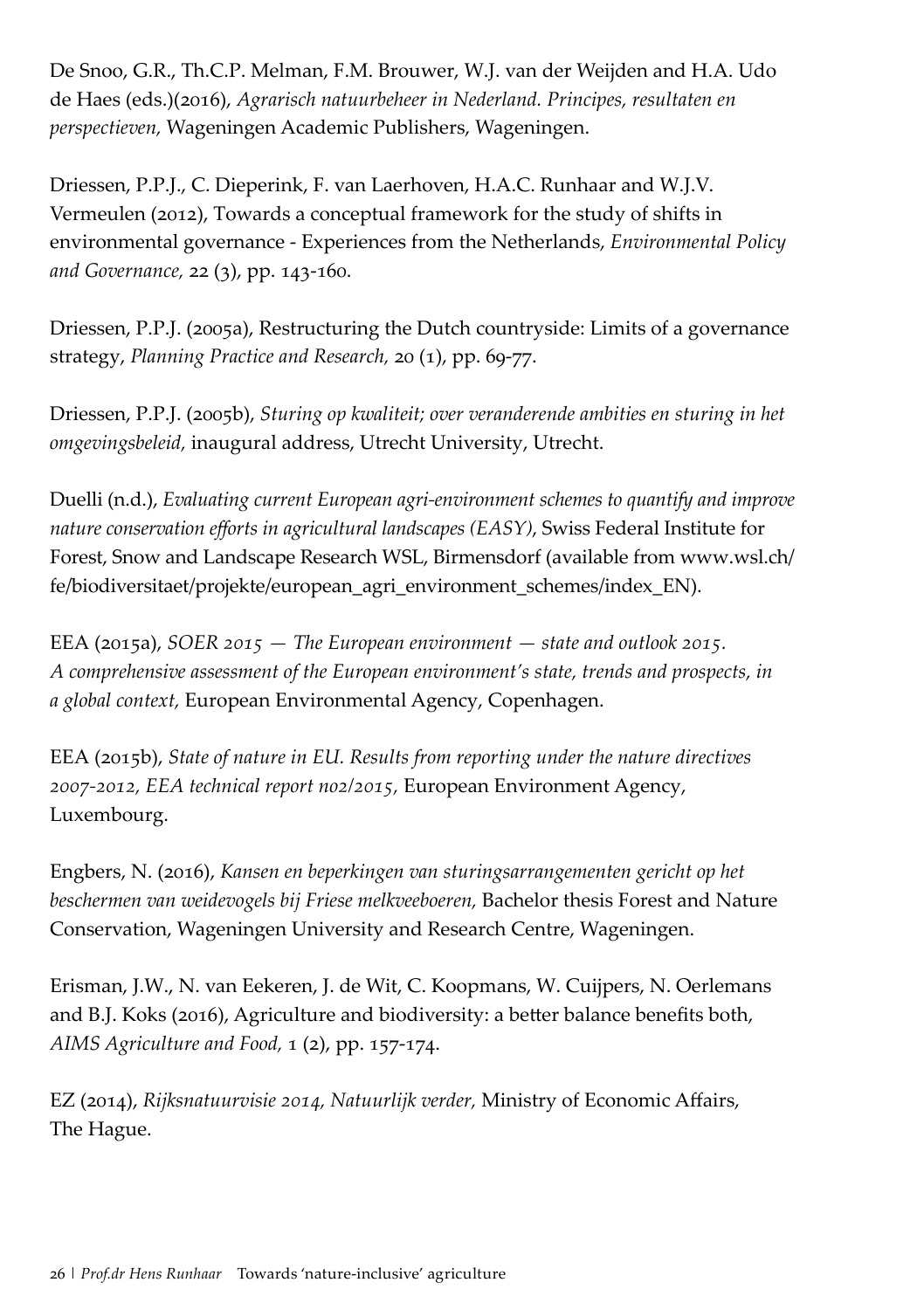Franks, J. (2010), Boundary organizations for sustainable land management: the example of Dutch Environmental Co-operatives, *Ecological Economics,* 70, pp. 283-295.

[Geiger,](http://www.scopus.com/authid/detail.url?origin=AuthorProfile&authorId=9535414400&zone=) F., J. [Bengtsson,](http://www.scopus.com/authid/detail.url?origin=AuthorProfile&authorId=35453268100&zone=) F. [Berendse,](http://www.scopus.com/authid/detail.url?origin=AuthorProfile&authorId=56240070800&zone=) W.W. [Weisser,](https://www-scopus-com.proxy.library.uu.nl/authid/detail.uri?authorId=7004605030&eid=2-s2.0-77049108156) M. Emmerson, M.B. Morales, P. Ceryngier, J. Liira, T. Tscharntke, C. Winqvist, S. Eggers, R. Bommarco, T. Pärt, V. Bretagnolle, M. [Plantegenest,](https://www-scopus-com.proxy.library.uu.nl/authid/detail.uri?authorId=55936583600&eid=2-s2.0-77049108156) L.W. [Clement,](https://www-scopus-com.proxy.library.uu.nl/authid/detail.uri?authorId=35733331400&eid=2-s2.0-77049108156) C. [Dennis,](https://www-scopus-com.proxy.library.uu.nl/authid/detail.uri?authorId=35733348300&eid=2-s2.0-77049108156) C. [Palmer,](https://www-scopus-com.proxy.library.uu.nl/authid/detail.uri?authorId=35734759700&eid=2-s2.0-77049108156) J.J. [Oñate,](https://www-scopus-com.proxy.library.uu.nl/authid/detail.uri?authorId=7004831147&eid=2-s2.0-77049108156) [I.](https://www-scopus-com.proxy.library.uu.nl/authid/detail.uri?authorId=7004831147&eid=2-s2.0-77049108156) [Guerrero,](https://www-scopus-com.proxy.library.uu.nl/authid/detail.uri?authorId=35733660700&eid=2-s2.0-77049108156) V. [Hawro,](https://www-scopus-com.proxy.library.uu.nl/authid/detail.uri?authorId=35310474700&eid=2-s2.0-77049108156) T. [Aavik,](https://www-scopus-com.proxy.library.uu.nl/authid/detail.uri?authorId=23987557500&eid=2-s2.0-77049108156) C.[Thies,](https://www-scopus-com.proxy.library.uu.nl/authid/detail.uri?authorId=7004477827&eid=2-s2.0-77049108156) A. [Flohre,](https://www-scopus-com.proxy.library.uu.nl/authid/detail.uri?authorId=35310226800&eid=2-s2.0-77049108156) S. [Hänke,](https://www-scopus-com.proxy.library.uu.nl/authid/detail.uri?authorId=35733663700&eid=2-s2.0-77049108156) C. [Fischer,](https://www-scopus-com.proxy.library.uu.nl/authid/detail.uri?authorId=35733793500&eid=2-s2.0-77049108156) P.W. [Goedhart](http://www.scopus.com/authid/detail.url?origin=AuthorProfile&authorId=6602084977&zone=) and P. [Inchausti](http://www.scopus.com/authid/detail.url?origin=AuthorProfile&authorId=6603996436&zone=) (2010), Persistent negative effects of [pesticides](http://www.scopus.com/record/display.uri?eid=2-s2.0-77049108156&origin=resultslist&sort=plf-f&src=s&sid=122AE2E08CF3BB8003D8D20AAE06C9F4.I0QkgbIjGqqLQ4Nw7dqZ4A%3a770&sot=autdocs&sdt=autdocs&sl=17&s=AU-ID%289535414400%29&relpos=8&citeCnt=203&searchTerm=) on [biodiversity](http://www.scopus.com/record/display.uri?eid=2-s2.0-77049108156&origin=resultslist&sort=plf-f&src=s&sid=122AE2E08CF3BB8003D8D20AAE06C9F4.I0QkgbIjGqqLQ4Nw7dqZ4A%3a770&sot=autdocs&sdt=autdocs&sl=17&s=AU-ID%289535414400%29&relpos=8&citeCnt=203&searchTerm=) and biological control potential on European farmland, *[Basic](http://www.scopus.com/source/sourceInfo.uri?sourceId=22800&origin=resultslist) and Applied [Ecology](http://www.scopus.com/source/sourceInfo.uri?sourceId=22800&origin=resultslist),* 11 (2), pp. 97-105.

Grievink, J.-W. (2003), The changing face of the global food supply chain, *paper presented at the OECD Conference Changing Dimensions of the Food Economy,* 6-7 February 2003, The Hague.

Grin, J., N. Polman, M. Dijkshoorn-Dekker and T. Vogelzang (2015), *Verdienmodellen voor natuurinclusieve landbouw. Wat ondernemers al doen, en wat de overheid kan doen om opschaling te bevorderen,* LEI/Wageningen University and Research Centre, The Hague/Wageningen.

[Hegger,](https://www-scopus-com.proxy.library.uu.nl/authid/detail.uri?origin=AuthorProfile&authorId=23018369000&zone=) D., M. [Lamers,](https://www-scopus-com.proxy.library.uu.nl/authid/detail.uri?origin=AuthorProfile&authorId=24070982500&zone=) A. van [Zeijl-Rozema](https://www-scopus-com.proxy.library.uu.nl/authid/detail.uri?origin=AuthorProfile&authorId=36505342900&zone=) and C. [Dieperink](https://www-scopus-com.proxy.library.uu.nl/authid/detail.uri?origin=AuthorProfile&authorId=56003592700&zone=) (2012), [Conceptualising](https://www-scopus-com.proxy.library.uu.nl/record/display.uri?eid=2-s2.0-84857673791&origin=resultslist&sort=plf-f&src=s&sid=536DF195959A78C3151294380205ADD2.ZmAySxCHIBxxTXbnsoe5w%3a260&sot=autdocs&sdt=autdocs&sl=18&s=AU-ID%2823018369000%29&relpos=6&citeCnt=66&searchTerm=) joint knowledge production in regional climate change adaptation projects: Success [conditions](https://www-scopus-com.proxy.library.uu.nl/record/display.uri?eid=2-s2.0-84857673791&origin=resultslist&sort=plf-f&src=s&sid=536DF195959A78C3151294380205ADD2.ZmAySxCHIBxxTXbnsoe5w%3a260&sot=autdocs&sdt=autdocs&sl=18&s=AU-ID%2823018369000%29&relpos=6&citeCnt=66&searchTerm=) and levers for action, *[Environmental](https://www-scopus-com.proxy.library.uu.nl/source/sourceInfo.uri?sourceId=21536&origin=resultslist) Science and Policy,* 18, pp. 52-65.

[Hegger,](https://www-scopus-com.proxy.library.uu.nl/authid/detail.uri?origin=AuthorProfile&authorId=23018369000&zone=) D., A. van [Zeijl-Rozema](https://www-scopus-com.proxy.library.uu.nl/authid/detail.uri?origin=AuthorProfile&authorId=36505342900&zone=) and C. [Dieperink](https://www-scopus-com.proxy.library.uu.nl/authid/detail.uri?origin=AuthorProfile&authorId=56003592700&zone=) (2014), Toward design [principles](https://www-scopus-com.proxy.library.uu.nl/record/display.uri?eid=2-s2.0-84900861889&origin=resultslist&sort=plf-f&src=s&sid=536DF195959A78C3151294380205ADD2.ZmAySxCHIBxxTXbnsoe5w%3a260&sot=autdocs&sdt=autdocs&sl=18&s=AU-ID%2823018369000%29&relpos=3&citeCnt=7&searchTerm=) [for joint knowledge production projects: Lessons from the deepest polder of](https://www-scopus-com.proxy.library.uu.nl/record/display.uri?eid=2-s2.0-84900861889&origin=resultslist&sort=plf-f&src=s&sid=536DF195959A78C3151294380205ADD2.ZmAySxCHIBxxTXbnsoe5w%3a260&sot=autdocs&sdt=autdocs&sl=18&s=AU-ID%2823018369000%29&relpos=3&citeCnt=7&searchTerm=)  [The Netherlands,](https://www-scopus-com.proxy.library.uu.nl/record/display.uri?eid=2-s2.0-84900861889&origin=resultslist&sort=plf-f&src=s&sid=536DF195959A78C3151294380205ADD2.ZmAySxCHIBxxTXbnsoe5w%3a260&sot=autdocs&sdt=autdocs&sl=18&s=AU-ID%2823018369000%29&relpos=3&citeCnt=7&searchTerm=) *Regional [Environmental](https://www-scopus-com.proxy.library.uu.nl/source/sourceInfo.uri?sourceId=144969&origin=resultslist) Change,* 14 (3), pp. 1049-1062.

Hegger, D.L.T., H.A.C. Runhaar, F.S.J. van Laerhoven and P.P.J. Driessen (2016), Towards explanations for stability and change in modes of environmental governance: the case of Dutch flood risk governance, *Journal of Environmental Policy & Planning* (resubmitted after review).

Hemerijck, A.C. and C.A. Hazeu (2004), Werkt het, past het, mag het, en hoort het? De kernvragen van beleidsvorming, toegepast op milieubeleid, *Bestuurskunde*, 13 (2), pp. 55-65.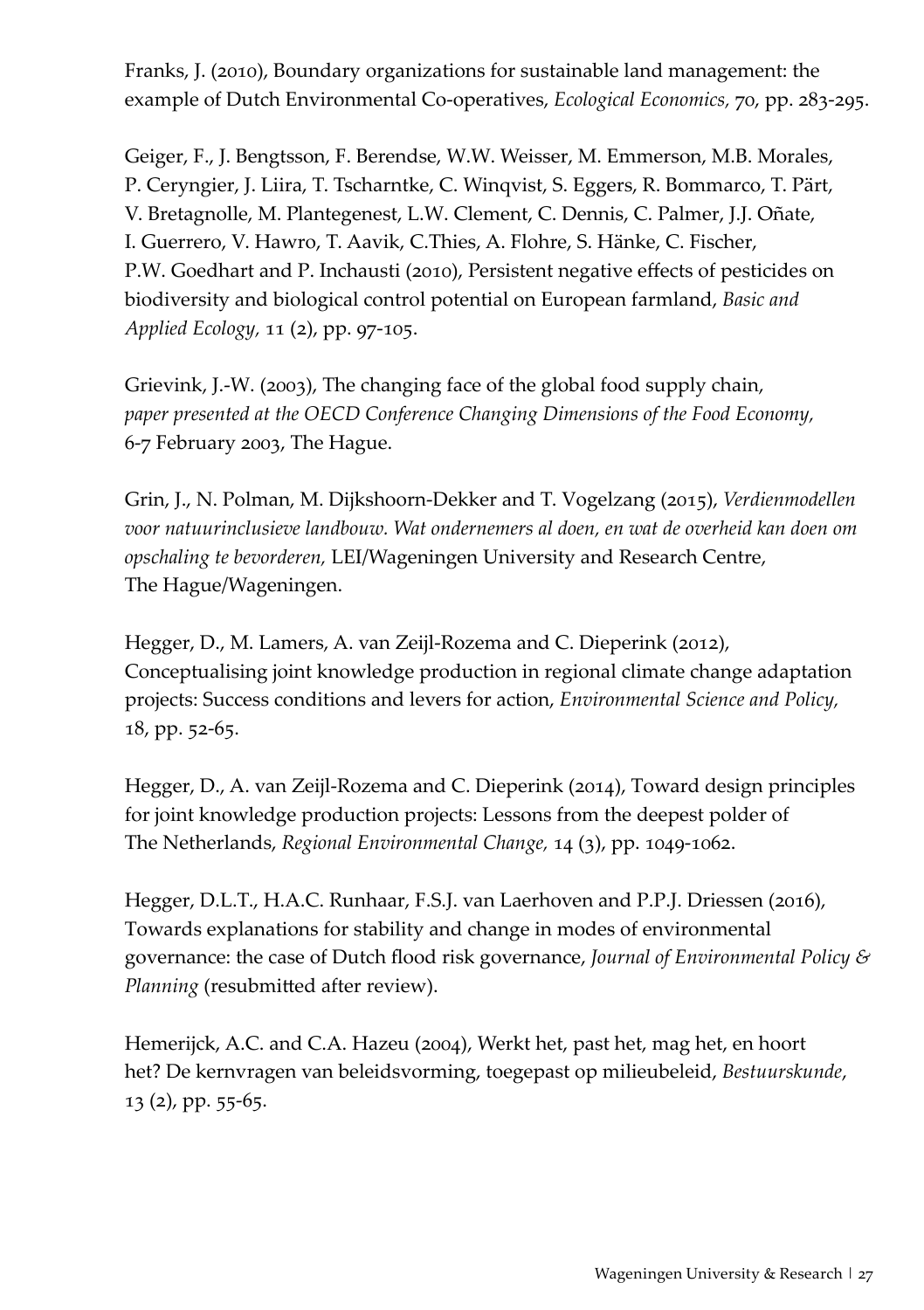[Hermans,](https://www-scopus-com.proxy.library.uu.nl/authid/detail.uri?origin=resultslist&authorId=15026344800&zone=) F., I. [Horlings,](https://www-scopus-com.proxy.library.uu.nl/authid/detail.uri?origin=resultslist&authorId=6506942934&zone=) P.J. [Beers](https://www-scopus-com.proxy.library.uu.nl/authid/detail.uri?origin=resultslist&authorId=7003458757&zone=) and H. [Mommaas](https://www-scopus-com.proxy.library.uu.nl/authid/detail.uri?origin=resultslist&authorId=6507160018&zone=) (2010), The [contested](https://www-scopus-com.proxy.library.uu.nl/record/display.uri?eid=2-s2.0-72549097655&origin=resultslist&sort=plf-f&src=s&st1=%22sustainable+agriculture%22+netherlands&st2=&sid=3340D84E24067B0975F06E26E06CFE1D.Vdktg6RVtMfaQJ4pNTCQ%3a400&sot=b&sdt=b&sl=52&s=TITLE-ABS-KEY%28%22sustainable+agriculture%22+netherlands%29&relpos=16&citeCnt=22&searchTerm=) redefinition of a sustainable [countryside:](https://www-scopus-com.proxy.library.uu.nl/record/display.uri?eid=2-s2.0-72549097655&origin=resultslist&sort=plf-f&src=s&st1=%22sustainable+agriculture%22+netherlands&st2=&sid=3340D84E24067B0975F06E26E06CFE1D.Vdktg6RVtMfaQJ4pNTCQ%3a400&sot=b&sdt=b&sl=52&s=TITLE-ABS-KEY%28%22sustainable+agriculture%22+netherlands%29&relpos=16&citeCnt=22&searchTerm=) Revisiting Frouws' rurality discourses, *[Sociologia](https://www-scopus-com.proxy.library.uu.nl/source/sourceInfo.uri?sourceId=18062&origin=resultslist) Ruralis,* 50 (1), pp. 46-63.

Higgings, V., J. Dibden and C. Cocklin (2008), Neoliberalism and natural resource management: agri-environmental standards and the governing of farming practices, *Geoforum,* 39, pp. 1776-1785.

Hiron, M., Å. Berg, S. Eggers, J. Josefsson and T. Pärt (2013), Bird diversity relates to agri-environment schemes at local and landscape level in intensive farmland, *Agriculture, Ecosystems and Environment,* 176, pp. 9 - 16.

IPES-Food (2016), *From uniformity to diversity: a paradigm shift from industrial agriculture to diversified agroecological systems,* International Panel of Experts on Sustainable Food systems, Louvain-la-Neuve.

[Kleijn,](https://www-scopus-com.proxy.library.uu.nl/authid/detail.uri?origin=AuthorProfile&authorId=6603715814&zone=) D., F. [Berendse,](https://www-scopus-com.proxy.library.uu.nl/authid/detail.uri?origin=AuthorProfile&authorId=56240070800&zone=) R. [Smit](https://www-scopus-com.proxy.library.uu.nl/authid/detail.uri?origin=AuthorProfile&authorId=7006188795&zone=) and N. [Gilissen](https://www-scopus-com.proxy.library.uu.nl/authid/detail.uri?origin=AuthorProfile&authorId=6507847033&zone=) (2001), [Agri-environment](https://www-scopus-com.proxy.library.uu.nl/record/display.uri?eid=2-s2.0-0035909258&origin=resultslist&sort=plf-f&src=s&sid=B962343FAFA8F079C842E757A05FCFCE.y7ESLndDIsN8cE7qwvy6w%3a620&sot=autdocs&sdt=autdocs&sl=18&s=AU-ID%2856240070800%29&relpos=117&citeCnt=406&searchTerm=) schemes do not effectively protect [biodiversity](https://www-scopus-com.proxy.library.uu.nl/record/display.uri?eid=2-s2.0-0035909258&origin=resultslist&sort=plf-f&src=s&sid=B962343FAFA8F079C842E757A05FCFCE.y7ESLndDIsN8cE7qwvy6w%3a620&sot=autdocs&sdt=autdocs&sl=18&s=AU-ID%2856240070800%29&relpos=117&citeCnt=406&searchTerm=) in Dutch agricultural landscapes, *[Nature,](https://www-scopus-com.proxy.library.uu.nl/source/sourceInfo.uri?sourceId=21206&origin=resultslist)* 413 (6857), pp. 723-725.

[Kleijn,](http://www.scopus.com/authid/detail.url?origin=resultslist&authorId=6603715814&zone=) D., R.A. [Baquero,](http://www.scopus.com/authid/detail.url?origin=resultslist&authorId=22952689100&zone=) Y. [Clough,](http://www.scopus.com/authid/detail.url?origin=resultslist&authorId=14021066400&zone=) M. [Díaz,](https://www-scopus-com.proxy.library.uu.nl/authid/detail.uri?authorId=16411700000&eid=2-s2.0-33644962874) J. de [Esteban,](https://www-scopus-com.proxy.library.uu.nl/authid/detail.uri?authorId=40161246600&eid=2-s2.0-33644962874) F. [Fernández,](https://www-scopus-com.proxy.library.uu.nl/authid/detail.uri?authorId=40161369300&eid=2-s2.0-33644962874) D. [Gabriel,](https://www-scopus-com.proxy.library.uu.nl/authid/detail.uri?authorId=12781515300&eid=2-s2.0-33644962874) [F.](https://www-scopus-com.proxy.library.uu.nl/authid/detail.uri?authorId=12781515300&eid=2-s2.0-33644962874) [Herzog,](https://www-scopus-com.proxy.library.uu.nl/authid/detail.uri?authorId=56248660800&eid=2-s2.0-33644962874) A. [Holzschuh,](https://www-scopus-com.proxy.library.uu.nl/authid/detail.uri?authorId=15757697300&eid=2-s2.0-33644962874) R. [Jöhl,](https://www-scopus-com.proxy.library.uu.nl/authid/detail.uri?authorId=40161637400&eid=2-s2.0-33644962874) E. [Knop,](https://www-scopus-com.proxy.library.uu.nl/authid/detail.uri?authorId=15519272400&eid=2-s2.0-33644962874) A. [Kruess,](https://www-scopus-com.proxy.library.uu.nl/authid/detail.uri?authorId=6603426820&eid=2-s2.0-33644962874) E. [Marshall,](https://www-scopus-com.proxy.library.uu.nl/authid/detail.uri?authorId=7402576150&eid=2-s2.0-33644962874) I. [Steffan-](https://www-scopus-com.proxy.library.uu.nl/authid/detail.uri?authorId=7004114191&eid=2-s2.0-33644962874)[Dewenter,](https://www-scopus-com.proxy.library.uu.nl/authid/detail.uri?authorId=7004114191&eid=2-s2.0-33644962874) T. [Tscharntke,](https://www-scopus-com.proxy.library.uu.nl/authid/detail.uri?authorId=7003472839&eid=2-s2.0-33644962874) J. [Verhulst,](https://www-scopus-com.proxy.library.uu.nl/authid/detail.uri?authorId=7005301894&eid=2-s2.0-33644962874) T.M. [West](http://www.scopus.com/authid/detail.url?origin=resultslist&authorId=12239704600&zone=) and J.L. [Yela](http://www.scopus.com/authid/detail.url?origin=resultslist&authorId=6603192645&zone=) (2006), [Mixed](http://www.scopus.com/record/display.url?eid=2-s2.0-33644962874&origin=resultslist&sort=cp-f&src=s&st1=agri-environment+schemes&nlo=&nlr=&nls=&sid=AC45C3BACF16E684239D55D73979EC06.fM4vPBipdL1BpirDq5Cw%3a3290&sot=b&sdt=b&sl=39&s=TITLE-ABS-KEY%28agri-environment+schemes%29&relpos=5&relpos=5&citeCnt=437&searchTerm=TITLE-ABS-KEY%28agri-environment+schemes%29) biodiversity benefits of [agri-environment](http://www.scopus.com/record/display.url?eid=2-s2.0-33644962874&origin=resultslist&sort=cp-f&src=s&st1=agri-environment+schemes&nlo=&nlr=&nls=&sid=AC45C3BACF16E684239D55D73979EC06.fM4vPBipdL1BpirDq5Cw%3a3290&sot=b&sdt=b&sl=39&s=TITLE-ABS-KEY%28agri-environment+schemes%29&relpos=5&relpos=5&citeCnt=437&searchTerm=TITLE-ABS-KEY%28agri-environment+schemes%29) schemes in five European countries, *[Ecology](http://www.scopus.com/source/sourceInfo.url?sourceId=14599&origin=resultslist) Letters,* 9 (3), pp. 243-254.

Kleijn, D. (2012), *De effectiviteit van agrarisch natuurbeheer*, commissioned by RLI-PBL, Wageningen (available from www.rli.nl/sites/default/files/u61/david kleijn - de effectiviteit van agrarisch natuurbeheer.pdf).

[Kohler,](https://www-scopus-com.proxy.library.uu.nl/authid/detail.uri?origin=resultslist&authorId=12768795800&zone=) F., J. [Verhulst,](https://www-scopus-com.proxy.library.uu.nl/authid/detail.uri?origin=resultslist&authorId=7005301894&zone=) E. [Knop,](https://www-scopus-com.proxy.library.uu.nl/authid/detail.uri?origin=resultslist&authorId=15519272400&zone=) F. [Herzog](https://www-scopus-com.proxy.library.uu.nl/authid/detail.uri?origin=resultslist&authorId=56248660800&zone=) and D. [Kleijn](https://www-scopus-com.proxy.library.uu.nl/authid/detail.uri?origin=resultslist&authorId=6603715814&zone=) (2007), [Indirect](https://www-scopus-com.proxy.library.uu.nl/record/display.uri?eid=2-s2.0-33845483686&origin=resultslist&sort=plf-f&src=s&st1=switzerland+agri-environment&nlo=&nlr=&nls=&sid=DC53B9A052A364FE6BE30EAC6E346A5E.WXhD7YyTQ6A7Pvk9AlA%3a160&sot=b&sdt=b&sl=43&s=TITLE-ABS-KEY%28switzerland+agri-environment%29&relpos=28&citeCnt=22&searchTerm=) effects of grassland [extensification](https://www-scopus-com.proxy.library.uu.nl/record/display.uri?eid=2-s2.0-33845483686&origin=resultslist&sort=plf-f&src=s&st1=switzerland+agri-environment&nlo=&nlr=&nls=&sid=DC53B9A052A364FE6BE30EAC6E346A5E.WXhD7YyTQ6A7Pvk9AlA%3a160&sot=b&sdt=b&sl=43&s=TITLE-ABS-KEY%28switzerland+agri-environment%29&relpos=28&citeCnt=22&searchTerm=) schemes on pollinators in two contrasting European [countries](https://www-scopus-com.proxy.library.uu.nl/record/display.uri?eid=2-s2.0-33845483686&origin=resultslist&sort=plf-f&src=s&st1=switzerland+agri-environment&nlo=&nlr=&nls=&sid=DC53B9A052A364FE6BE30EAC6E346A5E.WXhD7YyTQ6A7Pvk9AlA%3a160&sot=b&sdt=b&sl=43&s=TITLE-ABS-KEY%28switzerland+agri-environment%29&relpos=28&citeCnt=22&searchTerm=) *Biological [Conservation,](https://www-scopus-com.proxy.library.uu.nl/source/sourceInfo.uri?sourceId=17244&origin=resultslist)* 135 (2), pp. 302-307.

Langers F. and M. Goossen (2014), *Beleving van de weidevogelproblematiek in Nederland,* Alterra, Wageningen.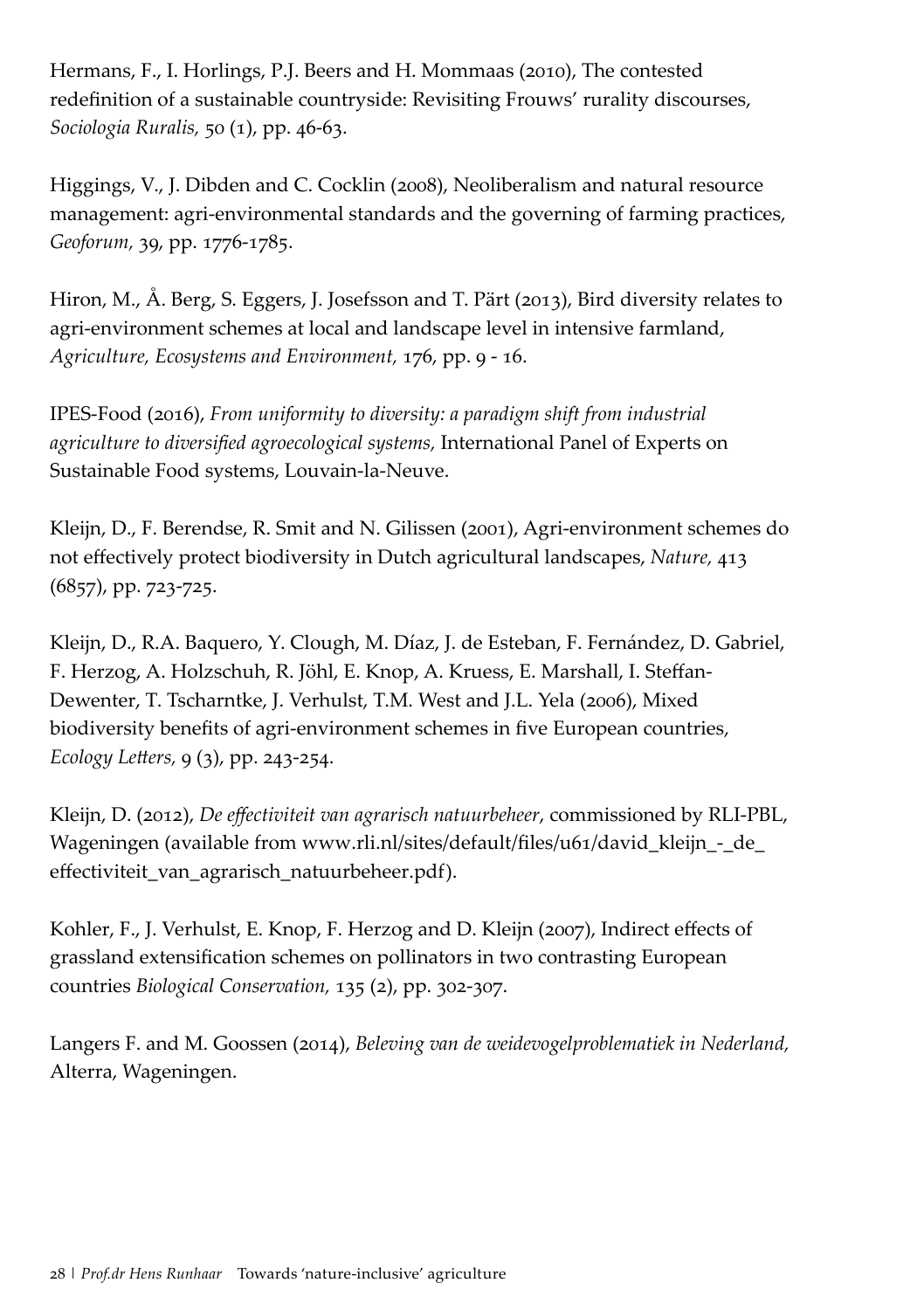Lemaire G., A. Franzluebbers, P.C.D.F. Carvalho and B. Dedieu (2014), Integrated crop-livestock systems: Strategies to achieve synergy between agricultural production and environmental quality, *Agriculture, Ecosystems and Environment,* 190, pp. 4-8.

[Lokhorst,](http://www.scopus.com/authid/detail.url?origin=AuthorProfile&authorId=29467714900&zone=) A.M., H. [Staats,](http://www.scopus.com/authid/detail.url?origin=AuthorProfile&authorId=7003313329&zone=) J. [v](http://www.scopus.com/authid/detail.url?origin=AuthorProfile&authorId=24069556000&zone=)an Dijk and G. [de](http://www.scopus.com/authid/detail.url?origin=AuthorProfile&authorId=6701724408&zone=) Snoo (2011), [What's](http://www.scopus.com/record/display.url?eid=2-s2.0-79956143408&origin=resultslist&sort=plf-f&src=s&sid=AC45C3BACF16E684239D55D73979EC06.fM4vPBipdL1BpirDq5Cw%3a4530&sot=autdocs&sdt=autdocs&sl=18&s=AU-ID%2829467714900%29&relpos=13&relpos=13&citeCnt=13&searchTerm=) in it for me? Motivational differences between farmers' subsidised and [non-subsidised](http://www.scopus.com/record/display.url?eid=2-s2.0-79956143408&origin=resultslist&sort=plf-f&src=s&sid=AC45C3BACF16E684239D55D73979EC06.fM4vPBipdL1BpirDq5Cw%3a4530&sot=autdocs&sdt=autdocs&sl=18&s=AU-ID%2829467714900%29&relpos=13&relpos=13&citeCnt=13&searchTerm=) [conservation](http://www.scopus.com/record/display.url?eid=2-s2.0-79956143408&origin=resultslist&sort=plf-f&src=s&sid=AC45C3BACF16E684239D55D73979EC06.fM4vPBipdL1BpirDq5Cw%3a4530&sot=autdocs&sdt=autdocs&sl=18&s=AU-ID%2829467714900%29&relpos=13&relpos=13&citeCnt=13&searchTerm=) practices, *Applied [Psychology](http://www.scopus.com/source/sourceInfo.url?sourceId=12029&origin=resultslist),* 60 (3), pp. 337-353.

[Marinho,](https://www-scopus-com.proxy.library.uu.nl/authid/detail.uri?origin=resultslist&authorId=36807809800&zone=) C.D., F.J.O. [Martins,](https://www-scopus-com.proxy.library.uu.nl/authid/detail.uri?origin=resultslist&authorId=55830623500&zone=) A.T. [Amaral](https://www-scopus-com.proxy.library.uu.nl/authid/detail.uri?origin=resultslist&authorId=55780523200&zone=) Jr., L.S.A. [Gonçalves,](https://www-scopus-com.proxy.library.uu.nl/authid/detail.uri?authorId=25654831700&eid=2-s2.0-84903976184) O.J.A.P. dos [Santos,](https://www-scopus-com.proxy.library.uu.nl/authid/detail.uri?authorId=56259113400&eid=2-s2.0-84903976184) [D.P.](https://www-scopus-com.proxy.library.uu.nl/authid/detail.uri?authorId=56259113400&eid=2-s2.0-84903976184) [Alves,](https://www-scopus-com.proxy.library.uu.nl/authid/detail.uri?authorId=36772922300&eid=2-s2.0-84903976184) B.P. [Brasileiro](https://www-scopus-com.proxy.library.uu.nl/authid/detail.uri?origin=resultslist&authorId=55202352000&zone=) and L.A. [Peternelli](https://www-scopus-com.proxy.library.uu.nl/authid/detail.uri?origin=resultslist&authorId=6602786405&zone=) (2014), [Genetically](https://www-scopus-com.proxy.library.uu.nl/record/display.uri?eid=2-s2.0-84903976184&origin=resultslist&sort=plf-f&src=s&st1=monsanto+farmer+choice&st2=&sid=A0E2D67BC4E72D8AB9E2FEAEA7A5A6AC.WeLimyRvBMk2ky9SFKc8Q%3a550&sot=b&sdt=b&sl=37&s=TITLE-ABS-KEY%28monsanto+farmer+choice%29&relpos=2&citeCnt=1&searchTerm=) modified crops: Brazilian law and [overview](https://www-scopus-com.proxy.library.uu.nl/record/display.uri?eid=2-s2.0-84903976184&origin=resultslist&sort=plf-f&src=s&st1=monsanto+farmer+choice&st2=&sid=A0E2D67BC4E72D8AB9E2FEAEA7A5A6AC.WeLimyRvBMk2ky9SFKc8Q%3a550&sot=b&sdt=b&sl=37&s=TITLE-ABS-KEY%28monsanto+farmer+choice%29&relpos=2&citeCnt=1&searchTerm=), *Genetics and [Molecular](https://www-scopus-com.proxy.library.uu.nl/source/sourceInfo.uri?sourceId=22190&origin=resultslist) Research,* 13 (3), pp. 5221-5240.

[Marshall,](https://www-scopus-com.proxy.library.uu.nl/authid/detail.uri?origin=resultslist&authorId=7402576150&zone=) E.J.P., T.M. [West](https://www-scopus-com.proxy.library.uu.nl/authid/detail.uri?origin=resultslist&authorId=12239704600&zone=) and D. [Kleijn](https://www-scopus-com.proxy.library.uu.nl/authid/detail.uri?origin=resultslist&authorId=6603715814&zone=) (2006), Impacts of an [agri-environment](https://www-scopus-com.proxy.library.uu.nl/record/display.uri?eid=2-s2.0-32144433333&origin=resultslist&sort=cp-f&src=s&st1=UK+Agri-environment+scheme&nlo=&nlr=&nls=&sid=9E483DC0DA61AD48B251F65A1CB4524F.aqHV0EoE4xlIF3hgVWgA%3a370&sot=b&sdt=b&sl=41&s=TITLE-ABS-KEY%28UK+Agri-environment+scheme%29&relpos=5&citeCnt=95&searchTerm=) field margin [prescription](https://www-scopus-com.proxy.library.uu.nl/record/display.uri?eid=2-s2.0-32144433333&origin=resultslist&sort=cp-f&src=s&st1=UK+Agri-environment+scheme&nlo=&nlr=&nls=&sid=9E483DC0DA61AD48B251F65A1CB4524F.aqHV0EoE4xlIF3hgVWgA%3a370&sot=b&sdt=b&sl=41&s=TITLE-ABS-KEY%28UK+Agri-environment+scheme%29&relpos=5&citeCnt=95&searchTerm=) on the flora and fauna of arable farmland in different landscapes, *Agriculture, Ecosystems and [Environment,](https://www-scopus-com.proxy.library.uu.nl/source/sourceInfo.uri?sourceId=15110&origin=resultslist)* 113 (1-4), pp. 36-44.

Melman, Th.C.P., A.G.M. Schotman, S. Hunink and G.R. de Snoo (2008), Evaluation of meadow bird management, especially Black-tailed Godwit (Limosa limosa L.), in the Netherlands, *Journal of Nature Conservation,* 16 (2), pp. 88-95.

Melman, D., W. Teunissen and A. Guldemond (2016), Weidevogels – op weg naar kerngebieden, in: G.R. de Snoo, Th.C.P. Melman, F.M. Brouwer, W.J. van der Weijden and H.A. Udo de Haes (eds.), *Agrarisch natuurbeheer in Nederland. Principes, resultaten en perspectieven,* Wageningen Academic Publishers, Wageningen, pp. 137-161.

Milieudefensie (2015), Nog steeds op grote schaal oerwoud gekapt voor veevoer, Milieudefensie, Amsterdam (available from [https://milieudefensie.nl/veevoer/](https://milieudefensie.nl/veevoer/nieuws/Nog-steeds-op-grote-schaal-oerwoud-gekapt-voor-veevoer) [nieuws/Nog-steeds-op-grote-schaal-oerwoud-gekapt-voor-veevoer\)](https://milieudefensie.nl/veevoer/nieuws/Nog-steeds-op-grote-schaal-oerwoud-gekapt-voor-veevoer).

Natuur en Milieu (n.d.), Verantwoord veevoer: duurzame soja, Natuur en Milieu, Utrecht (available from [www.natuurenmilieu.nl/themas/voedsel/campagnes-3/](http://www.natuurenmilieu.nl/themas/voedsel/campagnes-3/verantwoord-veevoer-duurzame-soja) [verantwoord-veevoer-duurzame-soja](http://www.natuurenmilieu.nl/themas/voedsel/campagnes-3/verantwoord-veevoer-duurzame-soja)).

Norton D. and N. Reid (eds.). 2013. *Nature and farming: sustaining native biodiversity in agricultural landscapes,* Csiro Publishing, Melbourne.

[Ollerton](http://www.scopus.com/authid/detail.url?origin=resultslist&authorId=6701637825&zone=) J., H. [Erenler](http://www.scopus.com/authid/detail.url?origin=resultslist&authorId=24080155800&zone=), M. [Edwards](http://www.scopus.com/authid/detail.url?origin=resultslist&authorId=56447732400&zone=) and R. [Crockett](http://www.scopus.com/authid/detail.url?origin=resultslist&authorId=56448359000&zone=) (2014), [Extinctions](http://www.scopus.com/record/display.url?eid=2-s2.0-84918591948&origin=resultslist&sort=plf-f&src=s&st1=agriculture+biodiversity+fundamental+changes+policy&sid=EC885F8741A8D635C5E5BB21A19D31A1.CnvicAmOODVwpVrjSeqQ%3a790&sot=b&sdt=b&sl=66&s=TITLE-ABS-KEY%28agriculture+biodiversity+fundamental+changes+policy%29&relpos=0&relpos=0&citeCnt=1&searchTerm=TITLE-ABS-KEY%28agriculture+biodiversity+fundamental+changes+policy%29) of aculeate pollinators in Britain and the role of large-scale [agricultural](http://www.scopus.com/record/display.url?eid=2-s2.0-84918591948&origin=resultslist&sort=plf-f&src=s&st1=agriculture+biodiversity+fundamental+changes+policy&sid=EC885F8741A8D635C5E5BB21A19D31A1.CnvicAmOODVwpVrjSeqQ%3a790&sot=b&sdt=b&sl=66&s=TITLE-ABS-KEY%28agriculture+biodiversity+fundamental+changes+policy%29&relpos=0&relpos=0&citeCnt=1&searchTerm=TITLE-ABS-KEY%28agriculture+biodiversity+fundamental+changes+policy%29) changes, *[Science](http://www.scopus.com/source/sourceInfo.url?sourceId=23571&origin=resultslist),* 346 (6215), pp. 1360-1362.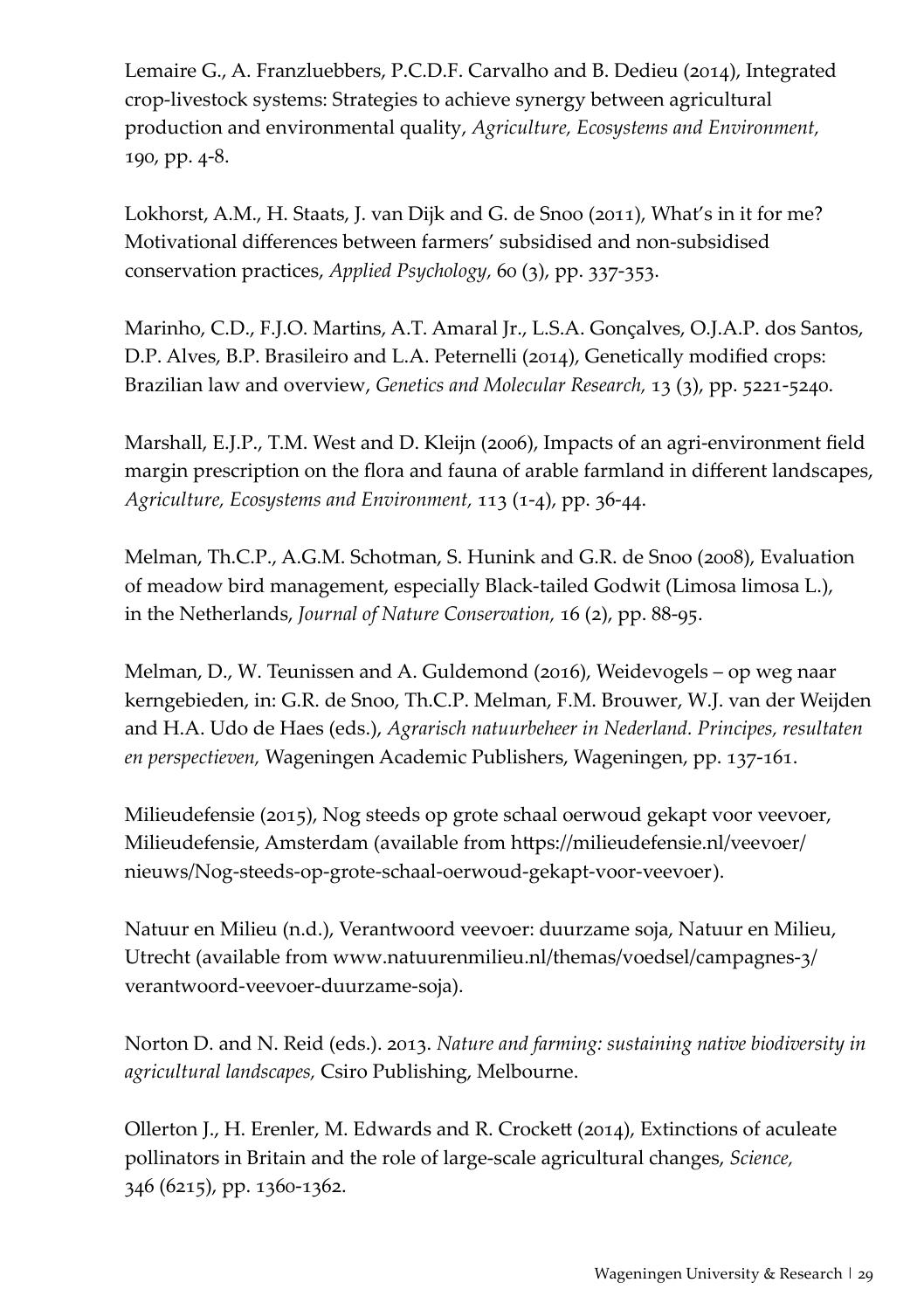[O'Rourke,](https://www-scopus-com.proxy.library.uu.nl/authid/detail.uri?origin=resultslist&authorId=7005435351&zone=) E., M. [Charbonneau](https://www-scopus-com.proxy.library.uu.nl/authid/detail.uri?origin=resultslist&authorId=55187899500&zone=) and Y. [Poinsot](https://www-scopus-com.proxy.library.uu.nl/authid/detail.uri?origin=resultslist&authorId=6506194190&zone=) (2016), High nature value [mountain](https://www-scopus-com.proxy.library.uu.nl/record/display.uri?eid=2-s2.0-84971420443&origin=resultslist&sort=plf-f&src=s&st1=intensification+agriculture+drivers&st2=&sid=525255530C129A8D48741D1B92164A3A.I0QkgbIjGqqLQ4Nw7dqZ4A%3a140&sot=b&sdt=b&sl=50&s=TITLE-ABS-KEY%28intensification+agriculture+drivers%29&relpos=0&citeCnt=0&searchTerm=) farming systems in Europe: Case studies from the Atlantic [Pyrenees,](https://www-scopus-com.proxy.library.uu.nl/record/display.uri?eid=2-s2.0-84971420443&origin=resultslist&sort=plf-f&src=s&st1=intensification+agriculture+drivers&st2=&sid=525255530C129A8D48741D1B92164A3A.I0QkgbIjGqqLQ4Nw7dqZ4A%3a140&sot=b&sdt=b&sl=50&s=TITLE-ABS-KEY%28intensification+agriculture+drivers%29&relpos=0&citeCnt=0&searchTerm=) France and the Kerry [Uplands,](https://www-scopus-com.proxy.library.uu.nl/record/display.uri?eid=2-s2.0-84971420443&origin=resultslist&sort=plf-f&src=s&st1=intensification+agriculture+drivers&st2=&sid=525255530C129A8D48741D1B92164A3A.I0QkgbIjGqqLQ4Nw7dqZ4A%3a140&sot=b&sdt=b&sl=50&s=TITLE-ABS-KEY%28intensification+agriculture+drivers%29&relpos=0&citeCnt=0&searchTerm=) Ireland, *Journal of Rural [Studies,](https://www-scopus-com.proxy.library.uu.nl/source/sourceInfo.uri?sourceId=15673&origin=resultslist)* 46, pp. 47-59.

PBL (2012), Natuurverkenning 2010-2040. Visies op de ontwikkeling van natuur en landschap, Environmental Assessment Agency the Netherlands, The Hague, (available from [www.pbl.nl/sites/default/files/cms/publicaties/PBL-2012-Natuurverk](http://www.pbl.nl/sites/default/files/cms/publicaties/PBL-2012-Natuurverkenning-2010-2040-50041400.pdf) [enning-2010-2040-50041400.pdf](http://www.pbl.nl/sites/default/files/cms/publicaties/PBL-2012-Natuurverkenning-2010-2040-50041400.pdf)).

PBL (2014), The Netherlands in 21 infographics, facts and figures on the human environment, Environmental Assessment Agency the Netherlands, Bilthoven (available from [www.pbl.nl/en/publications/the-netherlands-in-21-infographics\)](http://www.pbl.nl/en/publications/the-netherlands-in-21-infographics).

PBL (2016a), *Nitrates in upper groundwater under agricultural land, 1992-2010,* Environmental Assessment Agency the Netherlands, Bilthoven (available from [www.compendiumvoordeleefomgeving.nl/indicatoren/en0271-Nitrates-in-upper](http://www.compendiumvoordeleefomgeving.nl/indicatoren/en0271-Nitrates-in-upper-groundwater-under-agricultural-land.html?i=41-205)[groundwater-under-agricultural-land.html?i=41-205](http://www.compendiumvoordeleefomgeving.nl/indicatoren/en0271-Nitrates-in-upper-groundwater-under-agricultural-land.html?i=41-205)).

PBL (2016b), *Environmental load of pesticides, 1998-2010,* Environmental Assessment Agency the Netherlands, Bilthoven (available from [www.](http://www.compendiumvoordeleefomgeving.nl/indicatoren/en0548-Environmental-load-of-pesticides.html?i=41-205) [compendiumvoordeleefomgeving.nl/indicatoren/en0548-Environmental-load-of](http://www.compendiumvoordeleefomgeving.nl/indicatoren/en0548-Environmental-load-of-pesticides.html?i=41-205)[pesticides.html?i=41-205\)](http://www.compendiumvoordeleefomgeving.nl/indicatoren/en0548-Environmental-load-of-pesticides.html?i=41-205).

[Pe'er,](http://www.scopus.com/authid/detail.uri?origin=AuthorProfile&authorId=6506482005&zone=) G., L.V. [Dicks,](http://www.scopus.com/authid/detail.uri?origin=AuthorProfile&authorId=8230738500&zone=) P. [Visconti,](http://www.scopus.com/authid/detail.uri?origin=AuthorProfile&authorId=56193466000&zone=) R. [Arlettaz,](https://www-scopus-com.proxy.library.uu.nl/authid/detail.uri?authorId=7004129135&eid=2-s2.0-84901847885) A. [Báldi,](https://www-scopus-com.proxy.library.uu.nl/authid/detail.uri?authorId=56193941700&eid=2-s2.0-84901847885) T.G. [Benton,](https://www-scopus-com.proxy.library.uu.nl/authid/detail.uri?authorId=7004199432&eid=2-s2.0-84901847885) S. [Collins,](https://www-scopus-com.proxy.library.uu.nl/authid/detail.uri?authorId=56193507000&eid=2-s2.0-84901847885) [M.](https://www-scopus-com.proxy.library.uu.nl/authid/detail.uri?authorId=56193507000&eid=2-s2.0-84901847885) [Dieterich,](https://www-scopus-com.proxy.library.uu.nl/authid/detail.uri?authorId=7005389101&eid=2-s2.0-84901847885) R.D. [Gregory,](https://www-scopus-com.proxy.library.uu.nl/authid/detail.uri?authorId=7402332144&eid=2-s2.0-84901847885) F. [Hartig,](https://www-scopus-com.proxy.library.uu.nl/authid/detail.uri?authorId=24773326300&eid=2-s2.0-84901847885) K. [Henle,](https://www-scopus-com.proxy.library.uu.nl/authid/detail.uri?authorId=7005254240&eid=2-s2.0-84901847885) P.R. [Hobson,](https://www-scopus-com.proxy.library.uu.nl/authid/detail.uri?authorId=56194080800&eid=2-s2.0-84901847885) D. [Kleijn,](https://www-scopus-com.proxy.library.uu.nl/authid/detail.uri?authorId=6603715814&eid=2-s2.0-84901847885) R.K. [Neumann,](https://www-scopus-com.proxy.library.uu.nl/authid/detail.uri?authorId=56193887100&eid=2-s2.0-84901847885) T. [Robijns,](https://www-scopus-com.proxy.library.uu.nl/authid/detail.uri?authorId=54392106100&eid=2-s2.0-84901847885) J. [Schmidt,](https://www-scopus-com.proxy.library.uu.nl/authid/detail.uri?authorId=56193520000&eid=2-s2.0-84901847885) A. [Shwartz,](https://www-scopus-com.proxy.library.uu.nl/authid/detail.uri?authorId=23486910100&eid=2-s2.0-84901847885) W.J. [Sutherland,](https://www-scopus-com.proxy.library.uu.nl/authid/detail.uri?authorId=56804497000&eid=2-s2.0-84901847885) A. [Turbé](https://www-scopus-com.proxy.library.uu.nl/authid/detail.uri?authorId=38863149500&eid=2-s2.0-84901847885), F. [Wulf](http://www.scopus.com/authid/detail.uri?origin=AuthorProfile&authorId=56193978200&zone=) and [A.V.](http://www.scopus.com/authid/detail.uri?origin=AuthorProfile&authorId=56193978200&zone=) [Scott](http://www.scopus.com/authid/detail.uri?origin=AuthorProfile&authorId=56193618400&zone=) (2014), EU agricultural reform fails on [biodiversity,](http://www.scopus.com/record/display.uri?eid=2-s2.0-84901847885&origin=resultslist&sort=plf-f&src=s&sid=FD16A432DEE084543855833551AAB9FF.aqHV0EoE4xlIF3hgVWgA%3a750&sot=autdocs&sdt=autdocs&sl=17&s=AU-ID%286506482005%29&relpos=6&citeCnt=54&searchTerm=) *[Science](http://www.scopus.com/source/sourceInfo.uri?sourceId=23571&origin=resultslist),* 344 (6188), pp. 1090-1092.

Polman, N.B.P., M.W.C. Dijkshoorn, R.B. Doorneweert, P.J. Rijk, T.A. Vogelzang, A.J. Reinhard and A. Heideveld (2015), *Verdienmodellen Natuurinclusieve landbouw,* LEI, Wageningen UR, The Hague (available from [http://edepot.wur.nl/346410\)](http://edepot.wur.nl/346410).

[Prager,](https://www-scopus-com.proxy.library.uu.nl/authid/detail.uri?origin=resultslist&authorId=7004174470&zone=) K. (2015a), [Agri-environmental](https://www-scopus-com.proxy.library.uu.nl/record/display.uri?eid=2-s2.0-84908565441&origin=resultslist&sort=plf-f&src=s&st1=agri-environmental+collaboratives&st2=&sid=D42AD67CF48519835F027E8E979B536B.I0QkgbIjGqqLQ4Nw7dqZ4A%3a320&sot=b&sdt=b&sl=48&s=TITLE-ABS-KEY%28agri-environmental+collaboratives%29&relpos=1&citeCnt=7&searchTerm=) collaboratives for landscape management in [Europe,](https://www-scopus-com.proxy.library.uu.nl/record/display.uri?eid=2-s2.0-84908565441&origin=resultslist&sort=plf-f&src=s&st1=agri-environmental+collaboratives&st2=&sid=D42AD67CF48519835F027E8E979B536B.I0QkgbIjGqqLQ4Nw7dqZ4A%3a320&sot=b&sdt=b&sl=48&s=TITLE-ABS-KEY%28agri-environmental+collaboratives%29&relpos=1&citeCnt=7&searchTerm=) *Current Opinion in [Environmental](https://www-scopus-com.proxy.library.uu.nl/source/sourceInfo.uri?sourceId=19400158343&origin=resultslist) Sustainability,* 12, pp. 59-66.

Prager, K. (2015b), Agri-environmental collaboratives as bridging organisations in landscape management, *Journal of Environmental Management,* 161, pp. 375-384.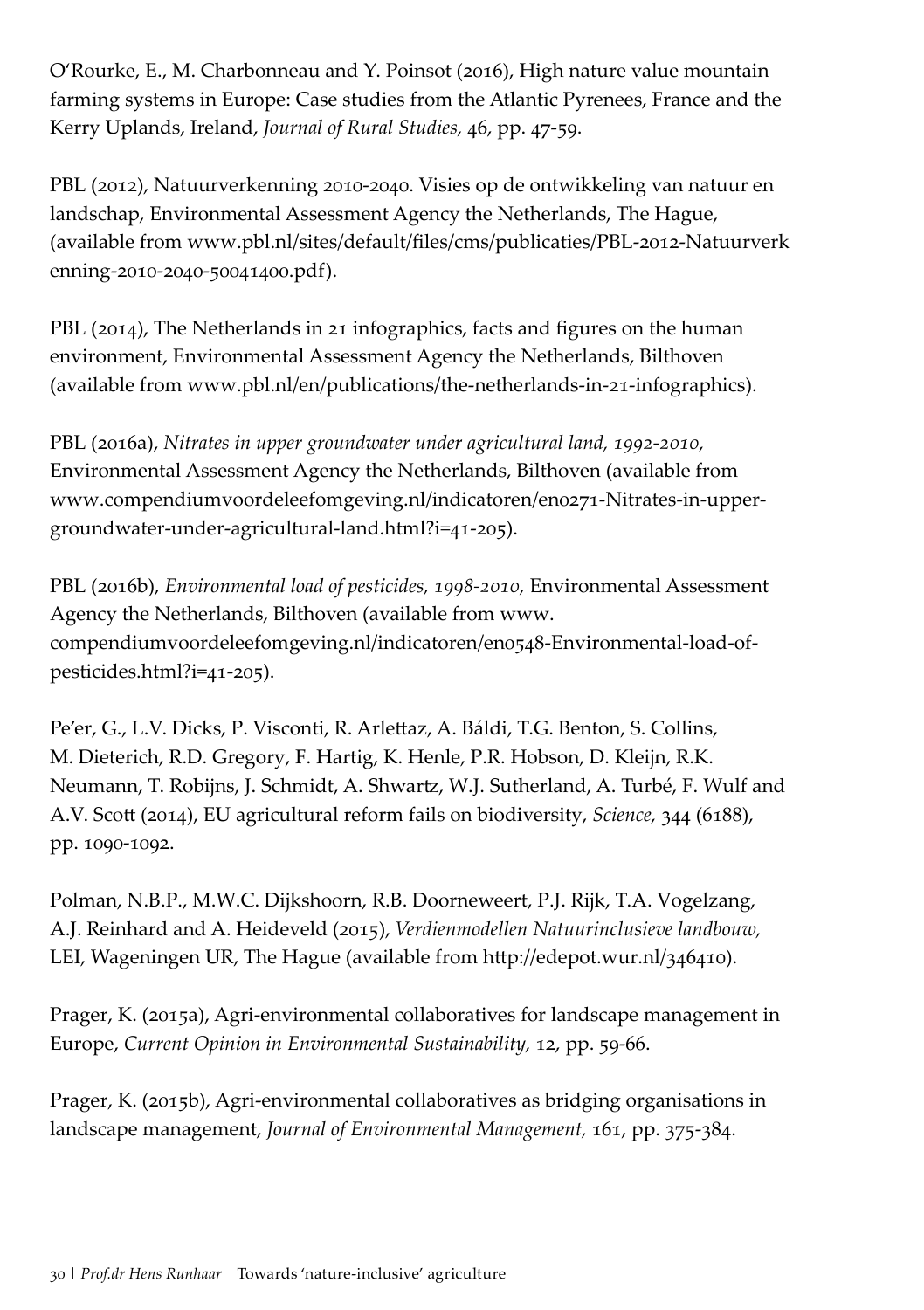RLI (2013), *Onbeperkt houdbaar, naar een robuust natuurbeleid,* Raad voor de Leefomgeving en Infrastructuur, The Hague.

Runhaar, H. and K. van Nieuwaal (2010), [Understanding](http://www.uu.nl/content/RunhaarandVanNieuwaal2010.pdf) the use of science in [decision-making](http://www.uu.nl/content/RunhaarandVanNieuwaal2010.pdf) on cockle fisheries and gas mining in the Dutch Wadden Sea: putting the [science-policy](http://www.uu.nl/content/RunhaarandVanNieuwaal2010.pdf) interface in a wider perspective, *Environmental Science & Policy,* 13 (3), pp. 239-248.

Runhaar, H.A.C., Th.C.P. Melman, F.G. Boonstra, J.W. Erisman, L.G.. Horlings, G.R. de Snoo, C.J.A.M. Termeer, M.J. Wassen, J. Westerink and B.J.M. Arts (2016a), promoting nature conservation by Dutch farmers: a governance perspective, *International Journal of Agricultural Sustainability* (under review).

Runhaar, H., H.J. van der Windt and J.P.M. van Tatenhove (2016b), Conclusions from the Environmental Science & Policy special issue on Organising productive sciencepolicy interactions for sustainable coastal management. Lessons from the Wadden Sea, *Environmental Science and Policy,* 55 (1), pp. 467-471.

Runhaar, H., C. Uittenbroek, M. van Rijswick, H. Mees, P. Driessen, H. K. Gilissen (2016c), Prepared for climate change? A method for the ex-ante assessment of formal responsibilities for climate adaptation in specific sectors, *Regional Environmental Change,* 16 (5), 1389-1400.

Sabatier, P. and C.M. Weible (2007), The advocacy coalition framework: innovations and clarifications, in: P. A. Sabatier (Ed.) *Theories of the policy process,* Westview Press, Boulder, pp. 189-220.

Sanders, M. and J. Westerink (2015), *Op weg naar een natuurinclusieve duurzame landbouw,* Alterra Wageningen UR, Wageningen.

[Sanderson,](http://www-scopus-com.proxy.library.uu.nl/authid/detail.url?origin=AuthorProfile&authorId=14024720200&zone=) F.J., M. [Kucharz,](http://www-scopus-com.proxy.library.uu.nl/authid/detail.url?origin=AuthorProfile&authorId=55633582900&zone=) M. [Jobda](http://www-scopus-com.proxy.library.uu.nl/authid/detail.url?origin=AuthorProfile&authorId=55634161900&zone=) and P.F. [Donald](http://www-scopus-com.proxy.library.uu.nl/authid/detail.url?origin=AuthorProfile&authorId=12243573400&zone=) (2013), Impacts of [agricultural](http://www-scopus-com.proxy.library.uu.nl/record/display.url?eid=2-s2.0-84875494054&origin=resultslist&sort=plf-f&src=s&sid=52BBF0441BEB4C9FE0360E95234656D9.fM4vPBipdL1BpirDq5Cw%3a640&sot=autdocs&sdt=autdocs&sl=18&s=AU-ID%2812243573400%29&relpos=4&relpos=4&citeCnt=14&searchTerm=) [intensification](http://www-scopus-com.proxy.library.uu.nl/record/display.url?eid=2-s2.0-84875494054&origin=resultslist&sort=plf-f&src=s&sid=52BBF0441BEB4C9FE0360E95234656D9.fM4vPBipdL1BpirDq5Cw%3a640&sot=autdocs&sdt=autdocs&sl=18&s=AU-ID%2812243573400%29&relpos=4&relpos=4&citeCnt=14&searchTerm=) and abandonment on farmland birds in Poland following EU [accession,](http://www-scopus-com.proxy.library.uu.nl/record/display.url?eid=2-s2.0-84875494054&origin=resultslist&sort=plf-f&src=s&sid=52BBF0441BEB4C9FE0360E95234656D9.fM4vPBipdL1BpirDq5Cw%3a640&sot=autdocs&sdt=autdocs&sl=18&s=AU-ID%2812243573400%29&relpos=4&relpos=4&citeCnt=14&searchTerm=) *Agriculture, Ecosystems and [Environment](http://www-scopus-com.proxy.library.uu.nl/source/sourceInfo.url?sourceId=15110&origin=resultslist),* 168, pp. 16-24

[Sathiya](https://www-scopus-com.proxy.library.uu.nl/authid/detail.uri?origin=resultslist&authorId=55805955900&zone=) Priya, T. and N. [Vivek](https://www-scopus-com.proxy.library.uu.nl/authid/detail.uri?origin=resultslist&authorId=16029796300&zone=) (2016), [Restructuring](https://www-scopus-com.proxy.library.uu.nl/record/display.uri?eid=2-s2.0-84948663106&origin=resultslist&sort=plf-f&src=s&st1=barriers+sustainable+agriculture&nlo=&nlr=&nls=&sid=ED6E51C0AD7EBB6D61EC2FC39A31367E.WlW7NKKC52nnQNxjqAQrlA%3a200&sot=b&sdt=b&sl=47&s=TITLE-ABS-KEY%28barriers+sustainable+agriculture%29&relpos=18&citeCnt=0&searchTerm=) the agricultural supply chain, *[International](https://www-scopus-com.proxy.library.uu.nl/source/sourceInfo.uri?sourceId=11200153572&origin=resultslist) Journal of Business Innovation and Research,* 10 (1), pp. 135-148.

SCAN (n.d.), *Onderzoeksvragen collectieven tbv ANLb, door Astrid Manoudt en Harm Kossen,* Stichting Collectief Agrarisch Natuurbeheer, Utrecht (unpublished document).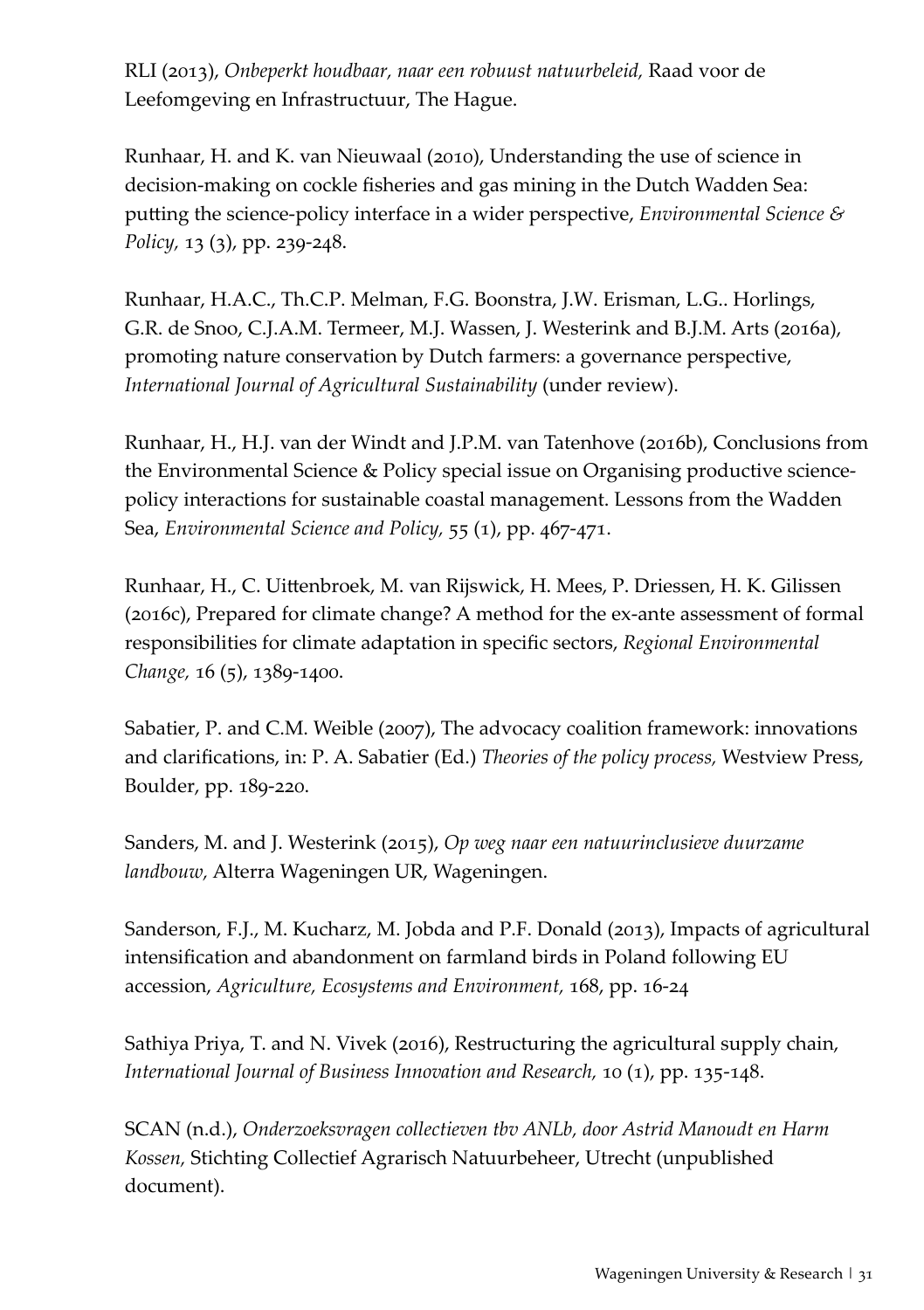[Schlaich,](https://www-scopus-com.proxy.library.uu.nl/authid/detail.uri?origin=AuthorProfile&authorId=56306214600&zone=) A.E., R.H.G. [Klaassen,](https://www-scopus-com.proxy.library.uu.nl/authid/detail.uri?origin=AuthorProfile&authorId=12789258600&zone=) W. [Bouten,](https://www-scopus-com.proxy.library.uu.nl/authid/detail.uri?origin=AuthorProfile&authorId=7003713313&zone=) C. [Both](https://www-scopus-com.proxy.library.uu.nl/authid/detail.uri?origin=AuthorProfile&authorId=7004266414&zone=) and B.J. [Koks](https://www-scopus-com.proxy.library.uu.nl/authid/detail.uri?origin=AuthorProfile&authorId=7801348026&zone=) (2015), [Testing](https://www-scopus-com.proxy.library.uu.nl/record/display.uri?eid=2-s2.0-84941036249&origin=resultslist&sort=plf-f&src=s&sid=525255530C129A8D48741D1B92164A3A.I0QkgbIjGqqLQ4Nw7dqZ4A%3a600&sot=autdocs&sdt=autdocs&sl=18&s=AU-ID%2812789258600%29&relpos=3&citeCnt=0&searchTerm=) a novel [agri-environment](https://www-scopus-com.proxy.library.uu.nl/record/display.uri?eid=2-s2.0-84941036249&origin=resultslist&sort=plf-f&src=s&sid=525255530C129A8D48741D1B92164A3A.I0QkgbIjGqqLQ4Nw7dqZ4A%3a600&sot=autdocs&sdt=autdocs&sl=18&s=AU-ID%2812789258600%29&relpos=3&citeCnt=0&searchTerm=) scheme based on the ecology of the target species, Montagu's Harrier Circus [pygargus](https://www-scopus-com.proxy.library.uu.nl/record/display.uri?eid=2-s2.0-84941036249&origin=resultslist&sort=plf-f&src=s&sid=525255530C129A8D48741D1B92164A3A.I0QkgbIjGqqLQ4Nw7dqZ4A%3a600&sot=autdocs&sdt=autdocs&sl=18&s=AU-ID%2812789258600%29&relpos=3&citeCnt=0&searchTerm=), *[Ibis,](https://www-scopus-com.proxy.library.uu.nl/source/sourceInfo.uri?sourceId=22021&origin=resultslist)* 157 (4), pp. 713-721.

Schrijver, R.A.M., D.P. Rudrum and T.J. de Koeijer (2008), *Economische inpasbaarheid van natuurbeheer bij graasdierbedrijven* (WOt-rapport 80), Alterra, Wageningen.

Smit, [A.A.H.](https://www-scopus-com.proxy.library.uu.nl/authid/detail.uri?origin=AuthorProfile&authorId=16522167000&zone=), P.P.J. [Driessen](https://www-scopus-com.proxy.library.uu.nl/authid/detail.uri?origin=AuthorProfile&authorId=7006761167&zone=) and P. [Glasbergen](https://www-scopus-com.proxy.library.uu.nl/authid/detail.uri?origin=AuthorProfile&authorId=6701543948&zone=) (2008), [Constraints](https://www-scopus-com.proxy.library.uu.nl/record/display.uri?eid=2-s2.0-57749177068&origin=resultslist&sort=plf-f&src=s&sid=ED6E51C0AD7EBB6D61EC2FC39A31367E.WlW7NKKC52nnQNxjqAQrlA%3a440&sot=autdocs&sdt=autdocs&sl=18&s=AU-ID%2816522167000%29&relpos=0&citeCnt=6&searchTerm=) on the conversion to sustainable [production:](https://www-scopus-com.proxy.library.uu.nl/record/display.uri?eid=2-s2.0-57749177068&origin=resultslist&sort=plf-f&src=s&sid=ED6E51C0AD7EBB6D61EC2FC39A31367E.WlW7NKKC52nnQNxjqAQrlA%3a440&sot=autdocs&sdt=autdocs&sl=18&s=AU-ID%2816522167000%29&relpos=0&citeCnt=6&searchTerm=) The case of the Dutch potato chain, *[Business](https://www-scopus-com.proxy.library.uu.nl/source/sourceInfo.uri?sourceId=23406&origin=resultslist) Strategy and the [Environment](https://www-scopus-com.proxy.library.uu.nl/source/sourceInfo.uri?sourceId=23406&origin=resultslist),* 17 (6), pp. 369-381.

Smit, [A.A.H.](https://www-scopus-com.proxy.library.uu.nl/authid/detail.uri?origin=AuthorProfile&authorId=16522167000&zone=), P.P.J. [Driessen](https://www-scopus-com.proxy.library.uu.nl/authid/detail.uri?origin=AuthorProfile&authorId=7006761167&zone=) and P. [Glasbergen](https://www-scopus-com.proxy.library.uu.nl/authid/detail.uri?origin=AuthorProfile&authorId=6701543948&zone=) (2009), [Conversion](https://www-scopus-com.proxy.library.uu.nl/record/display.uri?eid=2-s2.0-70349625026&origin=resultslist&sort=plf-f&src=s&st1=barriers+interests+sustainable+agriculture&st2=&sid=AC16CDF5728CCF46A7A02766AD84E9C6.iqs8TDG0Wy6BURhzD3nFA%3a200&sot=b&sdt=b&sl=57&s=TITLE-ABS-KEY%28barriers+interests+sustainable+agriculture%29&relpos=16&citeCnt=10&searchTerm=) to organic dairy production in the Netherlands: [Opportunities](https://www-scopus-com.proxy.library.uu.nl/record/display.uri?eid=2-s2.0-70349625026&origin=resultslist&sort=plf-f&src=s&st1=barriers+interests+sustainable+agriculture&st2=&sid=AC16CDF5728CCF46A7A02766AD84E9C6.iqs8TDG0Wy6BURhzD3nFA%3a200&sot=b&sdt=b&sl=57&s=TITLE-ABS-KEY%28barriers+interests+sustainable+agriculture%29&relpos=16&citeCnt=10&searchTerm=) and constraints, *Rural [Sociology](https://www-scopus-com.proxy.library.uu.nl/source/sourceInfo.uri?sourceId=17389&origin=resultslist),* 74 (3), pp. 383-411.

Stoate, C., A. Báldi, P. Beja, N.D. Boatman, I. Herzon, A. van Doorn, G.R. de Snoo, L. Rakosy and C. Ramwell (2009), Ecological impacts of early 21<sup>st</sup> century agricultural change in Europe – a review, *Journal of Environmental Management,* 91 (1), pp. 22-46.

Termeer, C.J.A.M., M. Stuiver, A. Gerritsen and P. Huntjens (2013), Integrating self-governance in heavily regulated policy fields: insights from a Dutch farmers' cooperative, *Journal of Environmental Policy & Planning,* 15 (2), pp. 285-302.

The Daily Milk (2015), *9 weetjes over de weidegang* (available from [www.thedailymilk.](http://www.thedailymilk.nl/9-weetjes-over-de-weidegang) [nl/9-weetjes-over-de-weidegang](http://www.thedailymilk.nl/9-weetjes-over-de-weidegang)).

[Tieguhong,](https://www-scopus-com.proxy.library.uu.nl/authid/detail.uri?origin=AuthorProfile&authorId=6505658306&zone=) J.C., V. [Ingram,](https://www-scopus-com.proxy.library.uu.nl/authid/detail.uri?origin=AuthorProfile&authorId=35310406000&zone=) W.A. [Mala,](https://www-scopus-com.proxy.library.uu.nl/authid/detail.uri?origin=AuthorProfile&authorId=8608326800&zone=) O. [Ndoye](https://www-scopus-com.proxy.library.uu.nl/authid/detail.uri?origin=AuthorProfile&authorId=6603478020&zone=) and S. [Grouwels](https://www-scopus-com.proxy.library.uu.nl/authid/detail.uri?origin=AuthorProfile&authorId=36054446400&zone=) (2015), [How](https://www-scopus-com.proxy.library.uu.nl/record/display.uri?eid=2-s2.0-84945450557&origin=resultslist&sort=plf-f&src=s&sid=9A308AA38F3209679F089F940AC0C0FE.WeLimyRvBMk2ky9SFKc8Q%3a960&sot=autdocs&sdt=autdocs&sl=18&s=AU-ID%2835310406000%29&relpos=2&citeCnt=2&searchTerm=) [governance](https://www-scopus-com.proxy.library.uu.nl/record/display.uri?eid=2-s2.0-84945450557&origin=resultslist&sort=plf-f&src=s&sid=9A308AA38F3209679F089F940AC0C0FE.WeLimyRvBMk2ky9SFKc8Q%3a960&sot=autdocs&sdt=autdocs&sl=18&s=AU-ID%2835310406000%29&relpos=2&citeCnt=2&searchTerm=) impacts non-timber forest product value chains in Cameroon, *Forest Policy and [Economics,](https://www-scopus-com.proxy.library.uu.nl/source/sourceInfo.uri?sourceId=22223&origin=resultslist)* 61, pp. 1-10.

Van [Buuren,](https://www-scopus-com.proxy.library.uu.nl/authid/detail.uri?origin=AuthorProfile&authorId=9735392200&zone=) A. and J. [Edelenbos](https://www-scopus-com.proxy.library.uu.nl/authid/detail.uri?origin=AuthorProfile&authorId=6603168579&zone=) (2004), Why is joint knowledge [production](https://www-scopus-com.proxy.library.uu.nl/record/display.uri?eid=2-s2.0-4844220183&origin=resultslist&sort=plf-f&src=s&sid=456086108A3B51A98EDD1D164E441EE4.kqQeWtawXauCyC8ghhRGJg%3a1200&sot=autdocs&sdt=autdocs&sl=17&s=AU-ID%289735392200%29&relpos=53&citeCnt=64&searchTerm=) such [a problem?](https://www-scopus-com.proxy.library.uu.nl/record/display.uri?eid=2-s2.0-4844220183&origin=resultslist&sort=plf-f&src=s&sid=456086108A3B51A98EDD1D164E441EE4.kqQeWtawXauCyC8ghhRGJg%3a1200&sot=autdocs&sdt=autdocs&sl=17&s=AU-ID%289735392200%29&relpos=53&citeCnt=64&searchTerm=) *[Science](https://www-scopus-com.proxy.library.uu.nl/source/sourceInfo.uri?sourceId=20960&origin=resultslist) and Public Policy,* 31 (4), pp. 289-299.

Van Dam, M. (2015), *Kamerbrief over nieuw stelsel agrarisch natuur- en landschapsbeheer en weidevogels. Brief aan de Tweede Kamer van staatssecretaris Van Dam over het nieuwe stelsel agrarisch natuur- en landschapsbeheer en weidevogels,* Parliament, The Hague (available from [https://www.rijksoverheid.nl/documenten/kamerstukken/2015/11/30/](https://www.rijksoverheid.nl/documenten/kamerstukken/2015/11/30/kamerbrief-nieuw-stelsel-agrarisch-natuur-en-landschapsbeheer-en-weidevogels) [kamerbrief-nieuw-stelsel-agrarisch-natuur-en-landschapsbeheer-en-weidevogels](https://www.rijksoverheid.nl/documenten/kamerstukken/2015/11/30/kamerbrief-nieuw-stelsel-agrarisch-natuur-en-landschapsbeheer-en-weidevogels)).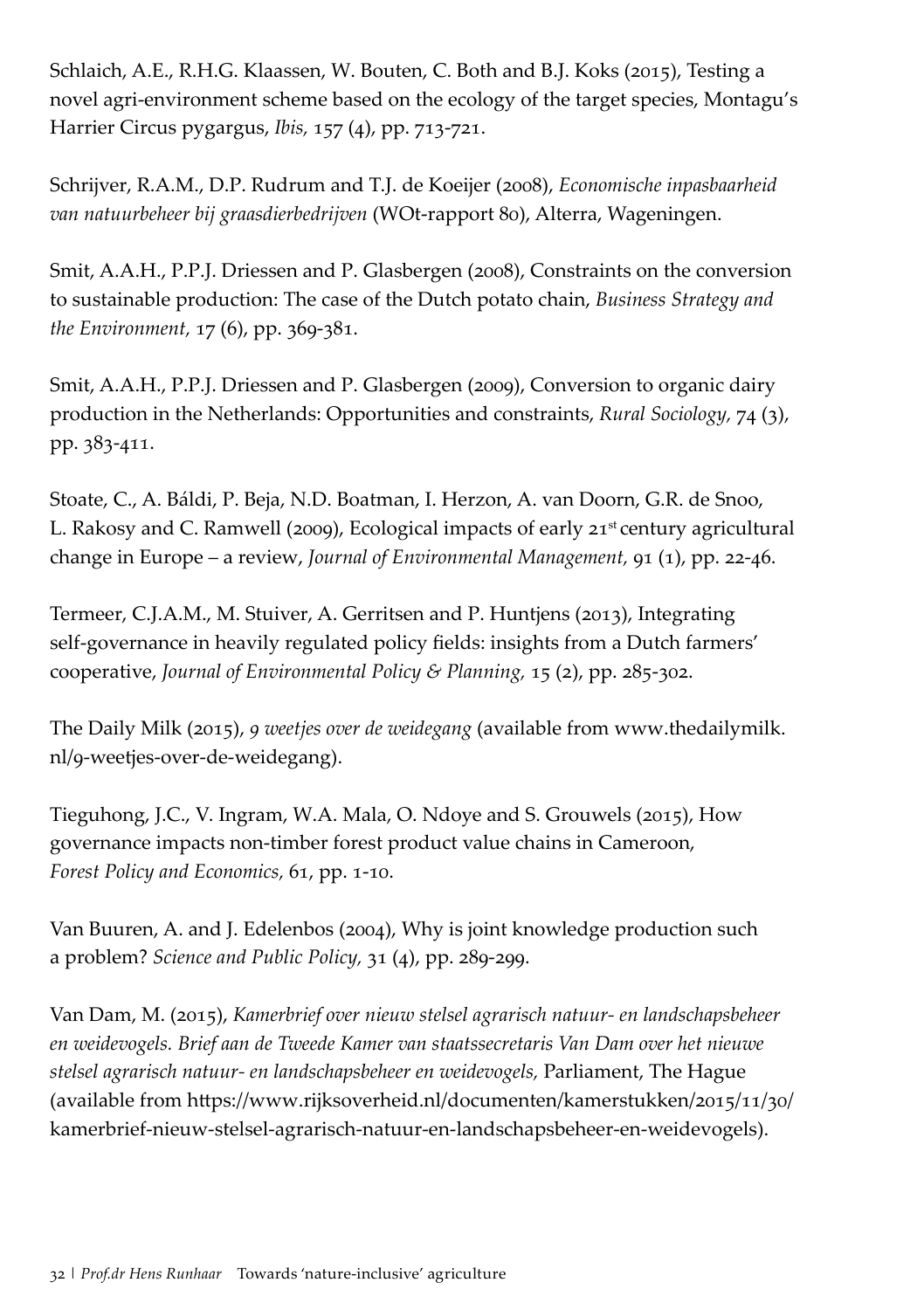Van den [Ban,](https://www-scopus-com.proxy.library.uu.nl/authid/detail.uri?origin=resultslist&authorId=36973949100&zone=) A. (2011), Increasing labour [productivity](https://www-scopus-com.proxy.library.uu.nl/record/display.uri?eid=2-s2.0-80053268720&origin=resultslist&sort=plf-f&src=s&st1=Productivity+increase+in+Dutch+agriculture+&st2=&sid=7D2A78893EEB9A2880F92BAE43258E0B.WlW7NKKC52nnQNxjqAQrlA%3a20&sot=b&sdt=b&sl=58&s=TITLE-ABS-KEY%28Productivity+increase+in+Dutch+agriculture+%29&relpos=2&citeCnt=3&searchTerm=) in agriculture and its [implications,](https://www-scopus-com.proxy.library.uu.nl/record/display.uri?eid=2-s2.0-80053268720&origin=resultslist&sort=plf-f&src=s&st1=Productivity+increase+in+Dutch+agriculture+&st2=&sid=7D2A78893EEB9A2880F92BAE43258E0B.WlW7NKKC52nnQNxjqAQrlA%3a20&sot=b&sdt=b&sl=58&s=TITLE-ABS-KEY%28Productivity+increase+in+Dutch+agriculture+%29&relpos=2&citeCnt=3&searchTerm=) *Journal of [Agricultural](https://www-scopus-com.proxy.library.uu.nl/source/sourceInfo.uri?sourceId=19700188305&origin=resultslist) Education and Extension,* 17 (5), pp. 401-409.

Van Eeten, [M.J.G.](https://www-scopus-com.proxy.library.uu.nl/authid/detail.uri?origin=AuthorProfile&authorId=6603185658&zone=) (1999), 'Dialogues of the deaf' on science in policy [controversies,](https://www-scopus-com.proxy.library.uu.nl/record/display.uri?eid=2-s2.0-0032866571&origin=resultslist&sort=plf-f&src=s&sid=0CAB9906CEB4A056264F265D6354B3B8.WlW7NKKC52nnQNxjqAQrlA%3a760&sot=autdocs&sdt=autdocs&sl=17&s=AU-ID%286603185658%29&relpos=34&citeCnt=17&searchTerm=) *[Science](https://www-scopus-com.proxy.library.uu.nl/source/sourceInfo.uri?sourceId=20960&origin=resultslist) and Public Policy,* 26 (3), pp. 185-192.

Van Enst, W. H. Runhaar and P.P.J. Driessen (2016), Boundary organisations and their strategies: Three cases in the Wadden Sea, *Environmental Science & Policy,* 55 (1), pp. 416-423.

Van Herten, M. and H. Runhaar (2013), Dialogues of the deaf in Dutch eel management policy. Explaining controversy and deadlock with argumentative discourse analysis, *Journal of Environmental Planning and Management,* 56 (7), pp. 1002-1020.

Van Kasteren, J. (2009), Tweedeling landbouw onvermijdelijk, *Volkskrant,* 28 december 2009.

Van [Oosten,](https://www-scopus-com.proxy.library.uu.nl/authid/detail.uri?origin=AuthorProfile&authorId=55745802300&zone=) C., P. [Gunarso,](https://www-scopus-com.proxy.library.uu.nl/authid/detail.uri?origin=AuthorProfile&authorId=23987049400&zone=) I. [Koesoetjahjo](https://www-scopus-com.proxy.library.uu.nl/authid/detail.uri?origin=AuthorProfile&authorId=56205635600&zone=) and F. [Wiersum](https://www-scopus-com.proxy.library.uu.nl/authid/detail.uri?origin=AuthorProfile&authorId=6701663101&zone=) (2014), [Governing](https://www-scopus-com.proxy.library.uu.nl/record/display.uri?eid=2-s2.0-84902517025&origin=resultslist&sort=plf-f&src=s&sid=9A308AA38F3209679F089F940AC0C0FE.WeLimyRvBMk2ky9SFKc8Q%3a1160&sot=autdocs&sdt=autdocs&sl=18&s=AU-ID%2855745802300%29&relpos=0&citeCnt=3&searchTerm=) forest landscape [restoration:](https://www-scopus-com.proxy.library.uu.nl/record/display.uri?eid=2-s2.0-84902517025&origin=resultslist&sort=plf-f&src=s&sid=9A308AA38F3209679F089F940AC0C0FE.WeLimyRvBMk2ky9SFKc8Q%3a1160&sot=autdocs&sdt=autdocs&sl=18&s=AU-ID%2855745802300%29&relpos=0&citeCnt=3&searchTerm=) Cases from Indonesia, *[Forests](https://www-scopus-com.proxy.library.uu.nl/source/sourceInfo.uri?sourceId=21100219934&origin=resultslist),* 5 (6), pp. 1143-1162.

Van Strien, A.J., A.W. Gmelig Meyling, J.E. Herder, H. Hollander, V.J. Kalkman, M.J.M. Poot, S. Turnhout, B. van der Hoorn, W.T.F.H. van Strien-van Liempt, C.A.M. van Swaay, C.A.M. van Turnhout, R.J.T. Verweij and N.J. Oerlemans (2016), Modest recovery of biodiversity in a western European country: The Living Planet Index for the Netherlands, *Biological Conservation,* 200, pp. 44–50.

Van Tatenhove, J.P.M., H. Runhaar and H.J. van der Windt (2016), Editorial for the special issue on Organising productive science-policy interactions for sustainable coastal management. Lessons from the Wadden Sea, *Environmental Science and Policy,* 55 (1), pp. 377-379.

[Velten,](https://www-scopus-com.proxy.library.uu.nl/authid/detail.uri?origin=resultslist&authorId=36135056100&zone=) S., J. [Leventon,](https://www-scopus-com.proxy.library.uu.nl/authid/detail.uri?origin=resultslist&authorId=55340402300&zone=) N. [Jager](https://www-scopus-com.proxy.library.uu.nl/authid/detail.uri?origin=resultslist&authorId=56340596700&zone=) and J. [Newig](https://www-scopus-com.proxy.library.uu.nl/authid/detail.uri?origin=resultslist&authorId=56026969500&zone=) (2015), What is sustainable [agriculture?](https://www-scopus-com.proxy.library.uu.nl/record/display.uri?eid=2-s2.0-84934268555&origin=resultslist&sort=plf-f&src=s&st1=%22sustainable+agriculture%22+governance&st2=&sid=3340D84E24067B0975F06E26E06CFE1D.Vdktg6RVtMfaQJ4pNTCQ%3a470&sot=b&sdt=b&sl=51&s=TITLE-ABS-KEY%28%22sustainable+agriculture%22+governance%29&relpos=6&citeCnt=1&searchTerm=) A [systematic](https://www-scopus-com.proxy.library.uu.nl/record/display.uri?eid=2-s2.0-84934268555&origin=resultslist&sort=plf-f&src=s&st1=%22sustainable+agriculture%22+governance&st2=&sid=3340D84E24067B0975F06E26E06CFE1D.Vdktg6RVtMfaQJ4pNTCQ%3a470&sot=b&sdt=b&sl=51&s=TITLE-ABS-KEY%28%22sustainable+agriculture%22+governance%29&relpos=6&citeCnt=1&searchTerm=) review, *[Sustainability](https://www-scopus-com.proxy.library.uu.nl/source/sourceInfo.uri?sourceId=21100240100&origin=resultslist) (Switzerland),* 7 (6): pp. 7833-7865.

[Virchow,](https://www-scopus-com.proxy.library.uu.nl/authid/detail.uri?origin=resultslist&authorId=8083385000&zone=) D. (1999), [Conservation](https://www-scopus-com.proxy.library.uu.nl/record/display.uri?eid=2-s2.0-0004589940&origin=resultslist&sort=plf-f&src=s&st1=sustainable+agriculture+winners+losers&st2=&sid=AC16CDF5728CCF46A7A02766AD84E9C6.iqs8TDG0Wy6BURhzD3nFA%3a560&sot=b&sdt=b&sl=53&s=TITLE-ABS-KEY%28sustainable+agriculture+winners+losers%29&relpos=4&citeCnt=6&searchTerm=) of plant genetic resources for food and agriculture: Main [actors](https://www-scopus-com.proxy.library.uu.nl/record/display.uri?eid=2-s2.0-0004589940&origin=resultslist&sort=plf-f&src=s&st1=sustainable+agriculture+winners+losers&st2=&sid=AC16CDF5728CCF46A7A02766AD84E9C6.iqs8TDG0Wy6BURhzD3nFA%3a560&sot=b&sdt=b&sl=53&s=TITLE-ABS-KEY%28sustainable+agriculture+winners+losers%29&relpos=4&citeCnt=6&searchTerm=) and the costs to bear, *[International](https://www-scopus-com.proxy.library.uu.nl/source/sourceInfo.uri?sourceId=23717&origin=resultslist) Journal of Social Economics,* 26 (7-9), pp. 1144-1161.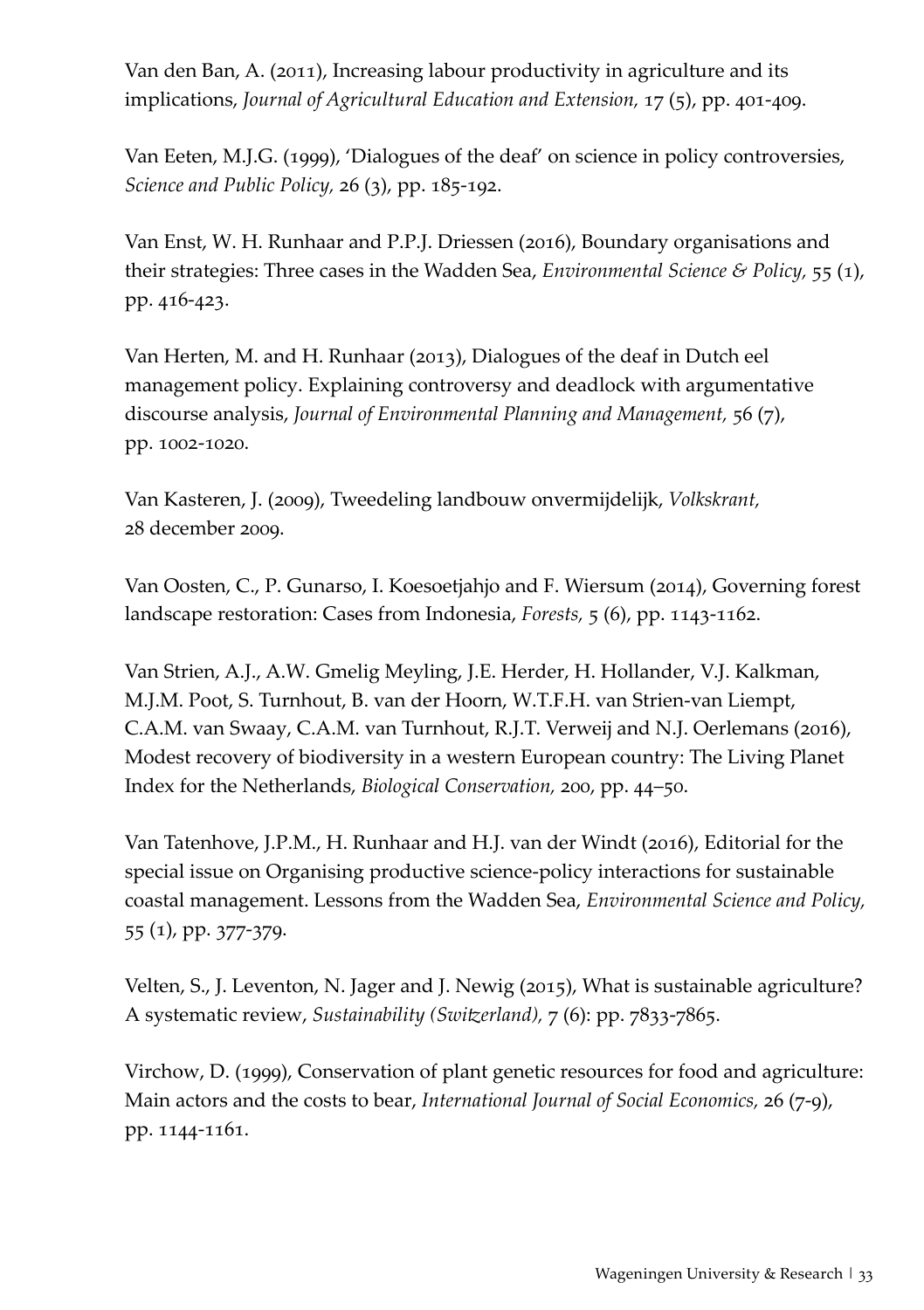VNC (n.d.), *Deltaplan voor het landschap,* Vereniging Nederlands Cultuurlandschap, Beek-Ubbergen (available from [http://nederlandscultuurlandschap.nl/wat-doet-vnc/](http://nederlandscultuurlandschap.nl/wat-doet-vnc/deltaplan-voor-het-landschap) [deltaplan-voor-het-landschap](http://nederlandscultuurlandschap.nl/wat-doet-vnc/deltaplan-voor-het-landschap)).

Weible, C.M., P.A. Sabatier and K. McQueen (2009), Themes and variations. Taking stock of the Advocacy Coalition Framework, *The Policy Studies Journal,* 37 (1), pp. 121–140.

WNF (2015), *Living Planet Report. Natuur in Nederland,* Wereld Natuur Fonds, Zeist (available from [https://www.wnf.nl/wat-wnf-doet/onze-aanpak/onderzoek-en](https://www.wnf.nl/wat-wnf-doet/onze-aanpak/onderzoek-en-innovatie/living-planet-report.htm?gclid=CjwKEAjw4dm6BRCQhtzl6Z6N4i0SJADFPu1nK7hHp-S5pLClD4FAhV4flFtCMUHOLvoD_rtJvTRp7BoCCmTw_wcB)[innovatie/living-planet-report.htm?gclid=CjwKEAjw4dm6BRCQhtzl6Z6N4i0SJADFP](https://www.wnf.nl/wat-wnf-doet/onze-aanpak/onderzoek-en-innovatie/living-planet-report.htm?gclid=CjwKEAjw4dm6BRCQhtzl6Z6N4i0SJADFPu1nK7hHp-S5pLClD4FAhV4flFtCMUHOLvoD_rtJvTRp7BoCCmTw_wcB) [u1nK7hHp-S5pLClD4FAhV4flFtCMUHOLvoD\\_rtJvTRp7BoCCmTw\\_wcB\)](https://www.wnf.nl/wat-wnf-doet/onze-aanpak/onderzoek-en-innovatie/living-planet-report.htm?gclid=CjwKEAjw4dm6BRCQhtzl6Z6N4i0SJADFPu1nK7hHp-S5pLClD4FAhV4flFtCMUHOLvoD_rtJvTRp7BoCCmTw_wcB).

Westerink, J., G. Migchels and K.A. Engelsma (2013), *Natuur als onderdeel van het product. Kunnen onderscheidende merken natuur en landschap financieren?* Alterra, Wageningen.

Westerink, J., D.C.P. Melman and R.A.M. Schrijver (2015), Scale and self-governance in agri-environment schemes: experiences with two alternative approaches in the Netherlands, *Journal of Environmental Planning and Management,* 58 (8), pp. 1490-1508.

Young, J.C., K.A. Waylen, S. Sarkki, S. Albon, I. Bainbridge, E. Balian, J. Davidson, D. Edwards, R. Fairley, C. Margerison, D. McCracken, R. Owen, C.P. Quine, C. Stewart-Roper, D. Thompson, R. Tinch, S. van den Hove and A. Watt (2014), Improving the science-policy dialogue to meet the challenges of biodiversity conservation: having conversations rather than talking at one-another, *Biological Conservation,* 23, pp. 387-404.

Zuivel.nl (n.d.), *Zuivel in cijfers, 2014* (available from [www.zuivelnl.org/wp-content/](http://www.zuivelnl.org/wp-content/uploads/2015/09/Zuivel-in-cijfers-2014.pdf) [uploads/2015/09/Zuivel-in-cijfers-2014.pdf](http://www.zuivelnl.org/wp-content/uploads/2015/09/Zuivel-in-cijfers-2014.pdf)).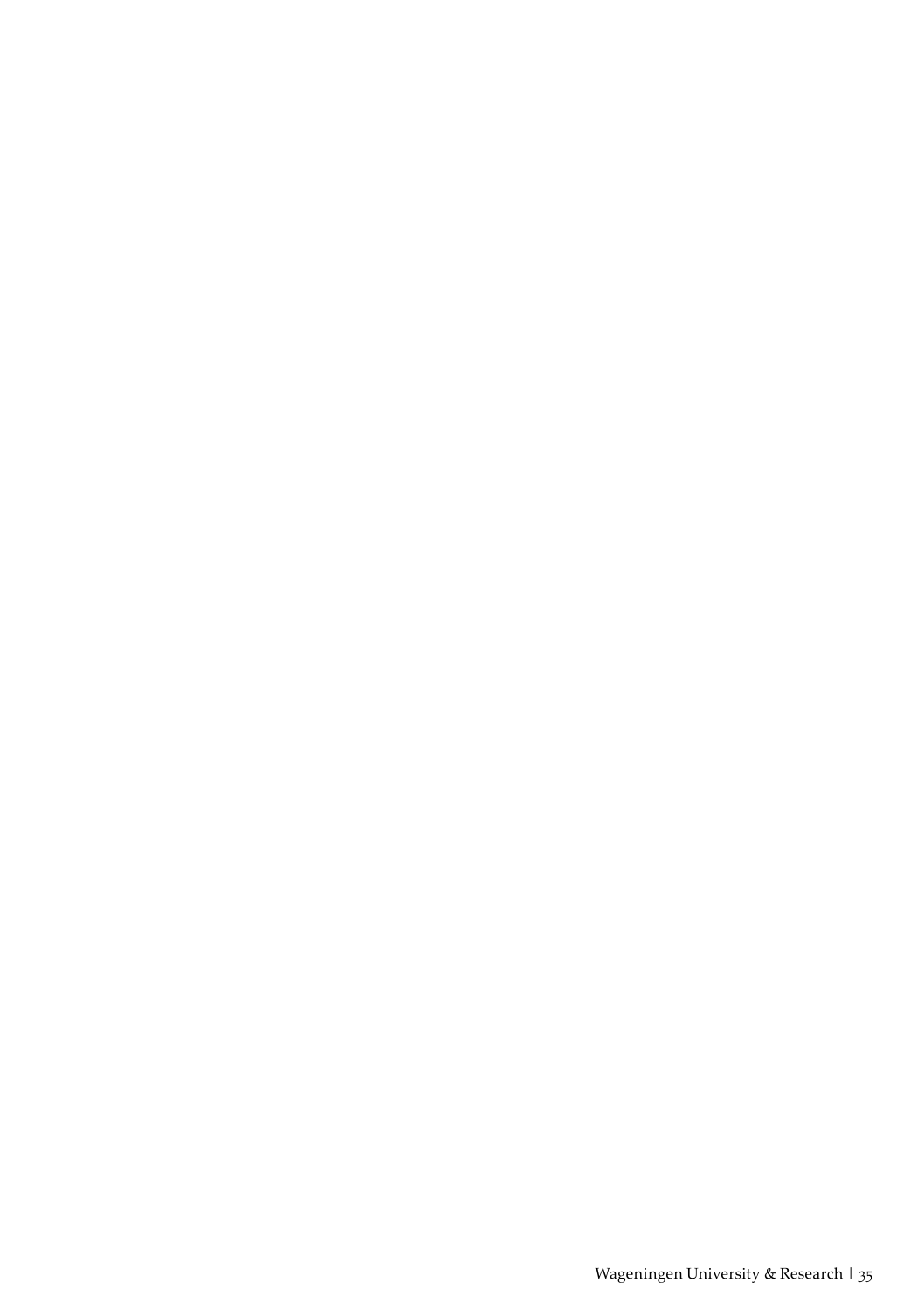| *Prof.dr Hens Runhaar* Towards 'nature-inclusive' agriculture